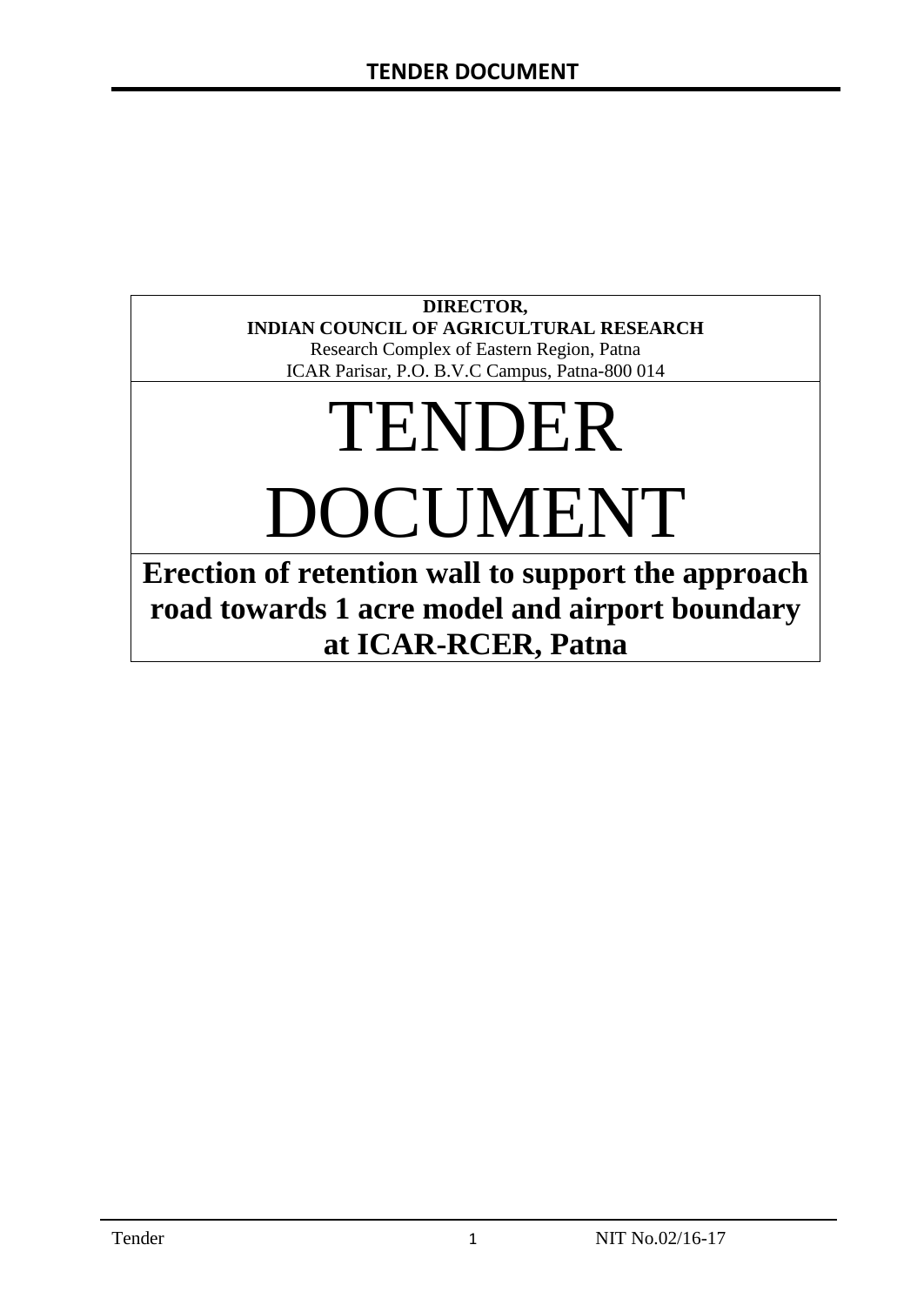# **INDIAN COUNCIL OF AGRICULTURAL RESEARCH RESEARCH COMPLEX OF EASTERN REGION PATNA**

# **TENDER DOCUMENT**

# **Erection of retention wall to support the approach road towards 1 acre model and airport boundary at ICAR-RCER, Patna**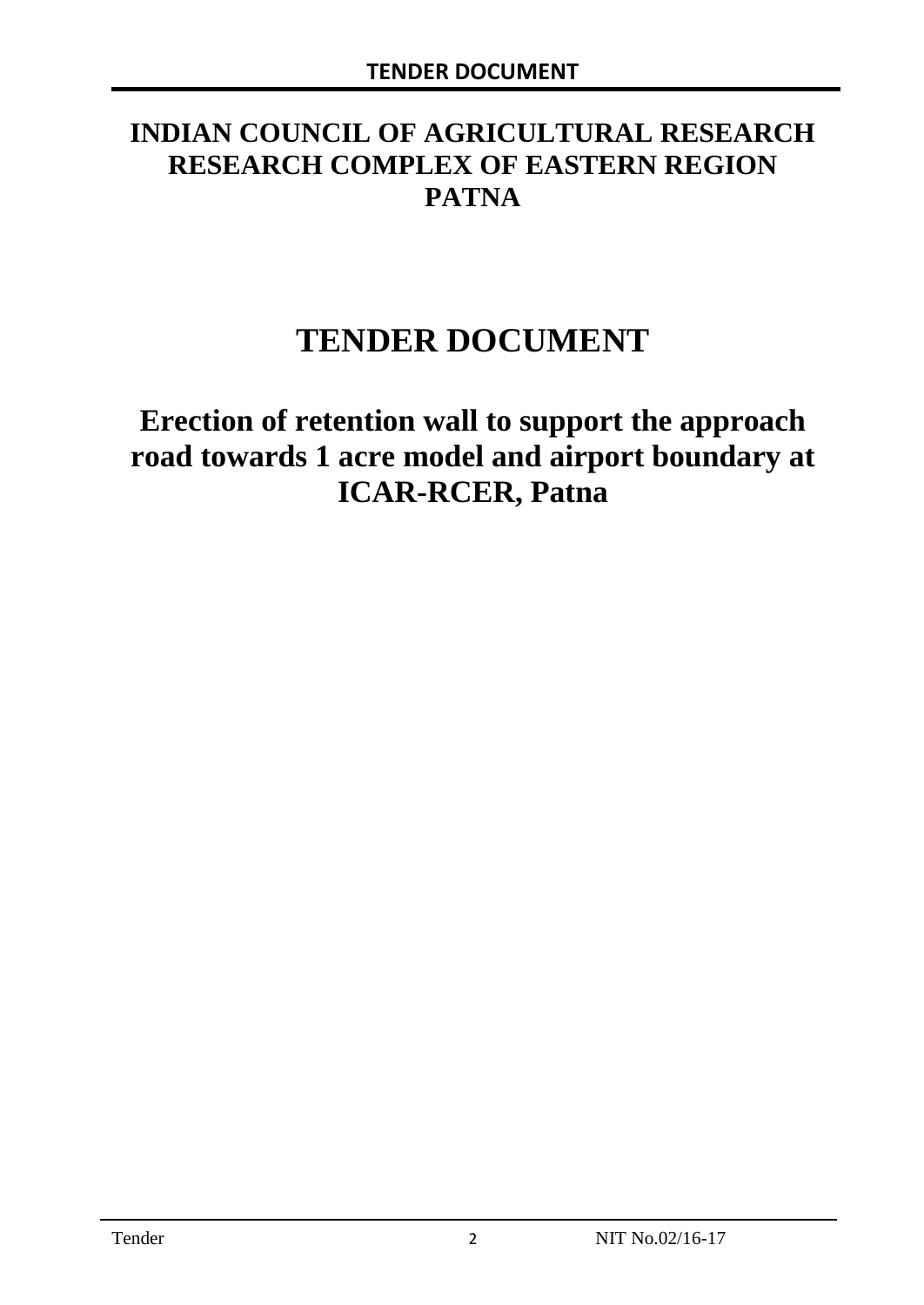# **INDEX**

| <b>Sl. No.</b> | <b>Details</b>                                    | Page no.       |
|----------------|---------------------------------------------------|----------------|
| 1.             | <b>NOTICE INVITING TENDERS</b>                    | 5              |
| 2.             | <b>INSTRUCTIONS TO TENDERERS</b>                  | 6              |
| A)             | General                                           | 6              |
| B)             | Tender document                                   | $\overline{7}$ |
| $\mathcal{C}$  | Preparation of tenders                            | $\overline{7}$ |
| D)             | Submission of tenders                             | 9              |
| E)             | Tender opening and evaluation                     | 10             |
| F)             | Award of contract                                 | 11             |
| 3              | <b>QUALIFICATION INFORMATION (ANNEXURE-I)</b>     | 12             |
|                | <b>CHECKLIST TO ACOMPANY THE TENDER</b>           |                |
| 4              | <b>CONDITIONS OF CONTRACT</b>                     | 13             |
|                | <b>TENDER</b>                                     | 13             |
| A              | General                                           | 16             |
| B              | Time for completion                               | 19             |
| $\overline{C}$ | Quality control                                   | 21             |
| D              | Cost control                                      | 22             |
| E              | Finishing the contract                            | 25             |
| $\overline{F}$ | Special conditions                                | 26             |
| 5              | ADDITIONAL CONDITIONS TO TENDER NOTICE            | 38             |
| 6              | <b>GENERAL SPECIFICATIONS</b>                     | 39             |
| $\overline{7}$ | <b>DRAWINGS</b>                                   | 40             |
| 8              | <b>BILL OF QUANTITIES</b>                         | 41             |
| 9              | SCHEDULE - A: PRICE SCHEDULE & BILL OF QUANTITIES | 45             |
| A)             | Price schedule of contract                        | 46             |
| B)             | Price summary                                     | 48             |
| $\mathcal{C}$  | Price schedule and Plan/Layout                    | 49             |
| 10             | <b>Contract Form</b>                              | 50             |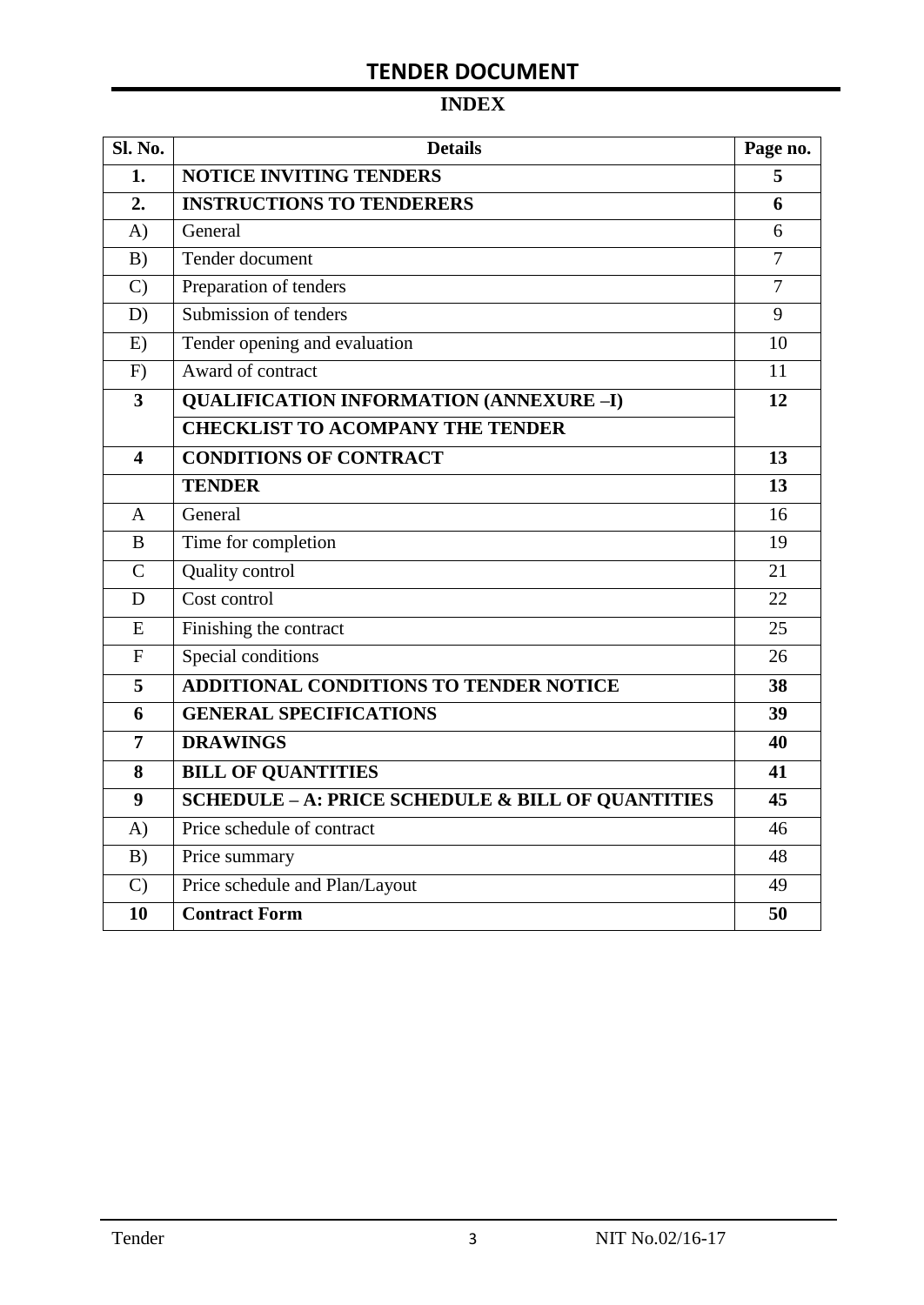# **NOTICE INVITING TENDERS**

# **No. 02/16-17**

# **INDIAN COUNCIL OF AGRICULTURAL RESEARCH RESEARCH COMPLEX OF EASTERN REGION PATNA**

**Name of Work: Erection of retention wall to support the approach road towards 1 acre model and airport boundary at ICAR-RCER, Patna**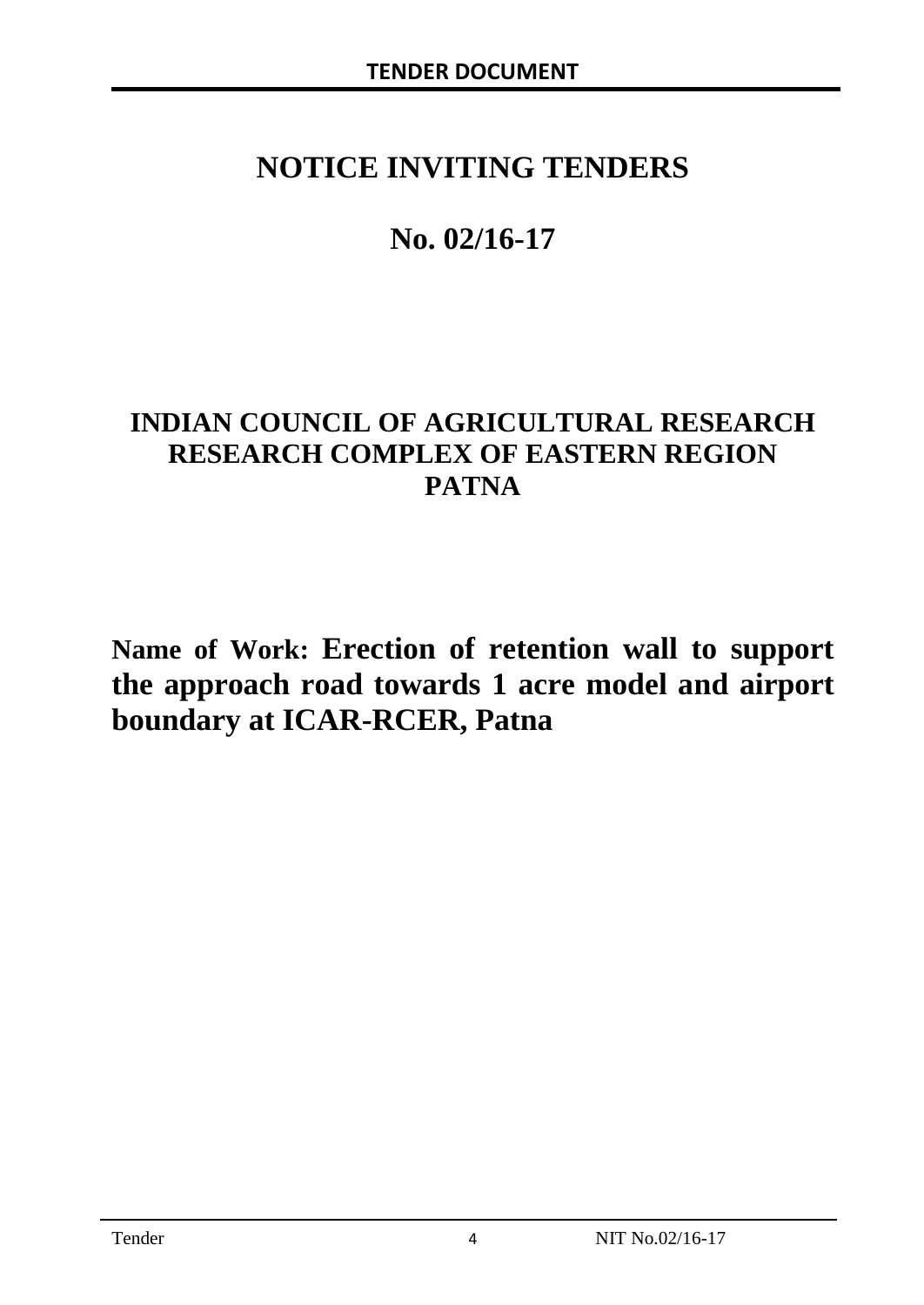# **Notice Inviting Tenders No. 02/16-17**

I) Tenders are invited from eligible Contractors for the work mentioned below:-

| 1.               | <b>Name of the Work</b>                                     | Erection of retention wall to support the approach       |
|------------------|-------------------------------------------------------------|----------------------------------------------------------|
|                  |                                                             | road towards 1 acre model and airport boundary at        |
|                  |                                                             | <b>ICAR-RCER, Patna</b>                                  |
| 2.               | <b>Estimated cost of the work</b>                           | <b>Rs. 4.53 lakhs</b>                                    |
| $\overline{3}$ . | Period of completion of work                                | 30 days from the award of the work                       |
| $\overline{4}$ . | Form of contract / class of firms                           | Registered<br>contractor<br>CCW/<br>PWD/<br>from         |
|                  | eligible.                                                   | CPWD/RWD and similar govt. agencies undertaking          |
|                  |                                                             | construction work of similar nature.                     |
| 5.               | E.M.D to be paid in the shape of                            | Rs. 11400.00 (Rs. Eleven thousand four hundred           |
|                  | Demand Draft obtained from                                  | only)                                                    |
|                  | Nationalized Bank only.                                     |                                                          |
| 6.               | Issue of tender document                                    | Tender documents can be purchased on payment of          |
|                  |                                                             | Rs. 500/- for the work which estimated cost is less than |
|                  |                                                             | Rs.3.0 lakhs and Rs. 1000/- for the work which           |
|                  |                                                             | estimated cost is higher than 3.0 lakhs) in shape of     |
|                  |                                                             | demand draft towards cost of tender document or          |
|                  |                                                             | down loaded from website: www.icarreer.in in which       |
|                  |                                                             | case, a demand draft for Rs.500/- or Rs.1000/- per       |
|                  |                                                             | work to be enclosed alongwith tender in favour of        |
|                  |                                                             | "ICAR Unit-ICAR-RCER, Patna", payable at Patna.          |
| 7.               | date<br>for<br>Last<br>time<br>and                          | 10.06.2016 up to 2.30 P.M.                               |
|                  | submission of tender.                                       |                                                          |
| 8.               | Date and time of opening of $\vert$ 10.06.2016 at 3.00 P.M. |                                                          |
|                  | tender.                                                     |                                                          |

#### II) **Eligibility criteria for tenderer.**

- a) Registered contractor from CCW/CPWD/ PWD/ RWD and similar govt. agencies undertaking construction work of similar nature.
- b) Any type of single civil work of not less than Rs.3.50 lakhs in preceding three years.
- c) Should have a net worth of at least Rs.3.50 lakhs
- d) Certificates in support of existing Commitments.
- e) Valid Labour license and Income Tax Clearance certificate for last Financial Year must be submitted alongwith tender document.
- III) To purchase tender documents by paying an amount of Rs. 500/- or Rs. 1000/- (as applicable) towards cost of tender document including VAT etc. Those not able to purchase tender document can down load the application from web site www.icarrcer.in and submit the D.D for Rs.500/- or Rs. 1000/- (as applicable) along with EMD in the shape of Demand Draft @ 2.5% on Tender Value issued by any Nationalized Bank/Scheduled Commercial bank in favour of "**ICAR Unit: ICAR-RCER, Patna**" to be valid for 3 months from the date of NIT along with bid. The tenderer shall invariably furnish original DD towards EMD to the tender inviting authority along with the Tender Document.
- IV) The tenders will be opened by the Tender Cum Works committee, ICAR-RCER, Patna in the presence of tenderers/or their authorized representatives on the date mentioned above.
- V) If the office happens to be closed on the dates specified above, the respective activity will be performed at the designated time on the next working day without any notification.
- VI) Any other details can be obtained from the Office of the **AAO, ICAR-RCER, Patna or www.icarrcer.in**.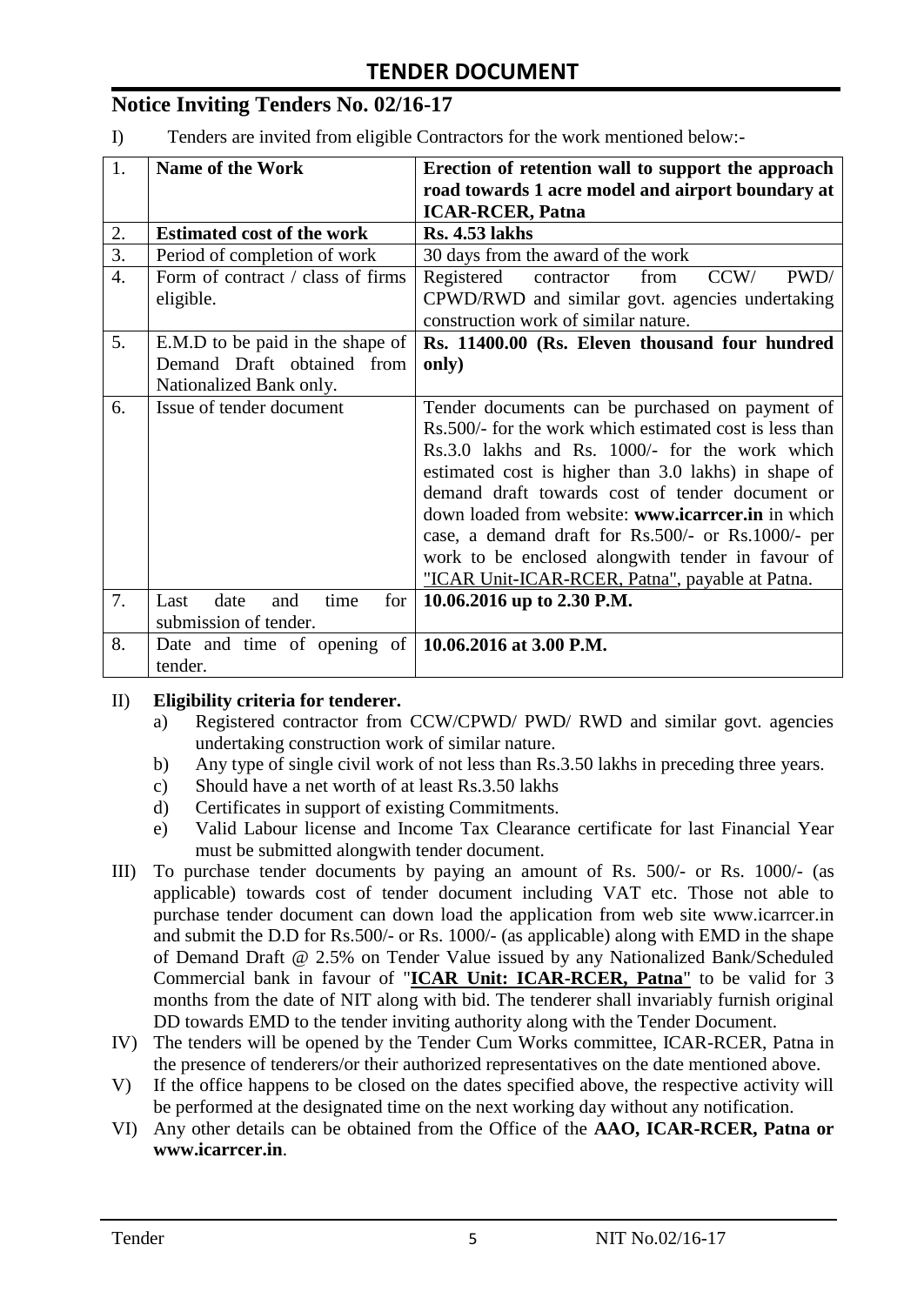#### **INSTRUCTIONS TO TENDERERS A – GENERAL**

#### **1. Name & Scope of work:**

1.1 Brief details of the work are as follows:

|               | location of work | A   Brief description and   Erection of retention wall to support the approach road<br>towards 1 acre model and airport boundary at ICAR-RCER, |
|---------------|------------------|------------------------------------------------------------------------------------------------------------------------------------------------|
|               |                  | Patna                                                                                                                                          |
|               | Scope of work:   | Civil work                                                                                                                                     |
| $\mathcal{C}$ | Period           | of 30 days from the award of the work                                                                                                          |
|               | Completion       |                                                                                                                                                |

- **1.2 The Director, ICAR-RCER, Patna invites tenders along with** EMD of Rs. **11400/-** in the shape of Demand Draft issued by any Nationalized Bank**, Payable at Patna** to be valid for 3 months from the date of NIT along with bid. Bids without EMD will be summarily rejected.
- **1.3** The successful tenderer is expected to complete the work within the stipulated time period, as specified in 1.1 C.

#### **2. Firms Eligible to Tender:**

- 2.1 The Firms who are having;
	- a) Registered contractor from CCW/PWD/CPWD/RWD and similar govt. agencies undertaking construction work of similar nature.
	- b) Any type of single civil work of not less than **Rs.3.50** lakhs in preceding the years.
	- c) Should have net worth of at least **Rs.3.50** Lakhs.
	- d) Experience in any type of civil work.
	- e) Certificates in support of Existing Commitments.
	- f) Valid Labour license and Income Tax Clearance certificate for last Financial Year must be submitted alongwith tender document.

#### **3. Qualification data of the Tenderers:**

- 3.1 The tenderer shall furnish the following particulars in the formats enclosed, supported by documentary evidence as specified in the formats.
	- a) Check slip to accompany the tender **(in Annexure-I)**.
	- b) Attested copies of documents relating to experience in the similar type of works.
- 3.2 Even though the tenderers meet the above qualifying criteria, they are liable to be disqualified / debarred / suspended / blacklisted if they have
	- Furnished false / fabricated particulars in the forms, statements and /annexure submitted in proof of the qualification requirements and/or
	- Not turned up for entering into agreement, when called upon.
	- Record of poor progress such as abandoning the work, not properly completing the contract, inordinate delays in completion, litigation history or financial failures etc. and/or
	- Participated in the previous bidding for the same work and had quoted unreasonably high tender rate and
	- Even while execution of the work, if found that the work was awarded to the Contractor based on false / fake certificates of experience, the Contractor will be blacklisted and work will be taken over invoking relevant standard rules of GOI.
- 3.3 **A tenderer submitting a Tender which the tender accepting authority considers excessive and or indicative of insufficient knowledge of current prices or definite attempt of profiteering will render him liable to be debarred permanently from tendering or for such period as the tender accepting authority may decide. The tenderer overall quote should be based on the controlled prices for the materials, if**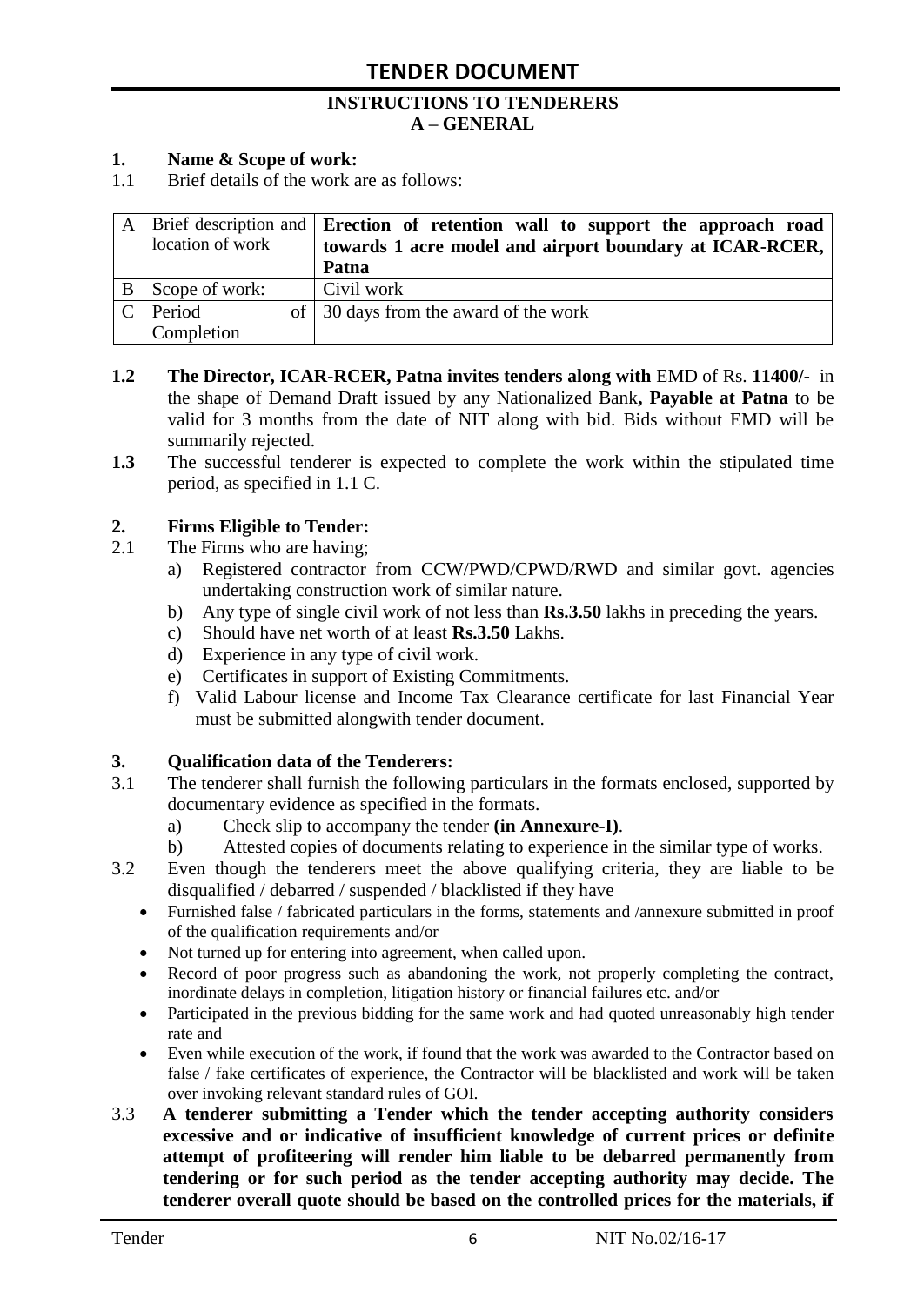**any, fixed by the Government or the reasonable prices permissible for the tenderer to charge a private purchaser under the provisions of clause-6 of the hoarding and profiteering prevention ordinance of 1943 as amended from time to time and on similar principle in regard to labour supervision on the construction.**

#### **4. One Tender per Tenderer:**

4.1 Each Tenderer shall submit only one Tender for the work. A Tenderer who submits more than one Tender will cause disqualification of all the Tenders submitted by the Tenderer.

#### **5. Cost of Tendering**

5.1 The Tenderer shall bear all costs associated with the preparation and submission of his Tender and the tender inviting authority will in no case be responsible and liable for those costs.

#### **6. Site Visit.**

6.1 The Tenderer, at the Tenderer"s own responsibility and risk is advised to visit and examine the Site of Work and its surroundings and obtain all information that may be necessary for preparing the Tender for entering into a contract, for construction of the work. The costs of visiting the site shall be at the Tenderer's own expenses.

# **B. TENDER DOCUMENT**

#### **7. Contents of Tender document.**

- 7.1 One set of Tender document, comprises of the following:
	- 1) **Notice Inviting Tenders (NIT)**
	- **2) Instruction to Tenderers**
	- **3) Forms of Tender and qualification information**
	- **4) Conditions of Contract.**
	- **5) Specifications.**
	- **6) Drawings.**
	- **7) Forms of Securities. i.e., EMD, Additional Security etc.**
	- **8) Bill of quantities and Price.**

#### **8. Clarification on Tender Documents.**

8.1 A prospective Tenderer requiring any clarification on Tender documents may contact the Administrative Officer at the address **indicated in the NIT**. The Administrative Officer will also respond to any request for clarification, received through post.

#### **9. Amendment to Tender Documents.**

- 9.1 Before the last date for submission of Tenders, the Tender Inviting Officer may modify any of the Contents of the Tender Notice, Tender documents by issuing amendment / Addendum.
- 9.2 Any addendum/amendments issued by the Tender Inviting Officer shall be part of the Tender Document and it shall either be communicated in writing to all the purchasers of the Tender documents or notified in the News Papers in which NIT was published.
- 9.3 To give prospective Tenderers reasonable time to take an addendum into account in preparing their bids, the Tender Inviting Officer may extend if necessary, the last date for submission of tenders.

### **C. PREPARATION OF TENDERS**

**10. Language of the Tender:** All documents relating to the tender shall be in the English Language only.

#### **11. Documents comprising of the Tender.**

11.1 The bidders are requested to submit a proposal as detail in this document.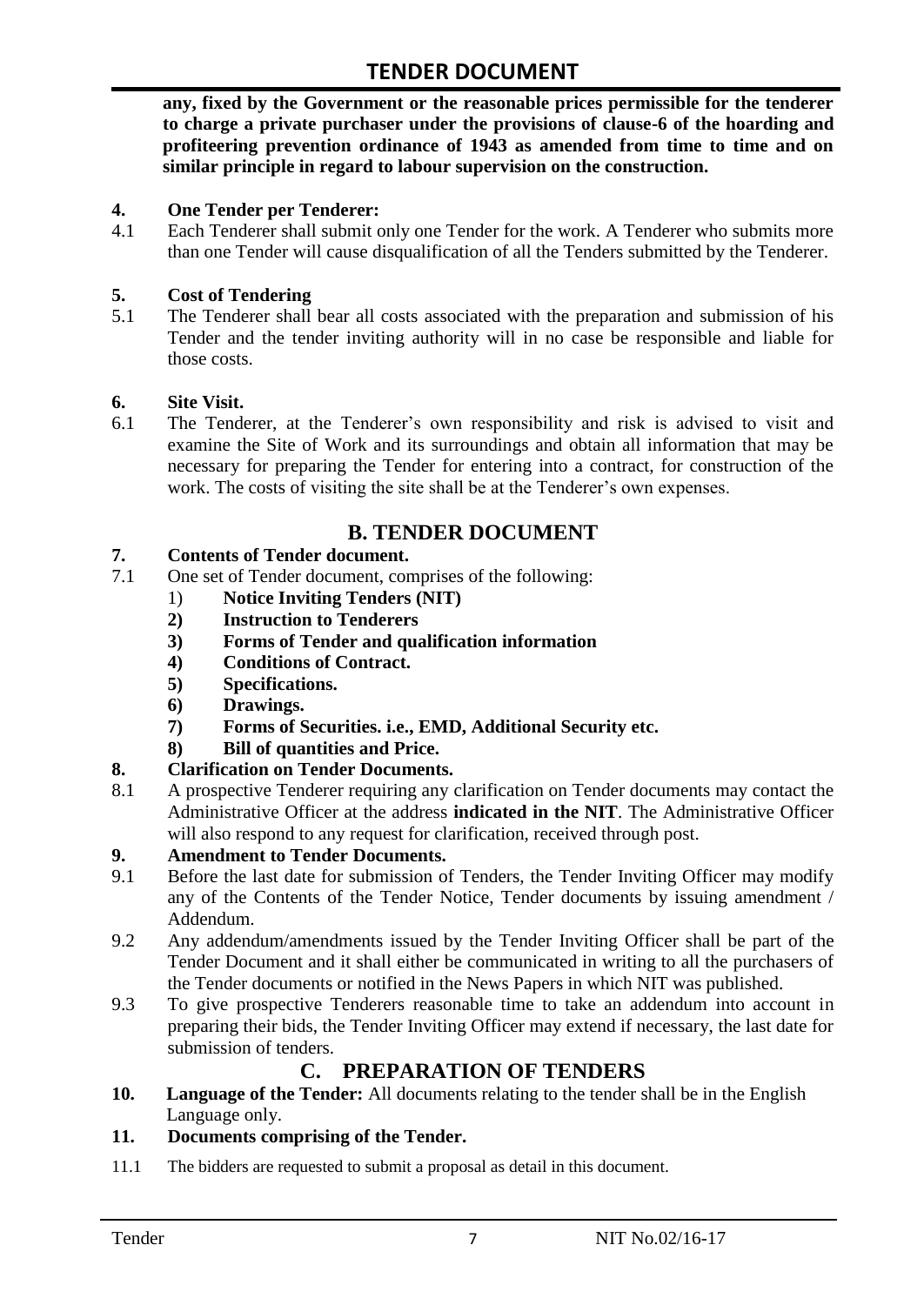- 11.2 The bidders, who are desirous of participating in the Tender, shall sign on all the statements, documents, certificates, tender document purchased by him, owning responsibility for their correctness/authenticity.
- 11.3 **Earnest Money Deposit (EMD):** The bidders shall submit EMD as indicated earlier along with the Proposal. The proposals without EMD are liable for rejection.
- **11.4 The tenderer should place two bids in separate envelopes namely;**
	- **a) Technical bid**
	- **b) Financial bid or Price bid Both the envelope should clearly mention the NIT No. and type of bid i.e. technical or financial or price bid.**

#### **11.5 Proposal of Technical Bid**

- a. In preparing the Technical bid, bidders are expected to examine the documents comprising this tender document in detail. Material deficiencies in providing the information requested may result in rejection of a Proposal.
- b. While preparing the Technical bid, bidders must give particular attention to the following:
	- I) If a bidder considers that they do not have all the expertise for the Assignment, it may obtain a full range of expertise by associating with other firms as appropriate.
	- II) The Technical Proposal should provide the following information using the attached Standard Forms, where ever applicable
	- III) A brief description of the bidder organization and an outline of recent experience on assignments of a similar nature. For each assignment, the outline should indicate, inter alia, duration of the assignment, contract amount, and bidder involvement.
	- IV) List of equipment make, model etc with technical brochures, if any equipment is to be supplied.
	- V) List of personnel who will be looking after the work execution.
	- VI) Any comments or suggestions on the proposed scope of work, list of services, and any facilities expected to be provided by the **ICAR-RCER, Patna**.
	- VII) Any additional comments/ remarks.
- c. The Technical Proposal shall not include any financial information.
- **11.6** The Technical proposal will be reviewed by Tender cum Works Monitoring Committee of the **ICAR-RCER, Patna** and the clarifications, particulars if any required from the bidders will be obtained or in the conventional method by addressing the bidders.
- **11.7 The Tender Document will be opened in front of Tender cum Works Monitoring Committee of the ICAR-RCER, Patna at the time and date as specified in the tender documents.**

#### **12. Price Offer:**

- 12.1 The tenderer should however quote his lump sum tender based on this schedule of quantities. He should quote his offer as an overall tender percentage. The over all tender percentage should be written both in words and figures. The bid offers i.e., percentage shall be written both in figures and words legibly and free from erasures, over writings or corrections of figures. Corrections where unavoidable should be made by crossing out, and rewriting duly initialising with date.
- 12.2 The Schedule A contains not only the quantities but also the rates worked out by the department and the amount for each item and total value of the estimated contract. The tenderer should workout his own rates keeping in view the work, site conditions and quote his overall tender percentage with which he intends to execute the work.
- 12.3 The bid offer shall be for the whole work and not for individual items / part of the work.
- 12.4 All duties, taxes, and other levies payable by the contractor as per State / Central Government rules, shall be included in the tender percentage quoted by the tenderer.
- 12.5 **The tendered contract amount as computed based on overall tender percentage is subject to variation during the performance of the Contract in accordance with variation in quantities etc.**
- **13. Validity of Tenders:**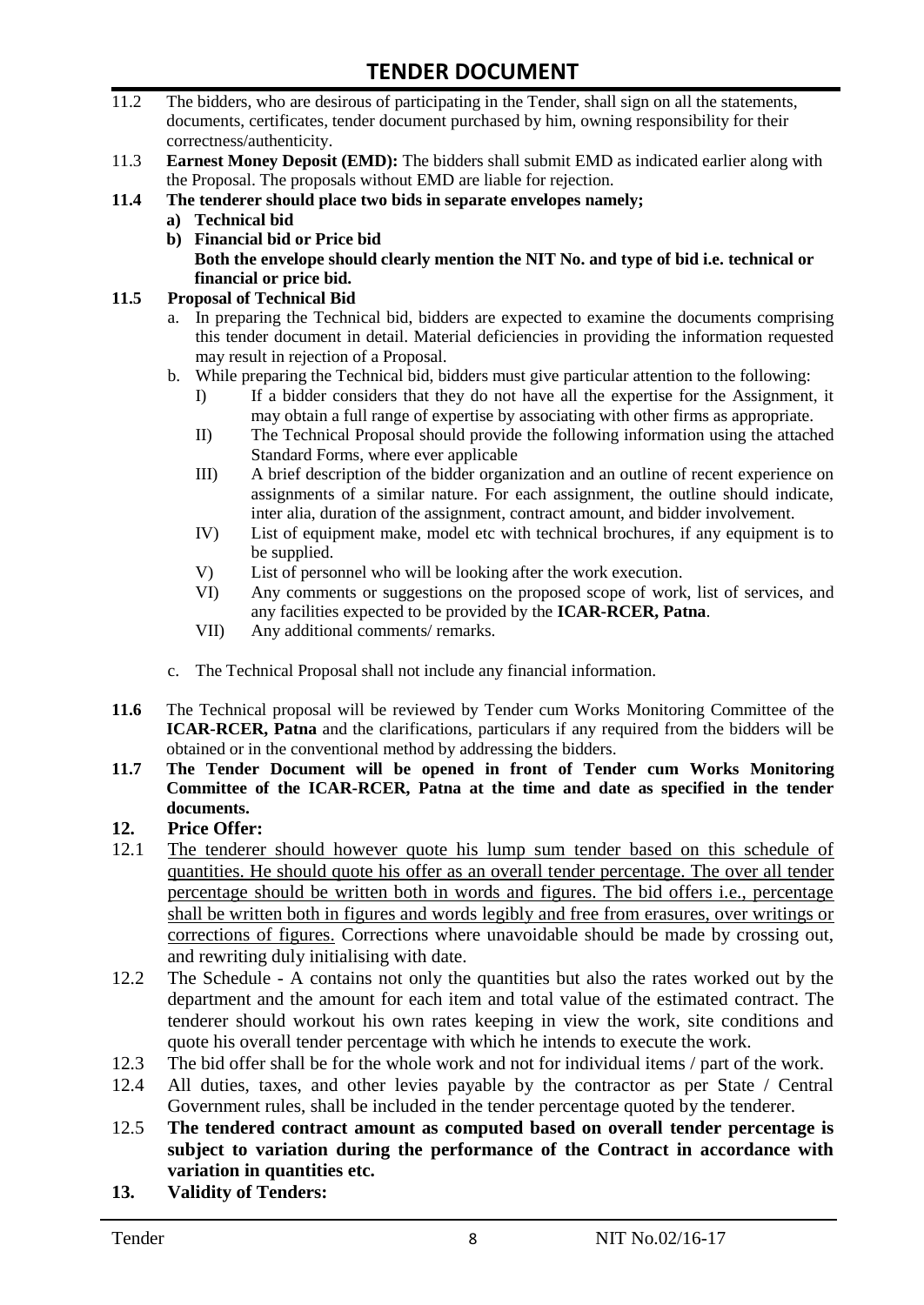- 13.1 Tenders shall remain valid for a period of not less than six months from the last date for receipt of Tender.
- 13.2 During the above mentioned period no plea by the tenderer for any sort of modification of the tender based upon or arising out of any alleged misunderstanding or misconceptions or mistake or for any reason will be entertained.
- 13.3 In exceptional circumstances, prior to expiry of the original time limit, the Tender Inviting Officer may request the bidders to extend the period of validity for a specified additional period. Such request to the Tenderers shall be made in writing. A Tenderer may refuse the request without forfeiting his E.M.D. A tenderer agreeing to the request will not be permitted to modify his Tender, but will be required to extend the validity of his E.M.D for a period of the extension.

# **14.** Signing of Tenders<br>14.1 If the tender is made

- If the tender is made by an individual, it shall be signed with his full name and his address shall be given. If it is made by a firm, it shall be signed with the co-partnership name by a member of the firm, who shall also sign his own name, and the name and address of each member of the firm shall be given, if the tender is made by a corporation it shall be signed by a duly authorized officer who shall produce with his tender satisfactory evidence of his authorization. Such tendering corporation may be required before the contract is executed, to furnish evidence of its corporate existence. Tenders signed on behalf of G.P.A holder will be rejected.
- 14.2 The tender shall contain no alterations or additions, except those to comply with instructions issued by the tender inviting officer, or as necessary to correct errors made by the tenderer, in which case all such corrections shall be initialled by the person signing the tender.
- 14.3 No alteration which is made by the tenderer in the contract form, the conditions of the contract, the drawings, specifications or statements / formats or quantities accompanying the same will be recognized, and, if any such alterations are made the tender will be void.

### **D. SUBMISSION OF TENDERS.**

#### **15. Submission of Tenders:**

- 15.1 The tenderer shall invariably ensure that the following are to be submitted along with tender document.
	- **a) Check slip**
	- **b) Copy of Experience Certificate in Similar type of Work.**
	- **c) Any type of single civil work of not less than Rs.3.50 lakhs in preceding three years.**
	- **d) DD towards EMD.**
	- **e) Declaration towards the genuineness of the certificates**
- 15.2 The successful tenderer shall furnish the original hard copies of all the documents/ EMD / certificates / statements by them before concluding the agreement.
- 15.3 Submit tenders in as explained above. The tender should be submitted in a water proof covers and duly sealed. The cover should clearly indicate the Tender Number, Name of work tendered, due date for opening, address of the bidder and the Bid schedule. The EMD should be enclosed prominently along with the BID.
- **16. Last date / time for submission of the tenders.**
- 16.1 Tenders must be submitted not later than the date and time specified in NIT. In the event of the specified date / time for the submission of bids declared as holiday, the bids will be received on the next working day.
- 16.2 The Director, ICAR-RCER may extend the dates for issue and receipt of Tenders by issuing an amendment in which case all rights and obligations of the Incharge and the Tenderers will remain same as previously.

#### **17. Late tenders**

17.1 Any tender received after the last date / time prescribed will be summarily rejected.

#### **18. Modification to the tender**

18.1 No tender shall be modified after the last date / time of submission of tenders.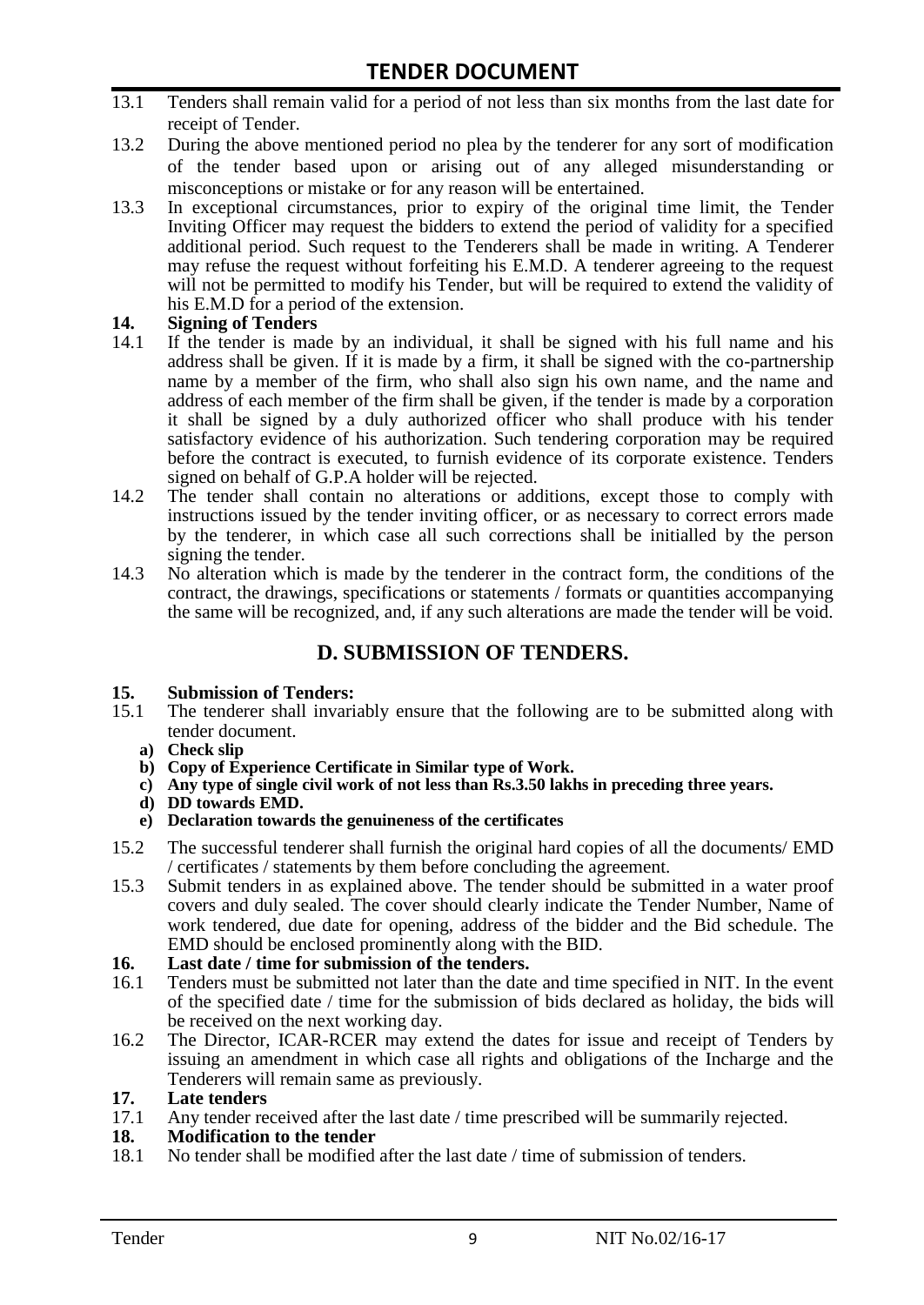### **E. TENDER OPENING AND EVALUATION**

- **19. Tender opening**
- 19.1 **The tenderers or their authorized representatives can be present at the time of opening of the tenders. Either the tenderer himself or one of his representative with proper authorization only will be allowed at the time of tender opening. If any of the tenderer is not present at the time of opening of tenders, the tender opening authority will, on opening the tender of the absentee tenderer, reads out and record the deficiencies if any, which shall be binding on the tenderer.**
- 19.2 **The technical bid containing qualification requirements as per Annexure: I and statement I to VII in 11:5 (b) will be evaluated by the tender opening authority and the minutes are recorded which will be signed by the tender opening authority as well as tenderers or their authorized representatives present.**

#### **20. Clarification of the Tender Document.**

- 20.1 The tender opening authority may call upon any tenderer for clarification on the statements, documentary proof relating to the Tender Document. The request for clarification and response thereto shall be in writing and it shall be only on the qualification information furnished by the tenderer. The clarification called for from the tenderers shall be furnished within the stipulated time, which shall not be more than a week.
- 20.2 The tenderer if so desirous, shall agree in writing to furnish the clarification called for within the stipulated time and, for disqualification and rejection of his tender in the event of failure to do so.

# **21. Examination of Tender Document and determination of responsiveness**

- 21.1 The Director, ICAR-RCER will evaluate whether each tenderer is satisfying the eligibility criteria prescribed in the tender document and declares them as a qualified tenderer.
- 21.2 If any alteration is made by the tenderer in the tender documents, the conditions of the contract, the drawings, specifications or statements / formats or quantities the tender will be rejected.
- 21.3 Tenders shall be scrutinized in accordance with the conditions stipulated in the Tender document. In case of any discrepancy of non-adherence conditions the tender accepting authority shall communicate the same which will be binding both on the tender opening authority and the tenderer. In case of any ambiguity, the decision taken by the tender accepting authority on tenders shall be final.
- 21.4 Those proposals which are found to meet the minimum standards as prescribed by the Director, ICAR-RCER will be treated as responsive bids.

# **22. Evaluation and comparison of price.**

- The committee will evaluate and compare the price of all the qualified tenderers.
- 22.2 Negotiations at any level are strictly prohibited. However, good gesture rebate, if offered by the lowest tenderer prior to finalization of tenders may be accepted by the tender accepting authority.
- 22.3 Selection of tenderer among the lowest and equally quoted tenderers will be in the following orders:
	- **a) The tenderer whose bid capacity is higher will be selected.**
	- **b) In case the bid capacity is also same the tenderer whose annual turnover is more will be preferred.**
	- **c) Even if the criteria incidentally become the same, the turnover on similar works and thereafter machinery available for the work and then the clean track record will be considered for selection.**

#### **23. Process to be confidential**

- 23.1 Information relating to the examination, clarification, evaluation and comparison of tenders and recommendations for the award of a contract shall not be disclosed to tenderers or any other persons not officially concerned with such process until the award to the successful tenderer has been announced by the tender accepting authority. Any effort by a tenderer to influence the processing of tenders or award decisions may result in the rejection of his tender.
- 23.2 No Tenderer shall contact the Director, ICAR-RCER or any authority concerned with finalisation of tenders on any matter relating to its Tender from the time of the Tender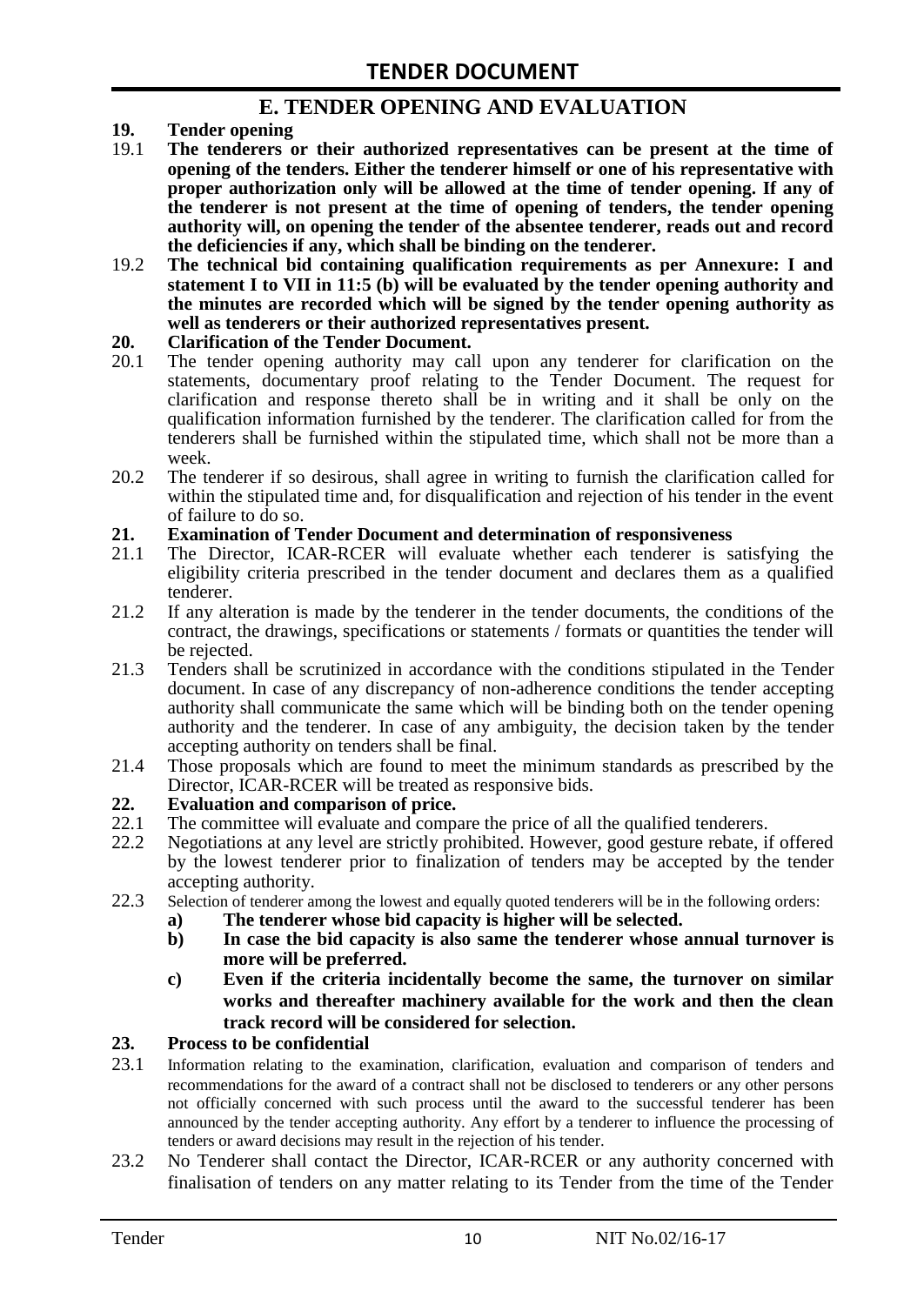opening to the time the Contract is awarded. If the Tenderer wishes to bring additional information to the notice of the Director, it should do so in writing.

23.3 Before recommending / accepting the tender, the tender recommending / accepting authority shall verify the correctness of certificates submitted to meet the eligibility criteria and specifically experience. The authenticated agreements of previous works executed by the lowest tenderer shall be called for.

# **F. AWARD OF CONTRACT**

#### **24. Award Criteria**

- 24.1 The Director, ICAR-RCER will award or recommend to the competent tender accepting authority for award of the contract to the tenderer who is found technically qualified as per the tender conditions and whose price is lowest.
- 24.2 The tender accepting authority reserves the right to accept or reject any tender or all tenders and to cancel the tendering process, at any time prior to the award of contract, without thereby incurring any liability to the affected tenderer or tenderers or any obligation to inform the affected tenderer or tenderers of the reasons for such action.
- 25. Notification of award and signing of agreement
- 25.1 **The Tenderer whose Tender has been accepted will be notified of the award of the work by The Director ICAR-RCER prior to expiration of the Tender validity period by registered letter. This letter (hereinafter and in the Conditions of Contract called "Letter of Acceptance") will indicate the sum that the Government will pay the Contractor in consideration of the execution, completion, and maintenance of the Works by the Contractor as prescribed by the Contract (hereinafter and in the Contract called the "Contract Amount").**
- 25.2 The successful tenderer has to sign an agreement within a period of 15 days from the date of receipt of communication of acceptance of his tender. On failure to do so his tender will be cancelled duly forfeiting the E.M.D., paid by him without issuing any further notice and action will be initiated for black listing the tenderer.

#### **26. Corrupt or fraudulent practices**

- 26.1 The Government requires that the bidders / suppliers / contractors under Government financed contracts, observe the highest standard of ethics during the procurement and execution of such contracts. In pursuance of this policy, the Government
- (a) Define for the purposes of the provision, the terms set forth below as follows:
- (i) "corrupt practices" means the offering, giving, receiving or soliciting of anything of value to influence the action of a Government official in procurement process or in contract execution: and
- (ii) "fraudulent practice" means a misrepresentation of facts in order to influence a procurement process or the execution of a contract to the detriment of the Government and includes collusive practice among Tenderers (prior to or after Tender submission) designed to establish in Tender prices at artificial noncompetitive levels and to deprive the Government of the benefits of free and open competition.
- (b) Will reject a proposal for award if it determines that the tenderer recommended for award has engaged in corrupt or fraudulent practices in competing for the contract in question.
- (c) Will blacklist / or debar a firm, either indefinitely or for a stated period of time, if at any time determines that the firm has engaged in corrupt or fraudulent practices in competing for, or in executing a Government contract.
- (d) Further more, tenderers shall be aware of the provisions stated in the general conditions of contract.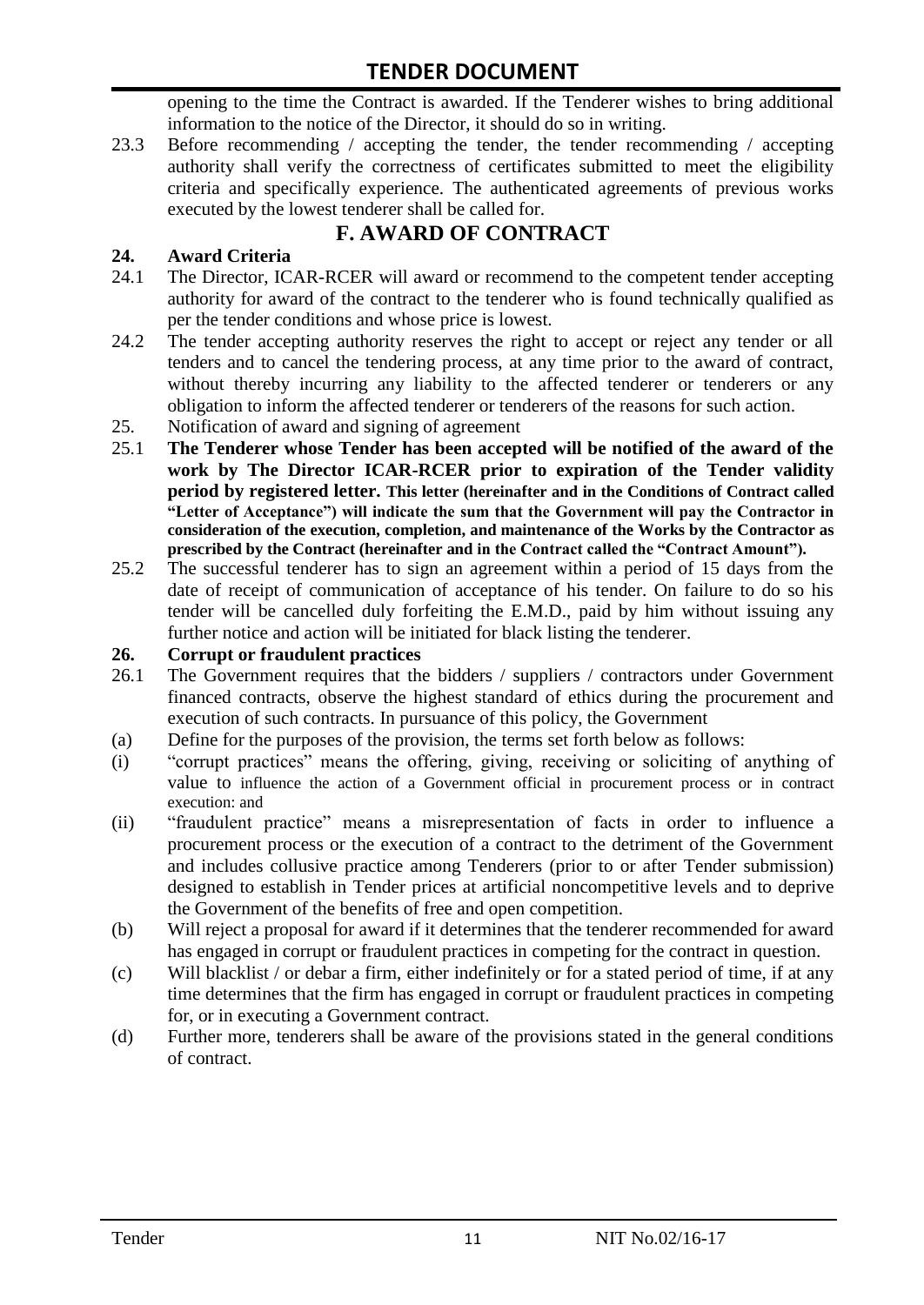# **QUALIFICATION INFORMATION Annexure –I**

|  |  | <b>CHECKLIST TO ACOMPANY THE TENDER</b> |  |
|--|--|-----------------------------------------|--|
|  |  |                                         |  |

| SI.<br>No.   | <b>Description</b>                                                                                                                                    | <b>Submitted</b><br>Yes/No | Page No.<br>(see Note<br>below) |
|--------------|-------------------------------------------------------------------------------------------------------------------------------------------------------|----------------------------|---------------------------------|
| 1            | 2                                                                                                                                                     | 3                          | 4                               |
| $\mathbf{1}$ | Attested photocopy of Registered contractor from<br>CCW/CPWD/ PWD/ RWD and similar govt. agencies<br>undertaking construction work of similar nature. | Yes / No                   |                                 |
| 2            | Any type of single civil work of not less than Rs.3.50<br>lakhs in preceding three years.                                                             | Yes / No                   |                                 |
| 3            | Certificates in support of Existing Commitments.                                                                                                      | Yes / No                   |                                 |
| 4            | DD towards EMD.                                                                                                                                       | Yes / No                   |                                 |
| 5            | Declaration towards the genuineness of the certificates                                                                                               | Yes / No                   |                                 |
| 6            | <b>Experience :</b> Experience in any type of civil work                                                                                              | Yes / No                   |                                 |
| $\tau$       | Valid Labour license and Income Tax Clearance<br>certificate for last Financial Year must be submitted<br>alongwith tender document.                  | Yes / No                   |                                 |

#### **Notes:-**

- 1) All the statements copies of the certificates, documents etc., enclosed to the Tender Document shall be given page numbers on the right corner of each certificate, which will be indicated in column (4) against each item. The statements furnished shall be in the formats appended to the tender document.
- 2) The information shall be filled-in by the Tenderer in the checklist and **statements VI & VII** of section 11.5 (b) and shall be enclosed to the Technical bid for the purposes of verification as well as evaluation of the tenderer"s Compliance to the qualification criteria as provided in the Tender document. All the Certificates, documents, statements as per check-list shall be submitted by the tenderer.
- 3) The bidder shall sign all the statements/documents/certificates received by him owing responsibility for their correctness/authenticity. The successful tenderer shall furnish the original hard copies of all the documents / certificates / statements received by them before concluding the Agreement.

#### **DECLARATION**

I / WE ………………………………………………………………. have gone through carefully all the Tender conditions and solemnly declare that the certificates or the documents uploaded by me/us are genuine and I/We will abide by any penal action such as disqualification or black listing or determination of contract or any other action deemed fit, taken by, the Institute against us, if it is found that the statements, documents, certificates produced by me/us are false/fabricated.

I / WE hereby declare that, I / WE have not been blacklisted / debarred / Suspended / demoted in any department in any State due to any reasons.

Signature of the Tenderer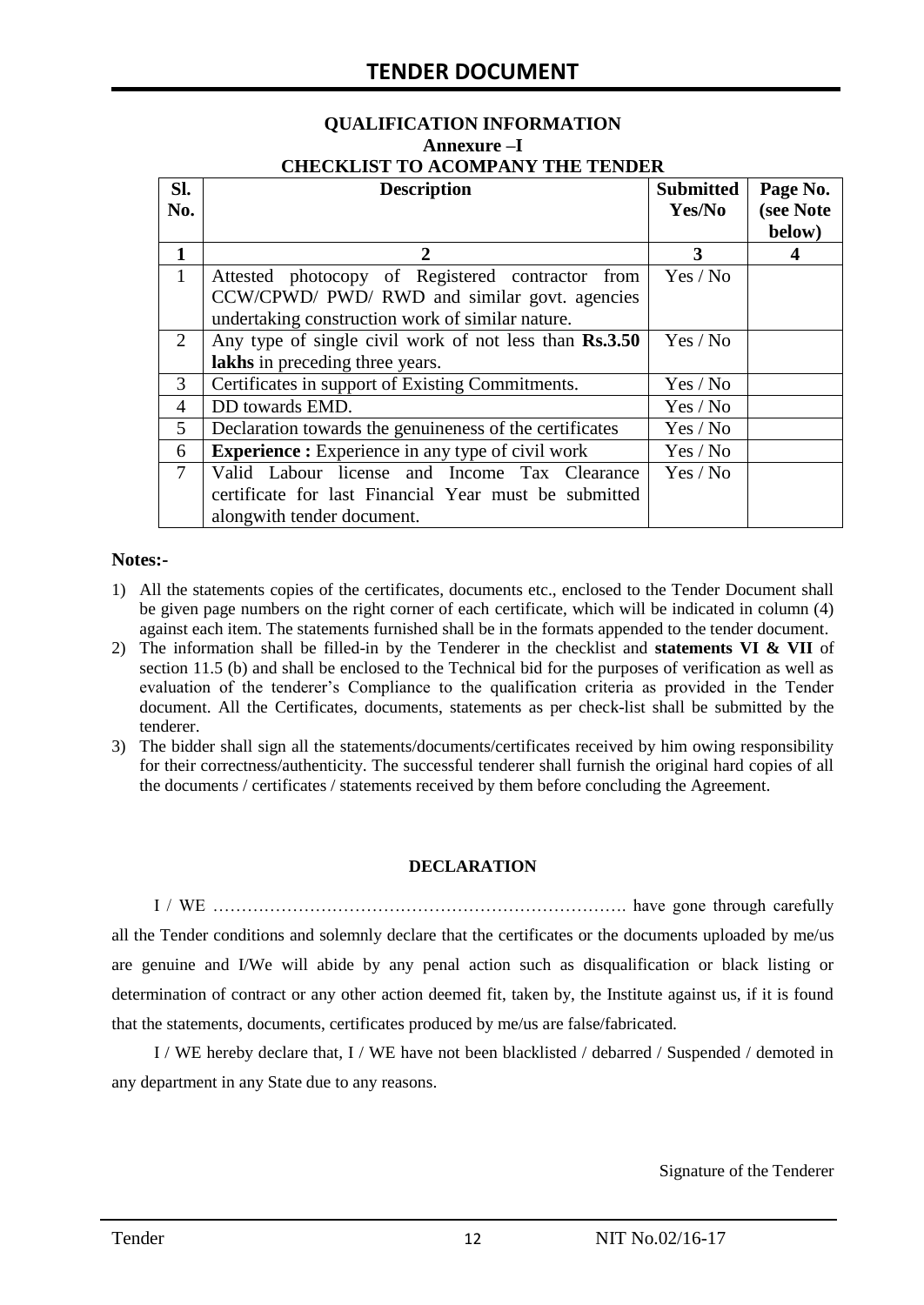### **CONDITIONS OF CONTRACT**

#### **TENDER**

Date: ……………

To The Director, ICAR-RCER, Patna

Sir,

I / We do hereby tender and if this tender be accepted, under take to execute the work entitled "**Erection of retention wall to support the approach road towards 1 acre model and airport boundary at ICAR-RCER, Patna**" as shown in the drawings and as per specifications described in this document of ICAR-RCER, Patna for the sum of **Rs. 4.53 lakhs** or such other sum as may be arrived under the clause of the standard preliminary specifications relating to "Payment by final measurement at unit rates"

I/WE have also quoted rates in Schedule "A", annexed (in words and figures) for which I/We agree to execute the work when the lumpsum payment under the terms of the agreement is varied by payment on measurement quantities.

I/WE have quoted rates in Schedule "A" both in words & figures. In case of any discrepancy between the Percentage excess or less on E.C.V., in words and figures, the rates quoted words only shall prevail.

I/WE agreed to keep the offer in this tender valid a period of six month(s) mentioned in the tender notice and not to modify the whole or any part of it for any reason within above period. If the tender is withdrawn by me/us for any reasons whatsoever, the earnest money paid by me/us will be forfeited to Government

I/WE hereby distinctly and expressly, declare and acknowledge that, before the submission of my/our tender I/We have carefully followed the instructions in the tender notice and have read the preliminary specifications and that I/We have made such examination of the contract documents and the plans, specifications and quantities and of the location where the said work is to be done, and such investigation of the work required to be done, and in regard to the material required to be furnished as to enable me/us to thoroughly understand the intention of same and the requirements, covenants, agreements, stipulations and restrictions contained in the contract, and in the said plans and specifications and distinctly agree that I/We will not hereafter make any claim or demand upon the Government based upon or arising out of any alleged misunderstanding or misconception /or mistake on my/or our part of the said requirement, covenants, agreements, stipulations, restrictions and conditions.

I / WE enclosed to my/our application for tender schedule a crossed demand draft (No.

dated:  $\qquad \qquad$  ) for Rs: as earnest money not to bear interest.

I / WE shall not assign the contractor or sublet any portion of the same. In case if it becomes necessary such subletting with the permission of the shall be limited to (1) Labour contract, (2) Material contract, (3) Transport contract and (4) Engaging specialists for special item of work.

IF MY / OUR tender is not accepted the sum shall be returned to me/us on application when intimation is sent to me/us of rejection or at the expiration of three months from last date of receipt of this tender, whichever is earlier. If my/our tender is accepted the earnest money shall be retained by the Government as security for the due fulfilment of this contract. If upon written intimation to me/us by the Office, I/We fail to attend the said office on the date herein fixed or if upon intimation being given to me/us or acceptance of my/our tender, and if I/We fail to make the additional security deposit or to enter into the required agreement as defined in tender document, then I/We agree the forfeiture of the earnest money. Any notice required to be served on me/us here under shall be sufficiently served on me/us if delivered to me/us hereunder shall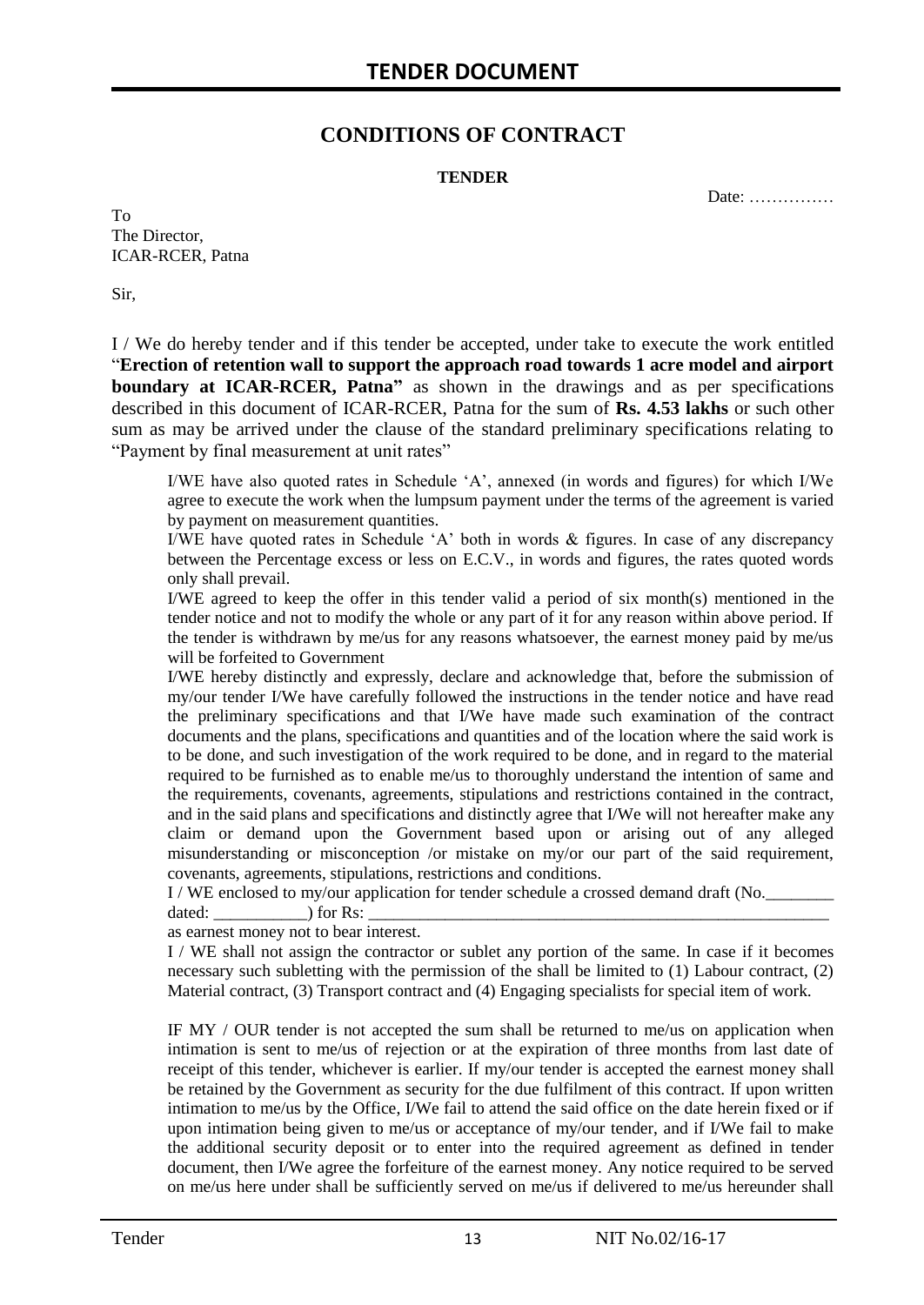be sufficiently served on me/us if delivered to me/us personally or forwarded to me/us by post to (registered or ordinary) or left at my/our address given herein. Such notice shall if sent by post be deemed to have been served on me/us at the time when in due course of post it would be delivered at the address to which it is sent.

I/WE fully understand that the written agreement to be entered into between me/us and Government shall be the foundation of the rights of the both the parties and the contract shall not be deemed to be complete until the agreement has first been signed by me/us and then by the proper officer authorized to enter into contract on behalf of Government.

I AM/WE ARE professionally qualified and my/our qualifications are given below:

| S. No. | Name | Qualification |
|--------|------|---------------|
|        |      |               |
|        |      |               |
|        |      |               |
|        |      |               |
|        |      |               |
|        |      |               |
|        |      |               |
|        |      |               |

I/WE will employ the following technical staff for supervising the work and will see that one of them is always at site during working hours, personally checking all items of works and paint extra attention to such works as required special attention (eg) Main panel boards, Cable connections etc.,

| S. No. | Name | Qualification |
|--------|------|---------------|
|        |      |               |
|        |      |               |
|        |      |               |
|        |      |               |
|        |      |               |
|        |      |               |

I / WE declare that I / WE agree to recover the salaries of the technical staff actually engaged on the work by the department, from the work bills, if I / We fail to employ technical staff as per the tender condition.

#### **TENDERERS / CONTRACTOR'S CERTIFICATE.**

- (1) I/WE hereby declare that I/We have perused in detail and examined closely the Indian Standard Specifications, all clauses of the preliminary specifications with all amendments and have either examined all the standards specifications or will examine all the standard specifications for items for which I/We tender, before I/We submit such tender and agree to be bound and comply with all such specifications for this agreement which I/We execute in the different Government Departments.
- (2)I/WE certify that I/We have inspected the site of the work before quoting my price, I /We have satisfied about the quality, availability and transport facilities for all the materials.
- (3)I / WE am/are prepared to furnish detailed data in support of all my quoted rates, if and when called upon to do so without any reservations.
- $(4)$ I / WE hereby declare that I / We will not claim any price escalation.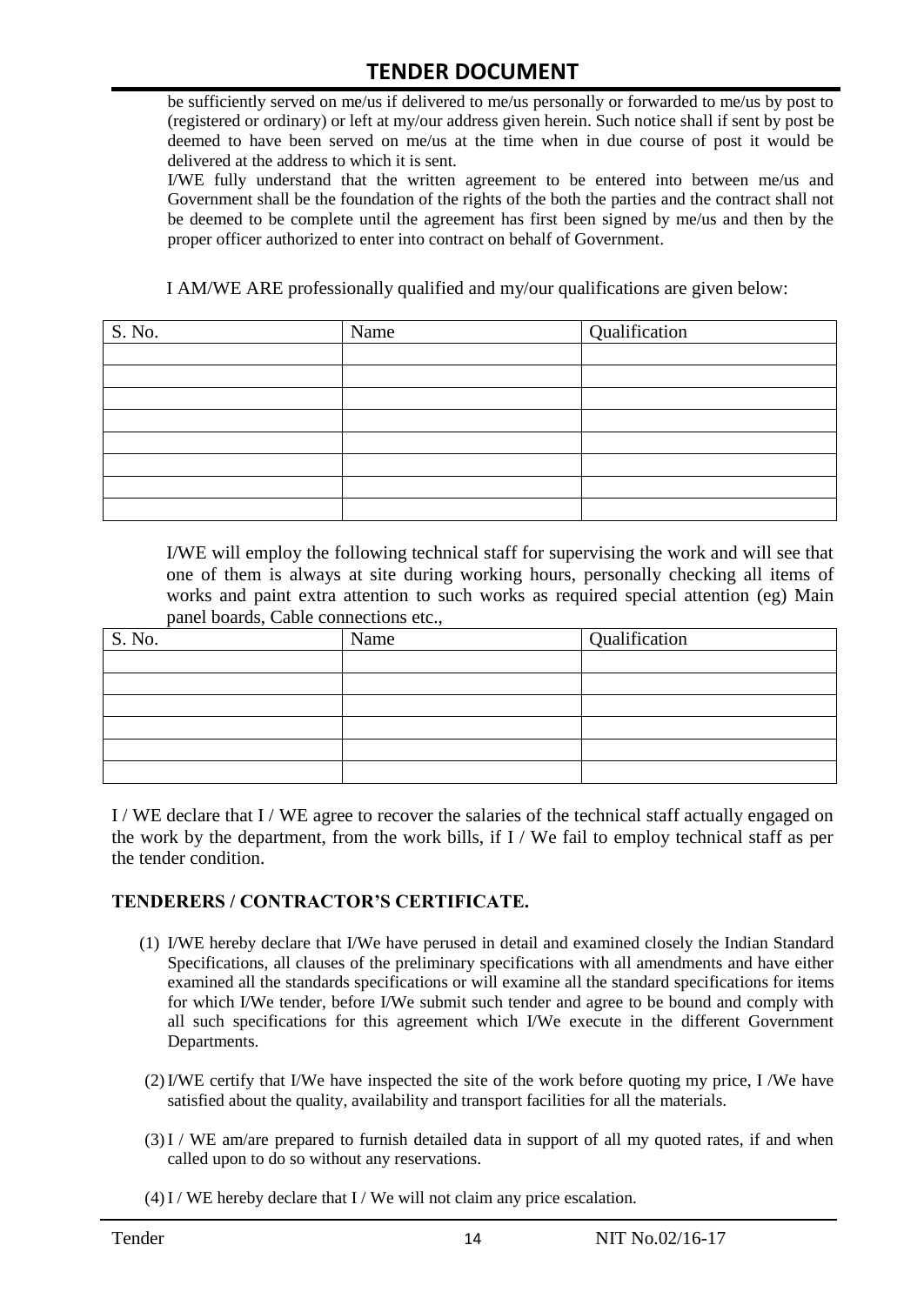- (5)I / WE hereby declare that I am / We are accepting for the defect liability period as 24 months.
- (6)I / WE declare that I / WE will not claim any extra amount towards any material used for the work other than the quoted works for respective schedule 'A' items.
- $(7)$ I / WE declare that I / WE will execute the work as per the mile stone programme, and if I / WE fail to complete the work as per the mile stone programme I abide by the condition to recover liquidated damages as per the tender conditions.
- $(8)$ I / WE declare that I / WE will abide for settlement of disputes as per the tender conditions.

#### **DECLARATION OF THE TENDERER**

- 1) I/WE have not been black listed in any department due to any reasons.
- 2) I/We declare that all the Certificates/Documents submitted by Me/US are Genuine.
- 3) I/WE agree to disqualify me/us for any wrong declaration in respect of the above and to summarily reject my/our tender.

Address of the Tenderer:

Phone No.: Fax No.: CONTRACTOR.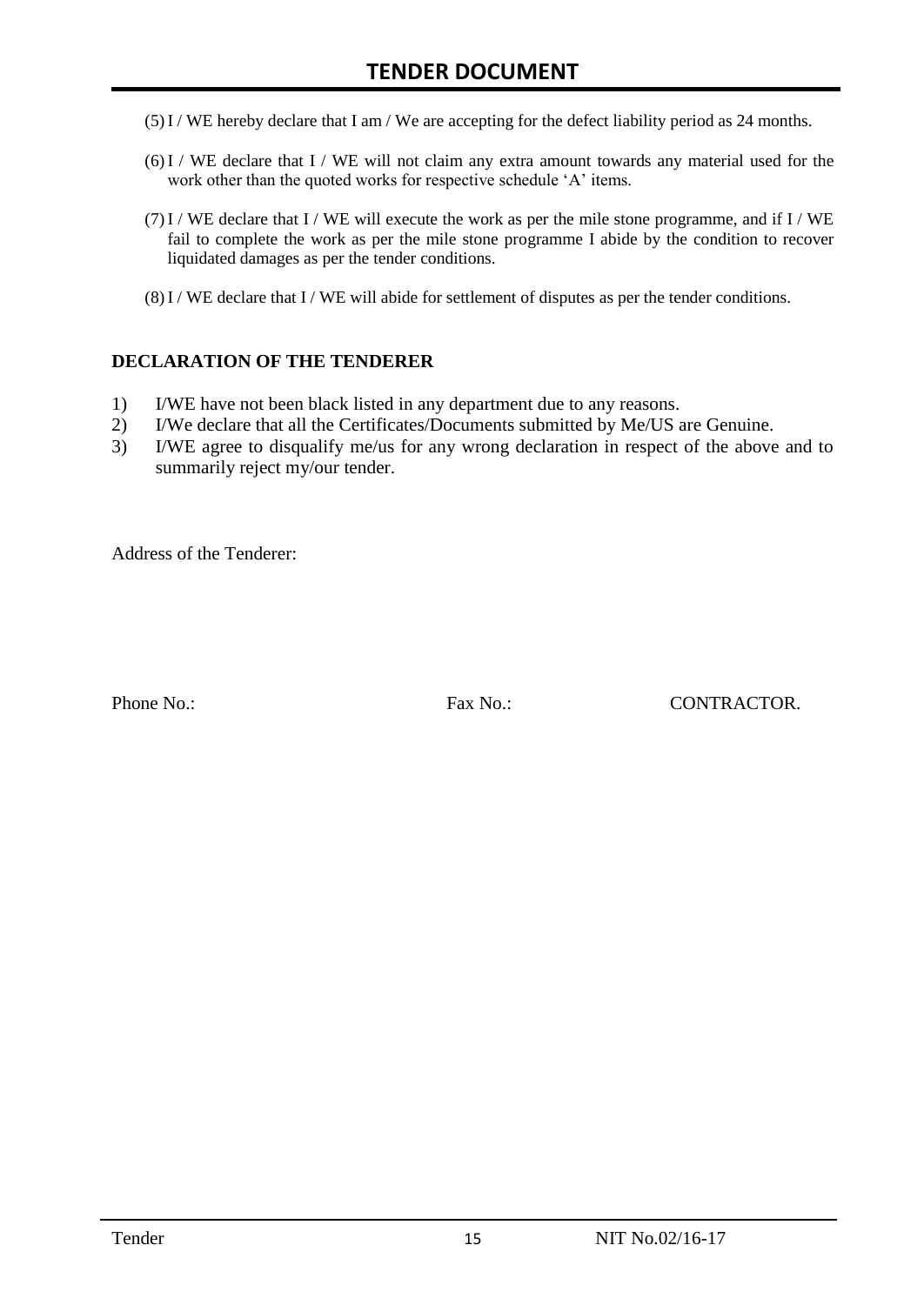# **CONDITIONS OF CONTRACT**

# **A. GENERAL**

#### **1. Interpretation:**

- 1.1 In interpreting these Conditions of Contract, singular also means plural, male also means female, and vice-versa. Headings have no significance. Works have their normal meaning under the language of the contract unless specifically defined. The Incharge will provide instructions clarifying queries about the conditions of Contract.
- 1.2 The documents forming the Contract shall be interpreted in the following order of priority:
- **1) Agreement**
- **2) Letter of Acceptance, notice to proceed with the works**
- **3) Contractor's Tender**
- **4) Conditions of contract**
- **5) Specifications**
- **6) Drawings**
- **7) Bill of quantities**
- **8) Any other document listed as forming part of the Contract.**

#### **2. Decisions:**

2.1 Except where otherwise specifically stated, the Director will decide the contractual matters between the Department and the Contractor in the role representing the Department.

#### **3. Delegation:**

3.1 The Director may delegate any of his duties and responsibilities to other officers and may cancel any delegation by an official order issued.

#### **4. Communications:**

4.1 Communications between parties, which are referred to in the conditions, are effective only when in writing. A notice shall be effective only when it is delivered **(in terms of Indian Contract Act)**

#### **5. Sub-contracting:**

**5.1 If the prime contractor desires to sub-let a part of the work, he should submit the same at the time of filing tenders itself or during execution, giving the name of the proposed Sub-contractor, along with details of his qualification and experience. The Tender Accepting Authority should verify the experience of the Sub-contractor and if the Sub-contractor satisfies the qualification criteria in proportion to the value of work proposed to be sub-let, he may permit the same. The total value of works to be awarded on sub-letting shall not exceed 50% of contract value. The extent of subletting shall be added to the experience of the sub-contractor and to that extent deducted from that of the main contractor.**

#### **6. Other Contractors:**

6.1 The Contractor shall cooperate and share the Site with other contractors, Public authorities, utilities, and the Department. The Contractor shall also provide facilities and services for them as directed by the Incharge.

#### **7. Personnel:**

- 7.1 The Contractor shall employ the required Key Personnel named in the Schedule of Key Personnel to carry out the functions stated in the Schedule or other personnel approved by the Incharge. The Incharge will approve any proposed replacement of Key Personnel only if their qualifications, abilities, and relevant experience are substantially equal to or better than those of the personnel listed in the Schedule.
- 7.2 Failure to employ the required technical personnel by the contractor the institute will depute its own technical person and expenditure of salary will be recovered from contractor.
- 7.3 The technical personnel should be on full time and available at site whenever required by Incharge to take instructions.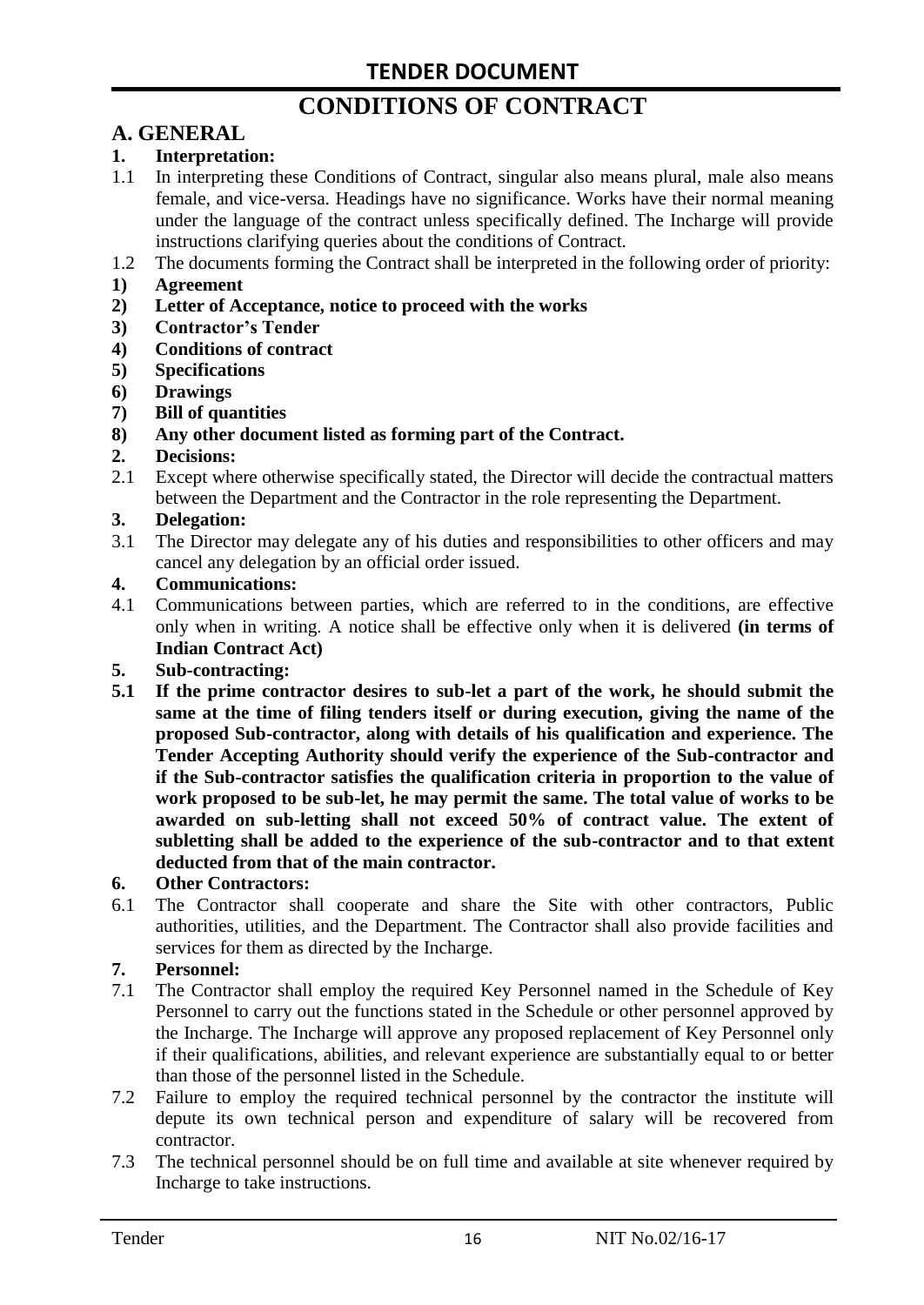- 7.4 The names of the technical personnel to be employed by the contractor should be furnished in the statement enclosed separately.
- 7.5 In case the contractor is already having more than one work on hand and has undertaken more than one work at the same time, he should employ separate technical personnel on each work.
- 7.6 If the contractor fails to employ technical personnel the work will be suspended or department will engage a technical personnel and recover the cost thereof from the contractor.
- 7.7 If the Incharge asks the Contractor to remove a person who is a member of Contractor"s staff or his work force stating the reasons the Contractor shall ensure that the person leaves the site forthwith and has no further connection with the work in the contract.

#### **8. Contractor's Risks:**

- 8.1 All risks of loss of or damage to physical property and of personnel injury and death, which arise during and in consequence of the performance of the Contract are the responsibility of the Contractor.
- **9. Insurance:**
- **9.1 The Contractor shall provide, in the joint names of the Department and the contractor, insurance cover from the Start Date to the end of the Defects Liability Period i.e., 24 months after completion for the following events which are due to the Contractor's risks.**
- **a) loss of or damage to the Works, Plant and Materials;**
- **b) loss of or damage to the Equipment;**
- **c) loss of or damage of property in connection with the Contract; and**
- **d) Personal injury or death of persons employed for construction.**
- **9.2 Policies and certificates of insurance shall be delivered by the Contractor to the Incharge at the time of concluding Agreement. All such insurance shall provide for compensation to be payable to rectify the loss or damage incurred.**
- **i) The contractor shall furnish insurance policy in force in accordance with proposal furnished in the Tender and approved by the Department for concluding the agreement.**
- **ii) The contractor shall also pay regularly the subsequent insurance premia and produce necessary receipt to the Incharge well in advance.**
- **iii) In case of failure to act in the above said manner the department will pay the premium and the same will be recovered from the Contractors payments.**
- **9.3 Alterations to the terms of insurance shall not be made without the approval of the Incharge.**

#### **10. Site Inspections:**

- 10.1 The contractor should inspect the site and also proposed quarries of choice for materials source of water and quote his rate including quarrying, conveyance and all other charges etc.
- 10.2 The responsibility for arranging the land for borrow area rests with the Contractor and no separate payment will be made for procurement or otherwise. The contractor's quoted rate will be inclusive of land cost.

#### **11. Contractor to Construct the Works:**

11.1 The Contractor shall construct and Commission the Work in accordance with the specifications and Drawings.

#### **12. Power Supply.**

- 12.1 The contractor shall make his own arrangements for obtaining power from the Electricity dept., at his own cost. The contractor will pay the bills of Electricity Department for the cost of power consumed by him till the **(Name of work**) is handed over to ICAR-RCER.
- 12.2 **The contractor shall satisfy all the conditions and rules required as per Indian Electricity Act 1910 and under Rule-45(I) of the Indian Electricity Rules, 1956 as amended from time to time and other pertinent rules.**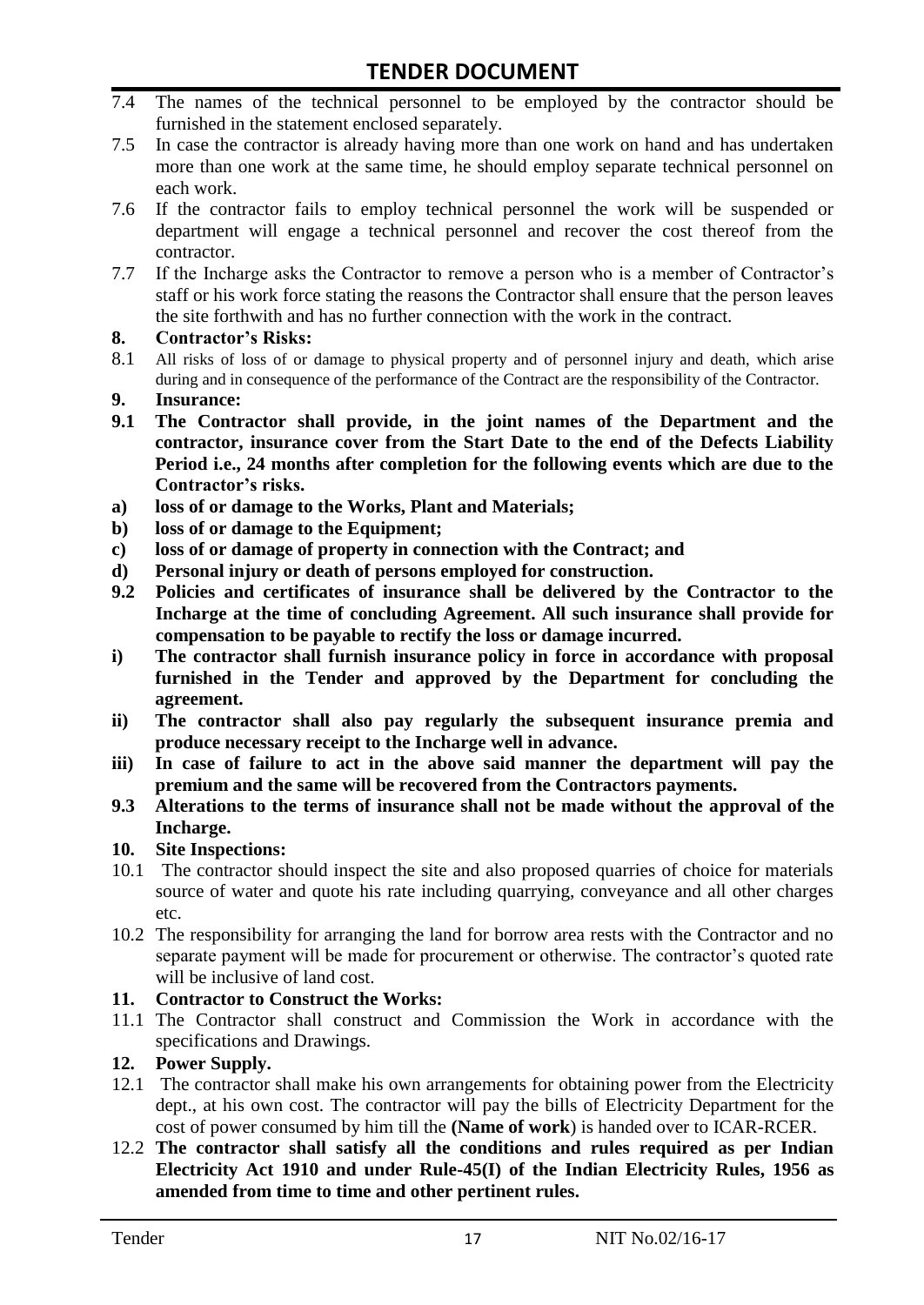12.3 The power shall be used for bonafide Departmental work only.

#### **13. Monsoon Damages:**

Damages due to rain or flood shall have to be made good by the contractor till the work is handed over to the Department. The responsibility of damages making good the damages due to rain or flood rests with the contractor. **No extra payment is payable** for such operations and the contractor shall therefore, have to take all necessary precautions to protect the work done during the construction period.

#### **14. The works to be Completed by the Intended Completion Date:**

14.1 The Contractor may commence execution of the Works on the Start Date and shall carry out the Works in accordance with the programme submitted by the Contractor, as updated with the approval of the Incharge, and complete the work by the Intended Completion Date.

#### **15. Safety:**

15.1 The Contractor shall be responsible for the safety of all activities on the Site.

#### **16. Discoveries:**

16.1 Anything of historical or other interest or of significant value unexpectedly discovered on the Site is the property of the Government. The Contractor is to notify the Incharge of such discoveries and carry out the Incharge instructions for dealing with them.

#### **17. Possession of the Site.**

17.1 The Department shall give possession of the site to the Contractor.

#### **18. Access to the Site:**

18.1 The Contractor shall provide the Incharge and any person authorised by the Incharge, access to the site and to any place where work in connection with the Contract is being carried out or is intended to be carried out.

#### **19. Instructions:**

- 19.1 The Contractor shall carry out all instructions of the Incharge and comply with all the applicable local laws where the Site is located.
- **20. Settlement of disputes:**
- 20.1 **If any dispute of difference of any kind whatsoever arises between the department and the Contractor in connection with, or arising out of the Contract, whether during the progress of the works or after their completion and whether before or after the termination, abandonment or breach of the Contract, it shall in the first place, be referred to and settled by the Incharge who shall, within a period of thirty days after being requested by the Contractor to do so, give written notice of his decision to the Contractor. Upon receipt of the written notice of the decision of the Incharge the Contractor shall promptly proceed without delay to comply with such notice of decision.**
- 20.2 **If the Incharge fails to give notice of his decision in writing within a period of thirty days after being requested or if the Contractor is dissatisfied with the notice of the decision of the Incharge the Contractor may within thirty days after receiving the notice of decision appeal to the Department who shall offer an opportunity to the contractor to be heard and to offer evidence in support of his appeal, the Department shall give notice of his decision within a period of thirty days after the Contractor has given the said evidence in support of his appeal, subject to arbitration, as hereinafter provided. Such decision of the Department in respect of every matter so referred shall be final and binding upon the Contractor and shall forthwith be given effect to by the Contractor, who shall proceed with the execution of the works with all due diligence whether he requires arbitration as hereinafter provided, or not. If the Department has given written notice of his decision to the Contractor and no claim to arbitration, has been communicated to him by the Contractor within a period of thirty days from receipt of such notice the said decision shall remain final and binding upon the Contractor. If the Department fail to give notice of his decision, as**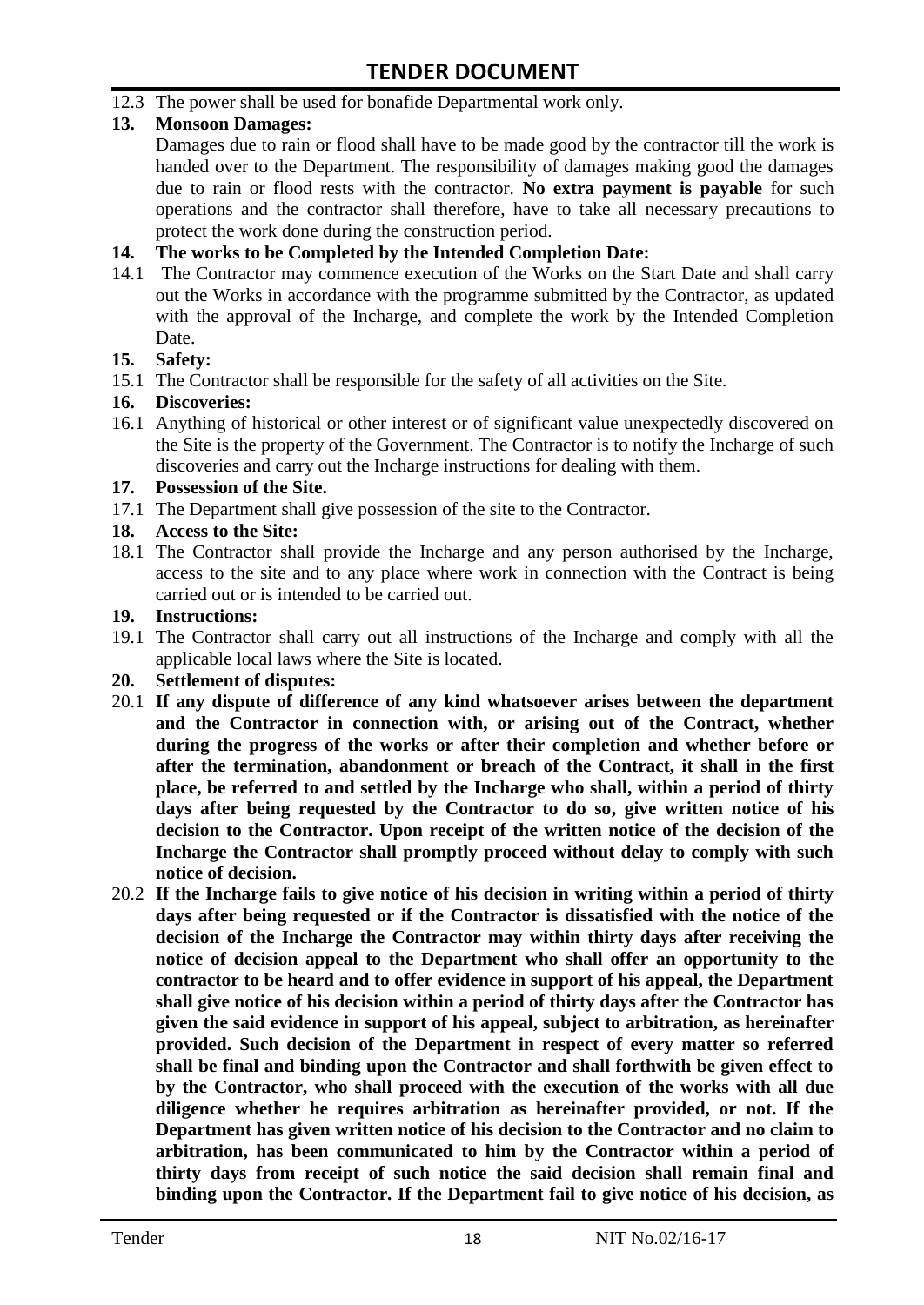**aforesaid within a period of thirty days after being requested as aforesaid, or if the Contractor be dissatisfied with any such decision, then and in any such case the contractor within thirty days after the expiration of the first named period of thirty days as the case may be, require that the matter or matters in dispute be referred to arbitration: jurisdiction of Patna limits.**

### **B. TIME FOR COMPLETION**

#### **21. Program:**

- 21.1 The total period of completion is (**duration of 30 days**) from the date of receipt of Work Order.
- 21.2 The attention of the tenderer is directed to the contract requirement at the time of beginning of the work. The rate of progress and proportionate value of work done from time to time as will be indicated by the Certificate for the value of work done will be required. Date of commencement of their programme will be the date for concluding agreement but not the date of handing over site.
- 21.3 After signing the agreement, the contractor shall forthwith begin the work, shall regularly and continuously proceed with them.
- 21.4 The contractor shall commence the works on site within the period specified under condition 23.1 to 23.2 after the receipt by him of a written order to this effect from the concerned authority and shall proceed with the same with due expedition and without delay, except as may be expressly sanctioned or ordered.
- 21.5 Save in so far as the contractor may prescribe, the extent of portions of the site of which the contractor is to be given possession from time to time and the order in which such portions shall be made available to him and, Subject to any requirement in the contract as to the order in which the works shall be executed, the "s written order to commence the works, give to the contractor possession of so much of the site as may be required to enable the contractor to commence proceed with the execution of the works in accordance with the programme if any, and otherwise in accordance with such reasonable proposals of the contractor as he shall by written notice to the Incharge, make and will from time to time as the works proceed, give to the contractor possession of such further portions of the site as may be required to enable the contractor to proceed with the execution of the works with due dispatch in accordance with the said programme or proposals as the case maybe; if the contractor suffers delay or incurs cost from failure on the part of the Concerned authority to give possession in accordance with the terms of this clause, the Concerned authority shall grant an extension of time for the completion of works.
- 21.6 The contractor shall bear all costs and charges for special or temporary way leases required by him in connection with access to the site. The contractor shall also provide at his own cost any additional accommodation outside the site required by him for the purposes of the work.
- 21.7 Subject to any requirement in the contract as to completion of any section of the works before completion of the whole of the works shall be completed in accordance with provisions of clauses in the Schedule within the time stated in the contract calculated from the last day of the period named in the statement to the tender as that within which the works are to be commenced or such extended time as may be allowed.

#### 21.8 **Delays and extension of time:**

No claim for compensation on account of delays or hindrances to the work from any cause whatever shall lie, except as hereafter defined. Reasonable extension of time will be allowed by the or by the office competent to sanction the extension, for unavoidable delays, such as may result from causes, which in the opinion of the , are undoubtedly beyond the control of the contractor. The shall assess the period of delay or hindrance caused by any written instructions issued by him, at twenty five per cent in excess or the actual working period so lost.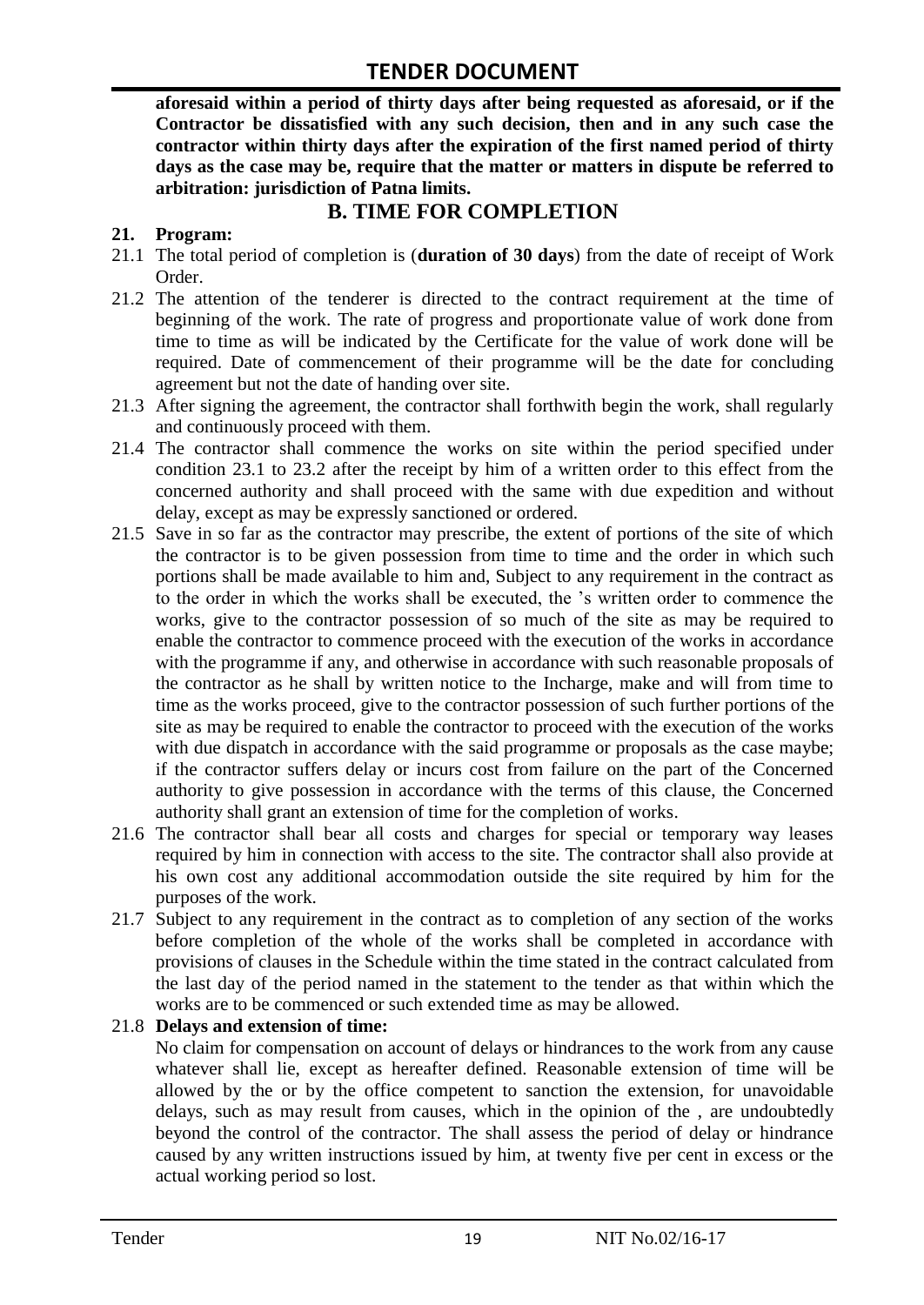In the event of the failing to issue necessary instructions and thereby causing delay and hindrance to the contractor, the latter shall have the right to claim an assessment of such delay by the Director, ICAR-RCER whose decision will be final and binding. The contractor shall lodge in writing with the statement of claim for any delay or hindrance referred to above, within fourteen days from its commencement, otherwise no extension of time will be allowed.

Whenever authorised alterations or additions made during the progress of the work are of such a nature in the opinion of the as to justify an extension of time in consequence thereof, such extension will be granted in writing by the or other competent authority when ordering such alterations or additions.

#### **22. Construction Programme:**

- 22.1 The Contractor shall furnish within 15 days of the order of the work a programme showing the sequence in which he proposed to carry out the work, monthly progress expected to be achieved, also indicating date of procurement of materials plant and machinery. The schedule should be such that it is practicable to achieve completion of the whole work within the time limit fixed and shall obtain the approval of the Incharge. Further rate of the progress as in the program shall be kept up to date. In case it is subsequently found necessary to alter this program, the contractor shall submit sufficiently in advance the revised program incorporating necessary modifications and get the same approved by the Incharge. No revised program shall be operative with out approval of Incharge.
- 22.2 The Director, ICAR-RCER shall have all times the right, without any way violating this contract, or forming grounds for any claim, to alter the order of progress of the works or any part thereof and the contractor shall after receiving such directions proceed in the order directed. The contractor shall also report the progress to the Director, ICAR-RCER within 7 days of the Incharge direction to alter the order of progress of works.
- 22.3 The Contractor shall give written notice to the Incharge whenever planning or progress of the works is likely to be delayed or disrupted unless any further drawings or order including a direction, instruction or approval is issued by the Incharge within a reasonable time. The notice shall include details of the drawing or order required and of why and by when it is required and of any delay or disruption likely to be suffered if it is late.
- 22.4 Rate of progress/percentage of work:

#### i) **(30 days) 100% of contract value**

#### **23. Speed of Work**

- 23.1 The Contractor shall at all times maintain the progress of work to conform to the latest operative progress schedule approved by the Incharge. The contractor should furnish progress report indicating the programme and progress once in a month. The Incharge may at any time in writing direct the contractor to slow down any part or whole of the work for any reason (which shall not be questioned) whatsoever, and the contractor shall comply with such orders of the Incharge. The compliance of such orders shall not entitle the contractor to any claim of compensation. Such orders of the Incharge for slowing down the work will however be duly taken into account while granting extension of time if asked by the contractor for which no extra payment will be entertained.
- 23.2 Delays in Commencement or progress or neglect of work and forfeiture of earnest money, Security deposit and withheld amounts:

If, at any time, the Incharge shall be of the opinion that the Contractor is delaying Commencement of the work or violating any of the provisions of the Contractor is neglecting or delaying the progress of the work as defined by the tabular statement. "Rate of progress" in the Articles of Agreement", he shall so advise the Contractors in writing and at the same time demand compliance in accordance with conditions of Tender notice. If the Contractor neglects to comply with such demand within seven days after receipt of such notice, it shall then or at any time there after, be lawful for the Director, ICAR-RCER to take suitable action in accordance with relevant Clauses.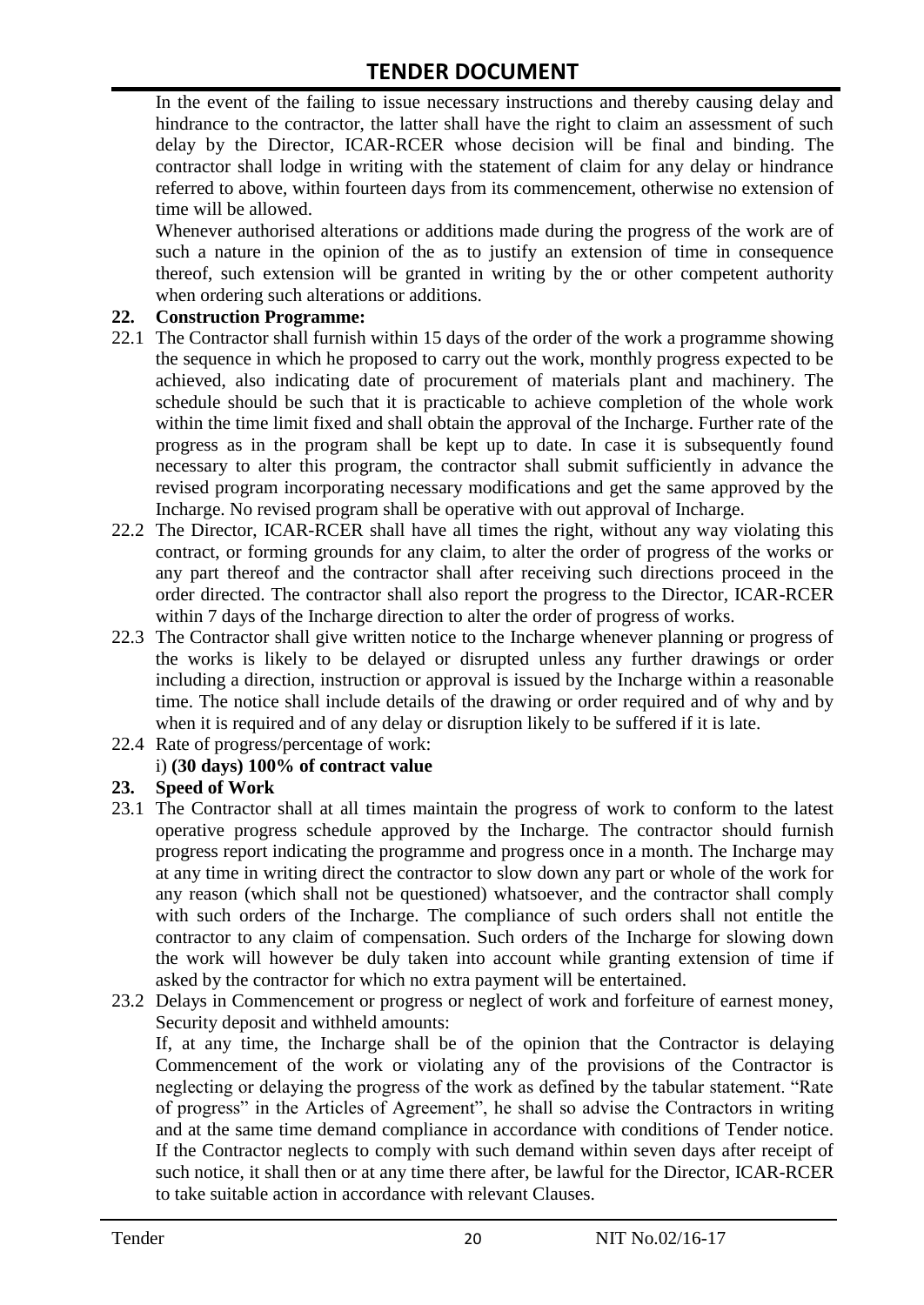#### **24. Suspension of works by the Contractor:**

- 24.1 If the Contractor shall suspend the works, or sublet the work without sanction of the Incharge, or in the opinion of the Incharge shall neglect or fail to proceed with due diligence in the performance of his part of the Contract as laid down in the Schedule rate of progress, or if he shall continue to default or repeat such default in the respects mentioned in relevant rules of GOI, Incharge shall take action in accordance with related Clauses.
- 24.2 If the Contractor stops work for 28 days and the Stoppage has not been authorised by the Incharge the Contract will be terminated as per the law.
- 24.3 If the Contractor has delayed the completion of works the Contract will be terminated under relavant Clauses.

#### **25. Extension of the Intended Completion Date:**

- 25.1 The Incharge shall extend or recommend for extension, in accordance with the Government orders in force, the Intended Completion Date if a Variation is issued which makes it impossible for Completion to be achieved by the Intended Completion Date.
- 25.2 The Incharge shall decide whether and by how much to extend the Intended Completion Date within 21 days of the Contractor asking the Engineer for a decision upon the effect of a Variation and submitting full supporting information. If the Contractor has failed to give early warning of a delay or has failed to cooperate in dealing with a delay, the delay by this failure shall not be considered in assessing the new Intended Completion Date.

#### **26. Delays Ordered by the Incharge**

26.1 The Incharge may instruct the Contractor to delay the start or progress of any activity within the Work.

#### **27. Early Warning:**

- 27.1 The contractor is to warn the Incharge at the earliest opportunity of specific likely future events or circumstances that may adversely affect the Execution of Works.
- 27.2 The Contractor shall cooperate with the Incharge in making and considering proposals for how the effect of such an event or circumstance can be avoided or reduced by anyone involved in the work and in carrying out any resulting instruction of the Incharge.

#### **28. Management Meetings:**

28.1 **The Incharge may require the Contractor to attend a management meeting. The business of a management meeting shall be to review the progress work.**

# **C. QUALITY CONTROL**

#### **29. Identifying Defects:**

29.1 The Incharge shall check the Contractor's work and notify the Contractor of any Defects that are found. Such checking shall not affect the Contractor"s responsibilities. The Incharge may instruct the Contractor to verify the Defect and to uncover and test any work that the Engineer considers may be a Defect.

#### **30. Tests:**

30.1 If the Incharge instructs the Contractor to carry out a test not specified in the Specification to check whether any work has a Defect and the Contractor shall pay for the test and any samples.

#### **31. Correction of Defects:**

- 31.1 The Incharge shall give notice to the Contractor of any Defects before the end of the Defects Liability Period, which begins on Completion. The defects liability period shall be extended for as long as defects remain to be corrected by the Contractor.
- 31.2 Every time notice of a Defect is given, the Contractor shall correct the notified defect within the length of time specified by the Incharge's notice.

#### **32. Uncorrected defects**

32.1 If the contractor has not corrected the defect within the time specified in the Incharge"s notice, the Incharge will assess the cost of having the defect corrected and the contractor will pay this amount.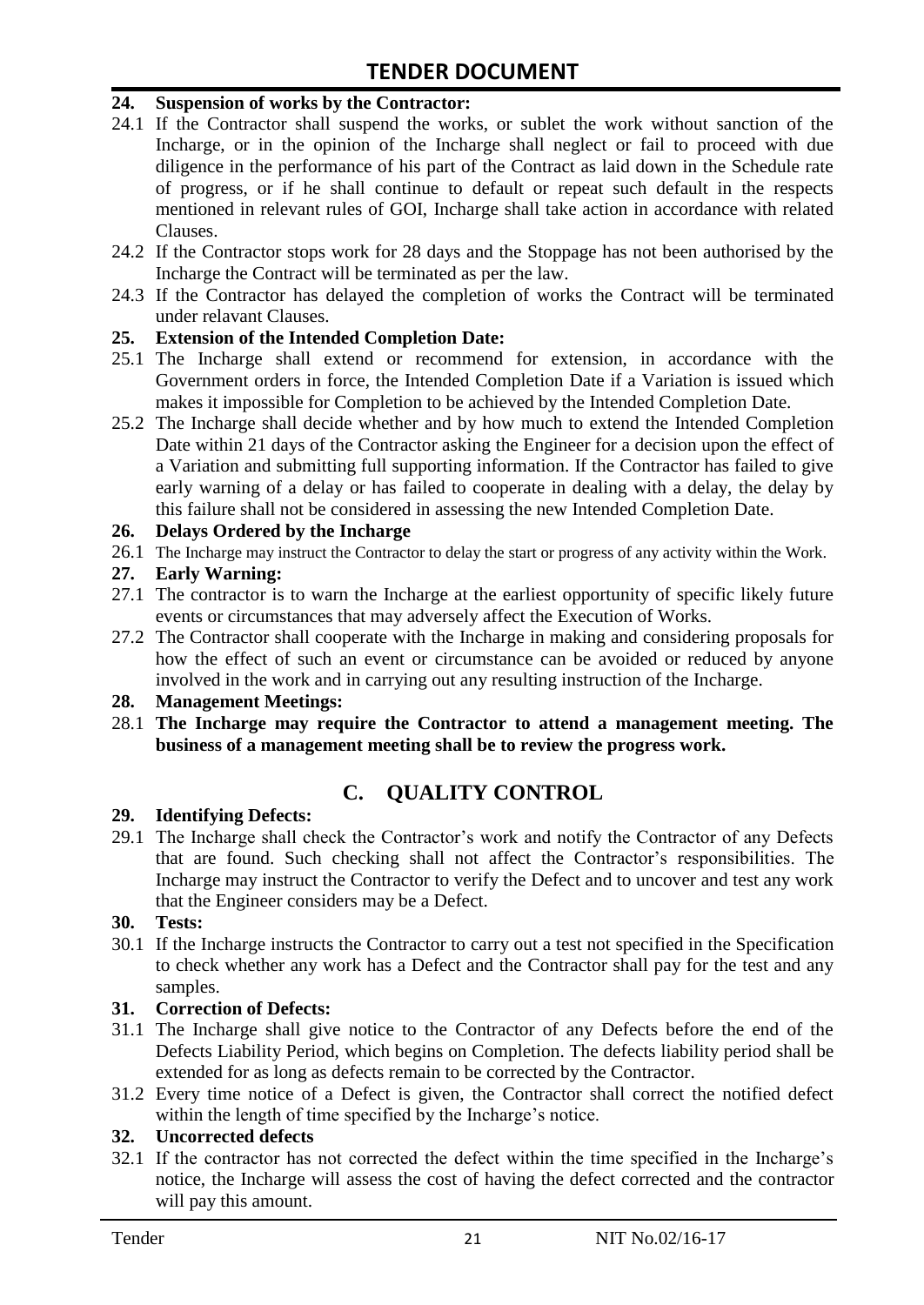#### **33. Quality Control:**

In addition to the normal inspection by the regular staff in charge of the execution of work, the work may also be inspected by the, Quality control Circle or by the State or District level Vigilance Cell Unit and any other authorised external Agency if any sub-standard work or excess payments are noticed with reference to measurement books etc., during inspection, action will be taken based on their observations and these will be effected by the Incharge of the execution of the work.

# **D. COST CONTROL**

#### **34. Bill of Quantities:**

- 34.1 The Bill Quantities shall contain items for the construction work to be done by the Contractor.
- 34.2 The Contractor is paid for the quantity of the work done as per quoted rate in the Bill of Quantities for each item.

#### **35. Changes in the Quantities:**

- 35.1 The contractor is bound to execute all supplemental works that are found essential, incidental and inevitable during execution of main work.
- 35.2 The payment of rates for such supplemental items of work will be regulated as under; Supplemental items directly deducible from similar items in the original agreement.
- 35.2.1 The rates shall be derived by adding to or subtracting from the agreement rate of such similar item the cost of the difference in the quantity of materials labour between the new items and similar items in the agreement worked out with reference to the Standard Schedule of Rates adopted in the sanctioned estimate with which the tenders are accepted.
- 35.2.2 (a) Similar items but the rates of which cannot be directly deduced from the original agreement.

(b) Purely new items which do not correspond to any item in the agreement.

35.2.3 The rates of all such items shall be Estimated Rates plus or minus overall Tender premium.

#### **36. Extra Items:**

- 36.1 Extra items of work shall not vitiate the contract. The contractor shall be bound to execute extra items of work as directed by the Incharge. The rates for extra items shall be worked out by the as per the conditions of the Contract and the same are binding on the Contractor.
- 36.2 The contractor shall before the 15th day of each month, submit in writing to the a statement of extra items if any that they have executed during the preceding month failing which the contractor shall not be entitled to claim any.

#### **36.3 Entrustment of additional items:**

- 36.3.1 Where ever additional items not contingent on the main work and outside the scope of original agreement are to be entrusted to the original contractor dispensing with bids and if the value of such items exceeds the limits up to which the officer is empowered to entrust works initially to contractor without calling for tenders, approval of next higher authority shall be obtained. Entrustment of such items on nomination shall be at rates not exceeding the estimated rates.
- 36.3.2 Entrustment of the additional items contingent on the main work will be authorised by the officers upto the monetary limits upto which they themselves are competent to accept items in the original agreement so long as the total amounts upto which they are competent to accept in an original agreement rates for such items shall be worked out in accordance with the procedure (I) For all items of work in excess of the quantities shown in the Bill of Quantities of the Tenders, the rate payable for such items shall be estimate rates for the items accepted by the competent authority.
- 36.3.3 Entrustment of either the additional or supplemental items shall be subject to the provisions of the agreement entered into by a Competent Authority after the tender is accepted. The Director being the authority next higher to the Director, who entered into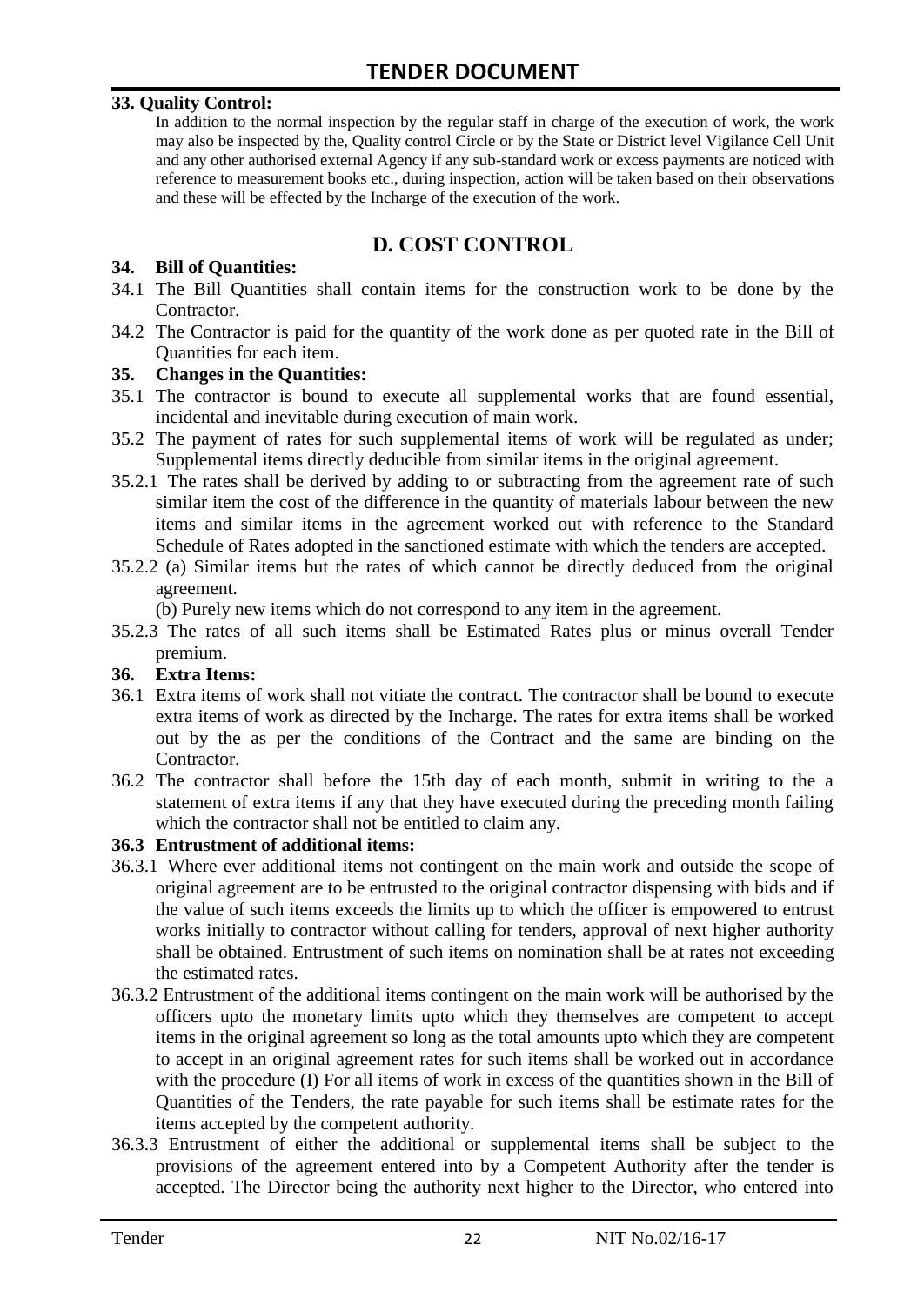the agreement approves the rate for the items / variation in quantity in the current agreement. The items shall not be ordered by an officer on his own responsibility if the revised estimate or deviation statement providing for the same requires the sanction of Director.

- Note:It may be noted that the term Estimate Rate used above means the rate in the sanctioned estimate with which the tenders are accepted, or if no such rates is available in the estimate, the rate derived will be with reference to the Standard Schedule of Rates adopted in the sanctioned estimate with which tenders are accepted.
- **37. Cash flow forecasts:**
- **37.1 When the program is updated, the contractor is to provide the Incharge with an updated cash flow forecast.**
- **38. Payment Certificates:**
- **38.1 The Contractor shall submit to the Incharge monthly statements of the estimated value of the work completed less the cumulative amount certified previously.**
- **38.2 The Incharge shall check the Contractor's monthly statement within 14 days.**
- **38.3 The value of work executed shall be determined by the Incharge.**
- **38.4 The value of work executed shall comprise the value of the quantities of the items in the Bill of Quantities completed.**
- **38.5 The Incharge may exclude any item certified in a previous certificate or reduce the proportion of any item previously certified in any certificate in the light of later information.**
- **39. Payments:**
- **39.1 Payment will be made after satisfactory completion of the work.**
- 39.2 Part Payment if any will be consider as per Govt. of India norms.
- 39.3 Part payment if any will be adjusted against the final payment
- **39.3 Payments and Certificates:**
- 39.3.1 In case of over payments or wrong payment if any made to the contractor due to wrong interpretation of the provisions of the contract a n d c ontract conditions etc., such unauthorized payment will be deducted in the subsequent bills or final bill for the work or from the bills under any other contracts with the Government or at any time there after from the deposits available with the Government.
- 39.3.2 Any recovery or recoveries advised by the Government Department either state or central, due to non-fulfilment of any contract entered into with them by the contractor shall be recovered from any bill or deposits of the contractor.
- 39.3.3 No claim shall be entertained, if the same is not represented in writing to the Incharge within 15 days of its occurrence.
- 39.3.4 The contractor is not eligible for any compensation for inevitable delay in handing over the site or for any other reason. In such case, suitable extensions of time will be granted after considering the merits of the case.

#### **40. Interest on Money due to the Contractor:**

- 40.1 No omission by the or the sub-divisional officer to pay the amount due upon certificates shall vitiate or make void the contract, nor shall the contractor be entitled to interest upon any guarantee fund or payments in arrear, nor upon any balance which may, on the final settlement of his accounts, found to be due to him.
- **41. Certificate of Completion of works:**
- **41.1 Certificate of Completion of works:**
- **41.1.1 When the whole of the work has been completed and has satisfactory passed any final test that may be prescribed by the Contract, the Contractor may give a notice to that effect to the Incharge accompanied by an undertaking to carryout any rectification work during the period of maintenance, such notice and undertaking shall be in writing and shall be deemed to be request by the Contractor for the Incharge to issue a Certificate of completion in respect of the Works. The Incharge**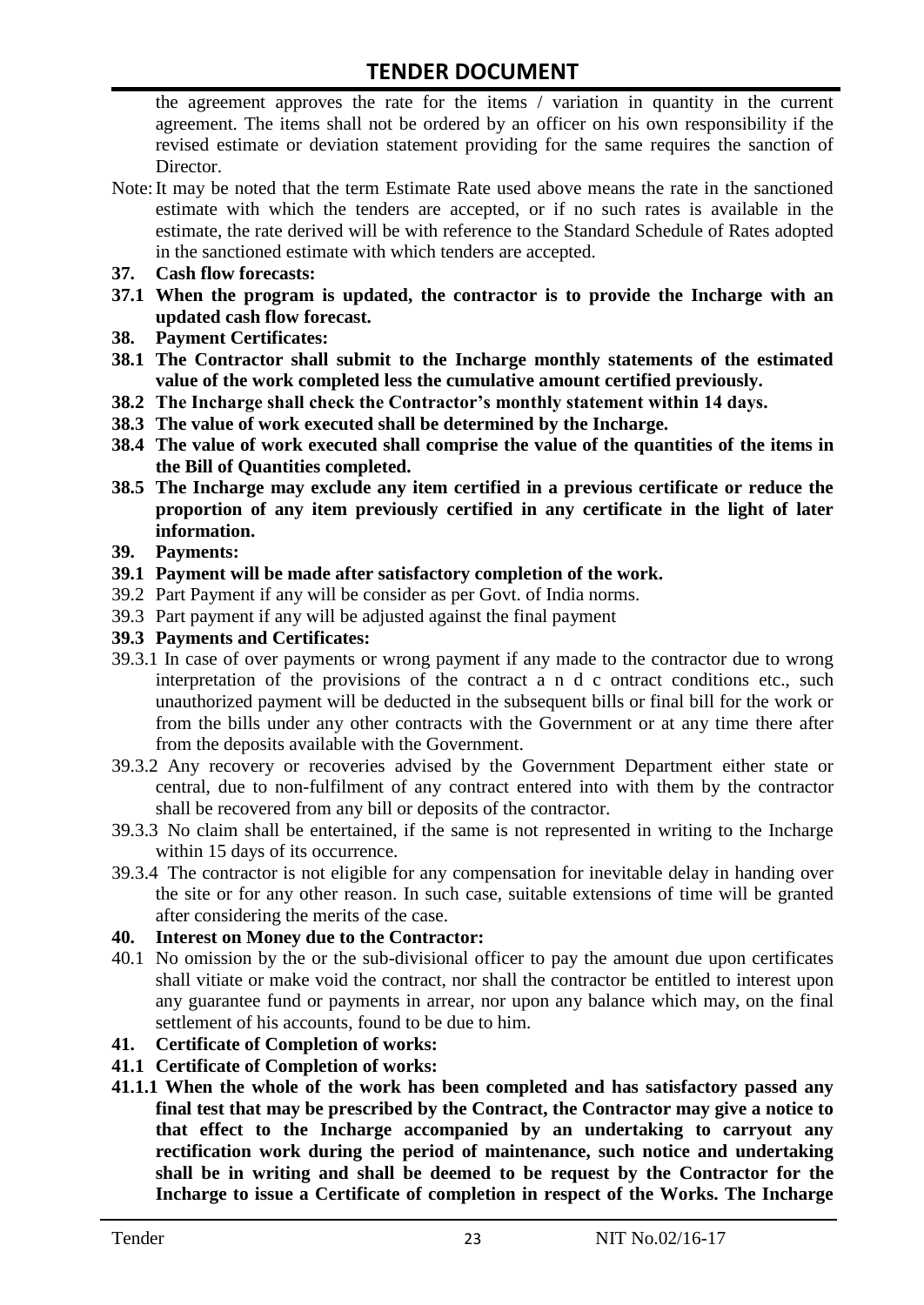**shall, within twenty one days of the date of delivery of such notice either issue to the Contractor, a certificate of completion stating the date on which, in his opinion, the works were completed in accordance with the Contract or give instructions in writing to the Contractor specifying all the Works which, in the Incharge'' opinion, required to be done by the Contractor before the issue of such Certificate.**

- **41.1.2 Incharge shall also notify the Contractor of any defects in the Works affecting completion that may appear after such instructions and before completion of the Works specified there in. The Contractor shall be entitled to receive such Certificate of the Completion within twenty one days of completion to the satisfaction of the Incharge of the Works so specified and making good of any defects so notified.**
- **41.1.3 Similarly, the Contractor may request and the Incharge shall issue a Certificate of Completion in respect of:**
- **a) Any section of the Permanent works in respect of which a separate time for completion is provided in the Contract, and**
- **b) Any substantial part of the Permanent Works which has been both completed to the satisfaction of the Incharge and occupied or used by the Department.**
- **41.1.4 If any part of the Permanent Works shall have been completed and shall have satisfactorily passed any final test that may be prescribed by the Contract, the Incharge may issue such certificate, and the Contractor shall be deemed to have undertaken to complete any outstanding work in that part of the Works during the period of Maintenance.**

#### **42. Taxes included in the Price:**

42.1 The rates quoted by the contractor shall be deemed to be inclusive of the sales Tax and other taxes on all materials that the contractor will have to purchase for performance of this contract.

#### **43. Liquidated Damages:**

- 43.1 If for any reason, which does not entitle the contractor to an extension of item, the rate of progress of works, or any section is at any time, in the opinion of the Director, ICAR-RCER too slow to ensure completion by the prescribed time or extended time for completion Director, ICAR-RCER shall so notify the contractor in writing and the contractor shall there upon take such steps as are necessary and the Director, ICAR-RCER may approve to expedite progress so as to complete the works or such section by the prescribed time or extended time. The contractor shall not be entitled to any additional payment for taking such steps. If as a result of any notice given by the Director, ICAR-RCER under this clause the contractor shall seek the Director, ICAR-RCER permission to do any work at night or on Sundays, if locally recognised as days or rest, or their locally recognised equivalent, such permission shall not be unreasonably refused.
- 43.2 If the contractor fails to complete whole of the works or any part thereof or section of the works within the stipulated periods of individual mile stones (including any bonafide extensions allowed by the competent authority without levying liquidated damages), the Director, ICAR-RCER may without prejudice to any other method of recovery will deduct one hundreds of one percent of contract value per calendar day or part of the day for the period of delays subject to a maximum of 10% of the contract value not as a penalty from any monies in his hands due or which may become due to the contractor. The payment or deductions of such damages shall not relieve the contractor from his obligation to complete the works, or from any other of his obligations and liabilities under the contract
- 43.3 The liquidated damages for the whole of the work are @0.05% of value of contract per day for delay. The maximum amount of liquidated damages for the whole of the works is ten percent of final contract price.

The effective date will be from the date of handing over of the site after agreement and after obtaining a Program of the work.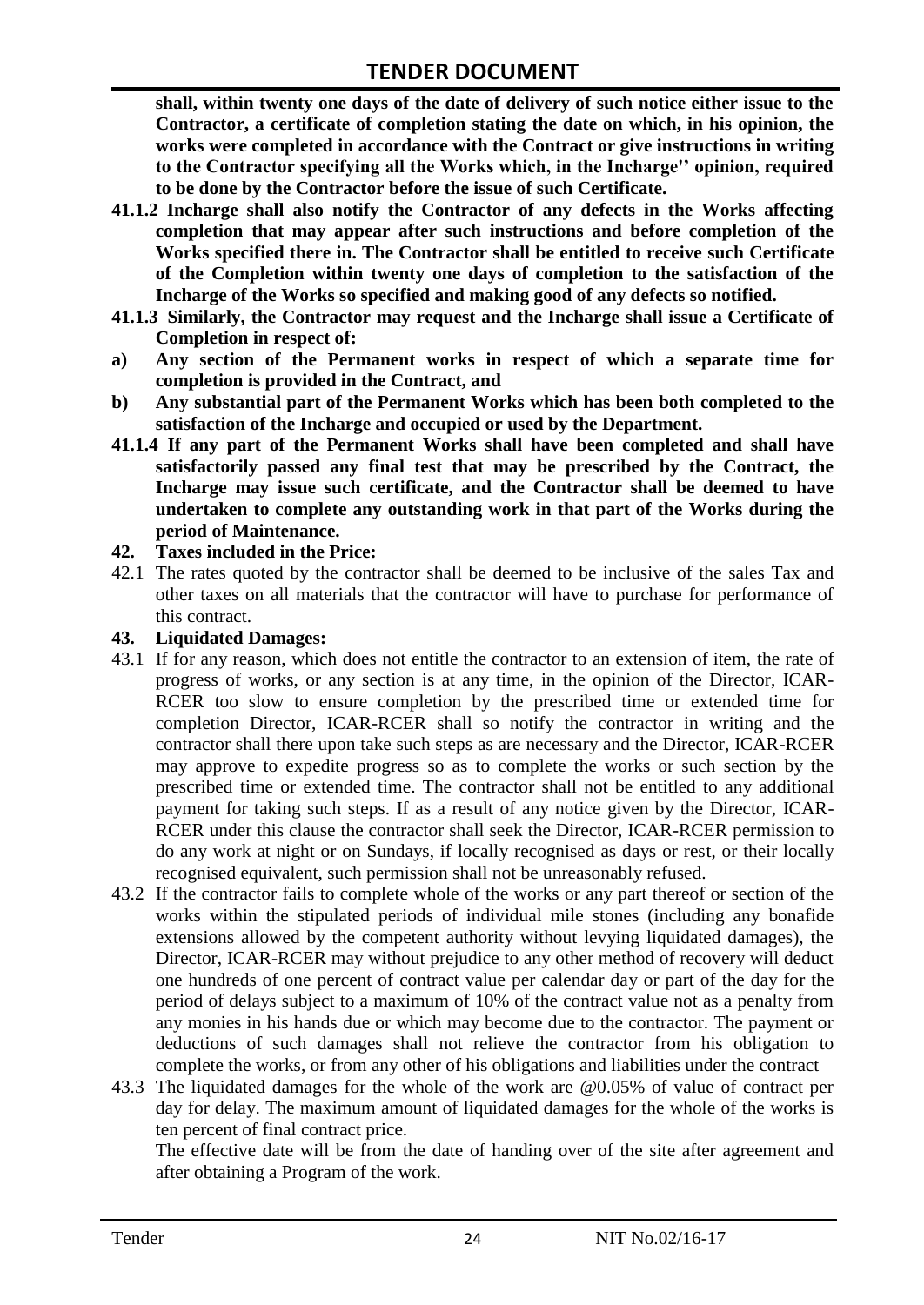#### **44. Cost of Repairs:**

44.1 Loss or damage to the works or materials to the works between the start date and the end of the defects correction periods shall be remedied by the contractor at the contractor"s cost if the loss or damage arises from the contractor's acts or omissions.

# **E. FINISHING THE CONTRACT**

#### **45. Completion:**

45.1 The Contractor shall request the Incharge to issue a Certificate of completion of the Works and the Incharge will do so upon deciding that the work is completed.

#### **46. Taking Over:**

- 46.1 The Department shall takes over the Site and the Works within seven days of the Incharge issuing a certificate of Completion based on the report given by the Consultant.
- *47. Final Account:*
- **47.1 The Contractor shall supply to the Incharge a detailed account of the total amount that the Contractor considers payable under the Contract before the end of the Defects Liability Period. The Incharge shall issue a Defects Liability Certificate and certify any final payment that is due to the Contractor within 56 days of receiving the Contractor's account if it is correct and complete. If it is not, the Incharge shall issue within 56 days a schedule that states the scope of the corrections or additions that are necessary. If the final Account is still unsatisfactory after it has been resubmitted, the Incharge shall decide on the amount payable to the Contractor and issue a payment certificate with in 56 days of receiving the Contractor's revised account.**

#### **48. Termination:**

- 48.1 The Department may terminate the Contract if the contractor causes a fundamental breach of the Contract.
- 48.2 Fundamental breaches of Contract include, but shall not be limited to the following.
- a) The Contractor stops work for 28 days when no stoppage of work is shown on the current program and the stoppage has not been authorised by the Incharge.
- b) The Contractor is made bankrupt or goes into liquidation other than for a reconstruction or amalgamation.
- c) The Incharge gives Notice that failure to correct a particular Defect is a fundamental breach of Contract and the Contractor fails to correct it within a reasonable period of time determined by the Incharge; and
- d) The Contractor does not maintain a security which is required and
- e) The Contractor has delayed the completion of works by the number of days for which the maximum amount of liquidated damages can be paid as defined.
- f) If the contractor, in the judgement of the Department has engaged in corrupt or fraudulent practices in competing for or in the executing the contract.

For the purpose of this paragraph: "corrupt practice" means the offering, giving, receiving or soliciting of any thing of value to influence the action of a public official in the procurement process or in contract execution. "Fraudulent practice" means a misrepresentation of facts in order to influence a procurement process or the execution of a contract to the detriment o the Government and includes collusive practice among Tenderers (prior to or after Tender submission) designed to establish Tender prices at artificial non-competitive levels and to deprive the Government of the benefits of free and open competition.

- 48.3 Notwithstanding the above the Department may terminate the contract for convenience.
- 48.4 If the Contract is terminated, the Contractor shall stop work immediately, make the Site safe and secured leave the Site as soon as reasonably possible.

#### **49. Payment upon Termination:**

**49.1 If the Contract is terminated because of a fundamental breach of Contract by the Contractor, the Incharge shall issue a certificate for the value of the work done less**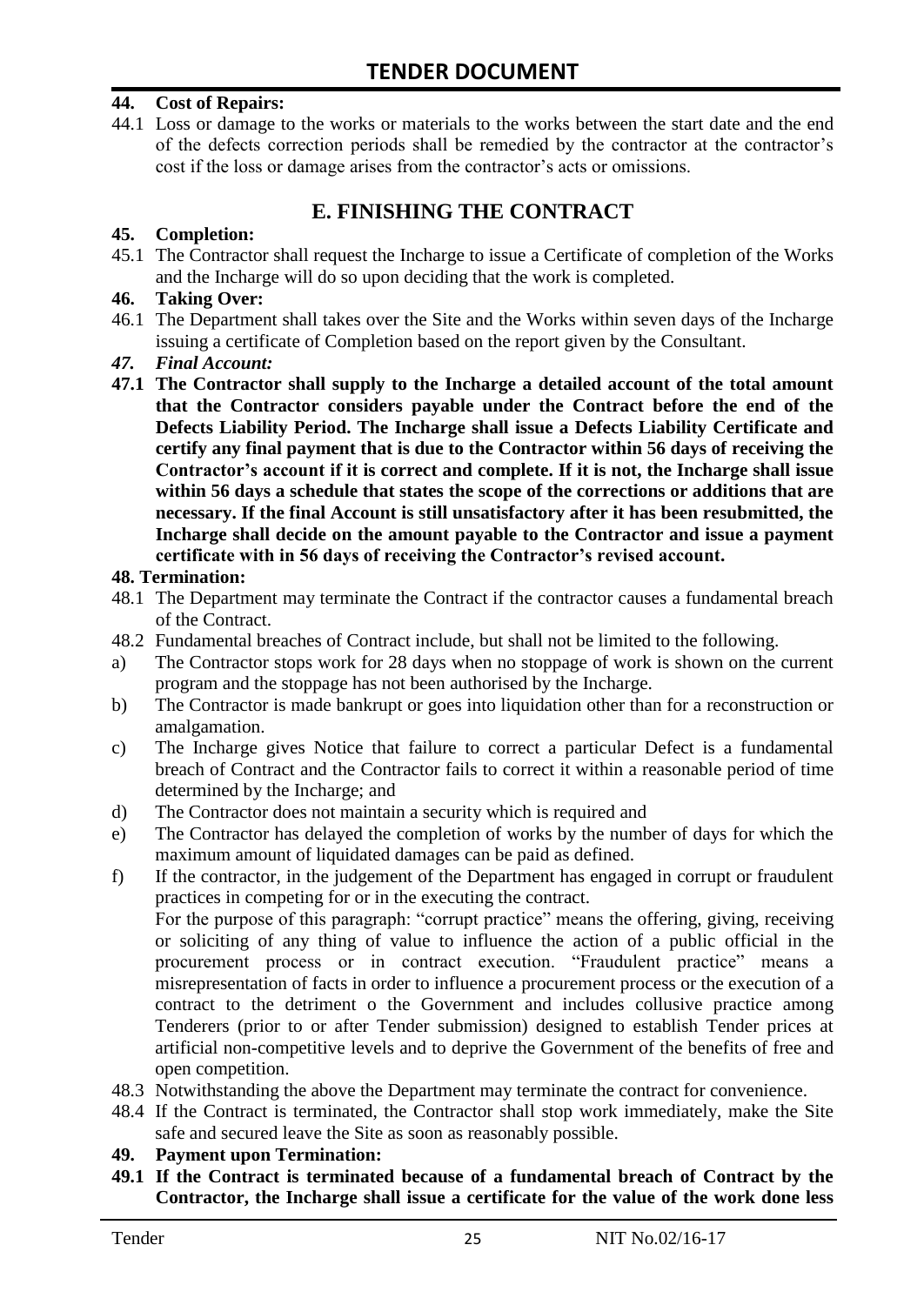**advance payments received upon the date of the issue of the certificate, less other recoveries due in terms of the Contract, less taxes due to be deducted at source as per applicable law and less the rate to apply to the work not completed.. If the total amount due to the Department exceeds any payment due to the Contractor the difference shall be a debt payable to the Department.**

- **50. Property:**
- 50.1 All materials on the Site, Plant, Equipment, Temporary Works and Works are deemed to be the property of the Department if the Contract is terminated because of Contractor's default.
- **51. Release from Performance:**
- 51.1 **If the Contract is frustrated by the outbreak of war or by any other event entirely outside the control of either the Department or the Contractor the Incharge shall certify that the contract has been frustrated. The Contractor shall make the site safe and stop work as quickly as possible after receiving this certificate and shall be paid for all works carried out before receiving it and for any work carried out after wards to which commitment was made.**

# **F. Special Conditions**

#### **52. Water Supply:**

The Contractor has to make his own arrangements for water required for the work and to the colonies and work sites, which are to be established by the Contractor.

#### **53. Electrical Power:**

The Contractors will have to make their own arrangements for drawing electric power from the nearest power line after obtaining permission from the PESU at his own cost. In case of failure of electricity, the Contractor has to make alternative arrangements for supply of electricity by Diesel Generator sets of suitable capacity at place of work. If the supply is arranged by the Department, necessary Tariff rates shall have to be paid based on the prevailing rates.

The contractor will pay the bills of Electricity Board for the cost of power consumed by him.

**The contractor shall satisfy all the conditions and rules required as per Indian Electricity Act 1910 and under rule –45(I) of the Indian Electricity Rules, 1956 as amended from time to time and other pertinent rules.**

The power shall be used for bonafide Departmental works only.

#### **53.1 Electric Power for Domestic Supply:**

- a) The contractor has to make his own arrangements for the supply of electric power for domestic purposes and the charges for this purpose have to be paid by him at the rates as fixed by the Bihar State Electricity Board from time to time.
- b) The contractor will have to make his own arrangements to lay and maintain the necessary distribution lines and wiring for the camp at his own cost. The layout and the methods of laying the lines and wiring shall have the prior approval of the Incharge. All camp area shall be properly electrified. All lines, streets, approaches for the camp etc., shall be sufficiently lighted for the safety of staff and labour of the contractor, at the cost of the Contractor and it will be subject to the approval of the Incharge.

#### **54. Land:**

#### **54.1 Land for Contractor's use:**

The contractor will be permitted to use Government land for execution of work. The contractor shall have to make his own arrangements for acquiring and clearing the site, leveling, providing drainage and other facilities for labour staff colonies, site office, workshop or stores and for related activities. The Contractor shall apply to the Department within a reasonable time after the award of the contract and atleast 30 days in advance of its use, the details of land required by him for the work at site and the land required for his camp and should any private land which has not been acquired, be required by the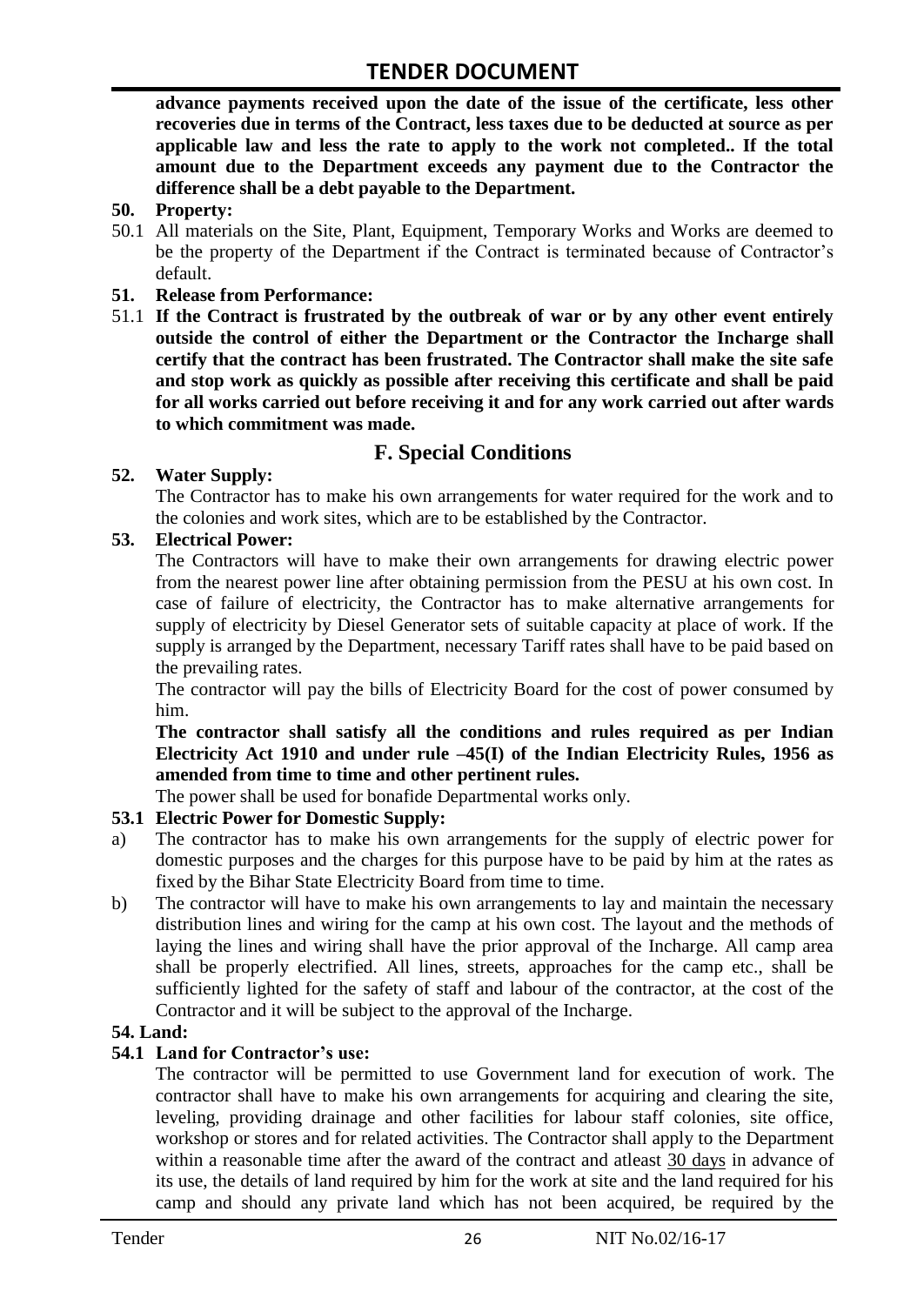contractor for his use. The same may be acquired by the contractor at his own cost by private negotiations and no claim shall be admissible to him on this account. The Incharge reserves the right to refuse permission for use of any government land for which no claim or compensation shall be admissible to the contractor. The contractor shall, however, not be required to pay cost or any rent for the Government land given to him.

#### **54.2 Surrender of occupied land**

- a) The Government land as here in before mentioned shall be surrendered to the Incharge within seven days, after issue of completion certificate. Also no land shall be held by the contractor longer than the Incharge shall deem necessary and the contractor shall on the receipt of due notice from the Incharge, vacate and surrender the land which the Incharge may certify as no longer required by the Contractor for the purpose of the work.
- b) The contractor shall make good to the satisfaction of the Incharge any damage to areas, which he has to return or to other property or land handed over to him for purpose of this work. Temporary structures may be erected by the contractor for storage sheds, offices, residences etc., for non-commercial use, with the permission of the on the land handed over to him at his own cost. At the completion of the work these structures shall be dismantled site cleared and handed over to the. The land required for providing amenities will be given free of cost from Government lands if available otherwise the contractor shall have to make his own arrangements.

#### **54.3 Contractor not to dispose off Spoil etc.,**

The contractor shall not dispose off or remove except for the purpose of fulfilment of this contract, sand, stone, clay ballast, earth, trees and shrubs or other materials obtained in the excavation made or lying on the site of the work, and all such materials and produce shall remain property of the Government. The Department may upon request from the contractor, or if so stipulated in the conditions of the contract allow the contractor to use any of the above materials for the works either free of cost or after payment as may be specifically mentioned or considered necessary during the execution of the work.

#### **55. Roads:**

In addition to existing public roads and roads Constructed by Government, if any, in work area all additional approach roads inside work area and camp required by the Contractor shall be constructed and maintained by him at his own cost. The layout design, construction and maintenance etc. of the roads shall be subject to the approval of the Incharge. The contractor shall permit the use of these roads by the Government free of charge.

It is possible that work at, or in the vicinity of the work site will be performed by the Government or by other contractors engaged in work for the Government during the contract period. The contractor shall without charge permit the government and such other contractor and other workmen to use the access facilities including roads and other facilities, constructed and acquired by the contractor for use in the performance of the works.

The contractor's heavy construction traffic or tracked equipment shall not traverse any public roads or bridges unless the contractor has made arrangement with the authority concerned. In case contractor"s heavy construction traffic or tracked equipment is not allowed to traverse any public roads or bridges and the contractor is required to make some alternative arrangements, no claim on this account shall be entertained. The contractor is cautioned to take necessary precautions in transportation of construction materials to avoid accidents.

#### **56. Payment for Camp Construction**

No payment will be made to the contractor for construction, operation and maintenance of camp and other camp facilities and the entire cost of such work shall be deemed to have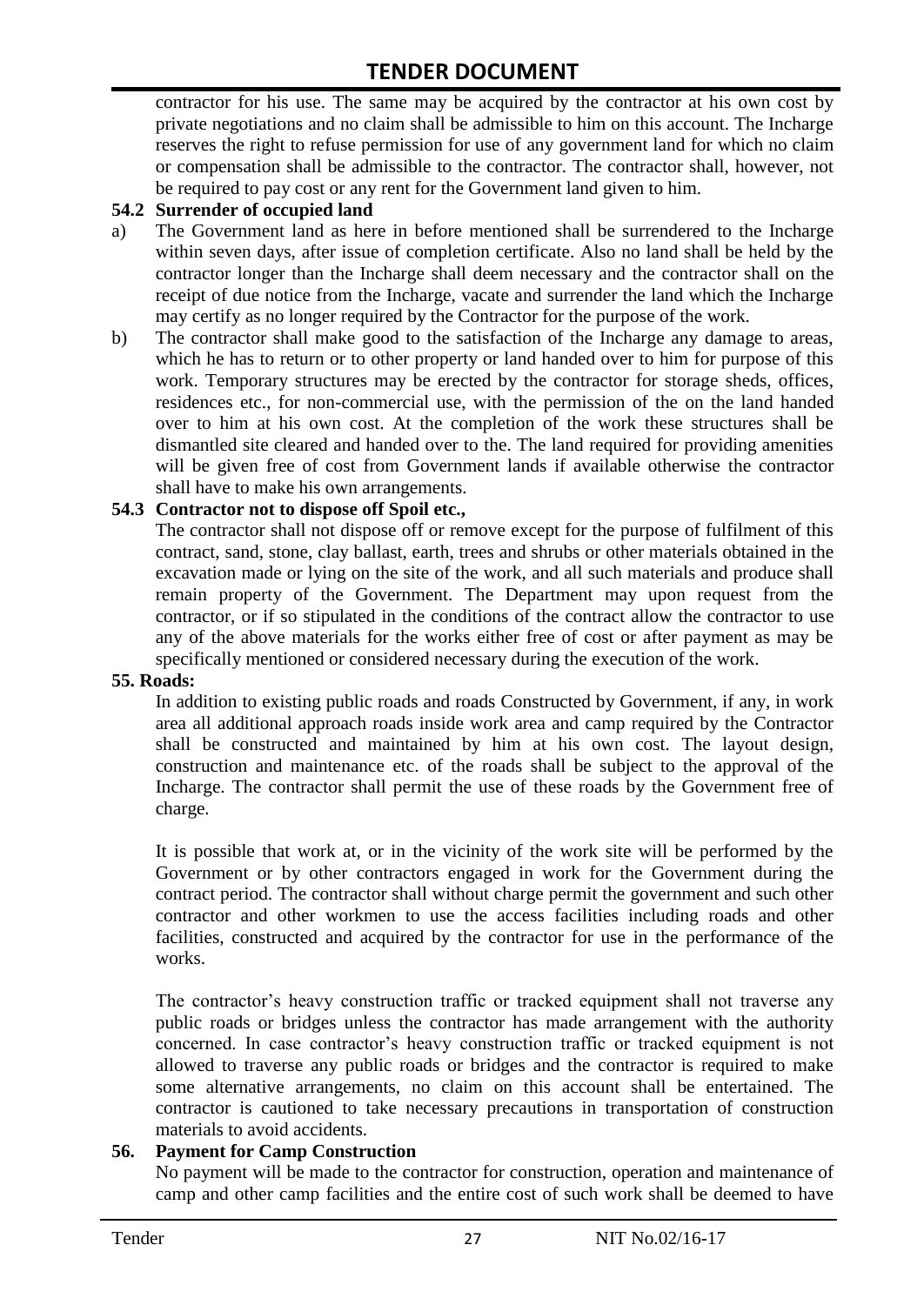been included in the tendered rate for the various items of work in the schedule of quantities and bids.

#### **57. Explosive And Fuel Storage Tanks**

No explosive shall be stored within  $\frac{1}{2}$  (half) KM of the limit of the camp sites. The storage of gasoline and other fuel oils or of Butane, Propane and other liquefied petroleum gases, shall confirm to the regulations of Andhra Pradesh State Government and Government of India. The tanks, above ground and having capacity in excess of 2000 liters, shall not be located within the camp area, nor within 200m, of any building.

#### **58. Labour:**

The contractor shall, make his own arrangements for the engagement of all staff and labour, local or other, and for their payment, housing, feeding and transport.

Labour importation and amenities to labour and contractor's staff shall be to the contractor's account. His quoted rate shall include the expenditure towards importation of labour amenities to labour and staff;

The contractor shall, if required by the Incharge deliver to the Incharge a written in detail, is such form and at such intervals as the Incharge may prescribe, showing the staff and the numbers of the several classes of labour from time to time employed by the contractor on the Site and such information respecting Contractor"s Equipment as the Incharge may require.

#### **58.1 Transportation of Labour:**

- I. The contractor shall make his own arrangement for the daily transportation of the labour and staff from labour camps colonies to the work spot and no labour or staff of the contractor shall stay at the work spot. No extra payment will be made to the contractor for the above transportation of the labour and his quoted rate to the work shall include the transportation charges of labour from colonies to work spot and back.
- **II. The contractor will at all times duly observe the provisions of employment of children Act XXVI of 1938 and any enactment or modification of the same and will not employ or permit any person to do any work for the purpose under the provisions of this agreement in contravention of said Act. The contractor here by agrees to indemnify the department from and against all claims, penalties which may be suffered by the department or any person employed by the department by any default on the part of the contractor in the observance and performance of the provisions of the employment of children Act. XXVI of 1938 or any enactment or modification of the same.**

**The contractor shall obtain the insurance at his own cost to cover the risk on the works to labour engaged by him during period of execution against fire and other usual risks and produce the same to the concerned before commencement of work as per govt. guidelines.**

#### **59. Safety Measures:**

- 1. The contractor shall take necessary precautions for safety of the workers and preserving their health while working in such jobs, which require special protection and precautions. The following are some of the measures listed but they are not exhaustive and contractor shall add to and augment these precautions on his own initiative where necessary and shall comply with directions issued by the or on his behalf from time to time and at all times.
- 2. Providing protective foot wear to workers situations like mixing and placing of mortar or concrete sand in quarries and places where the work is done under much wet conditions.
- 3. Providing protective head wear to workers at places like under ground excavations to protect them against rock falls.
- 4. Providing masks to workers at granulates or at other locations where too much fine dust is floating about and sprinkling water at frequent intervals by water hoses on all stone crushing area and storage bins abate to dust.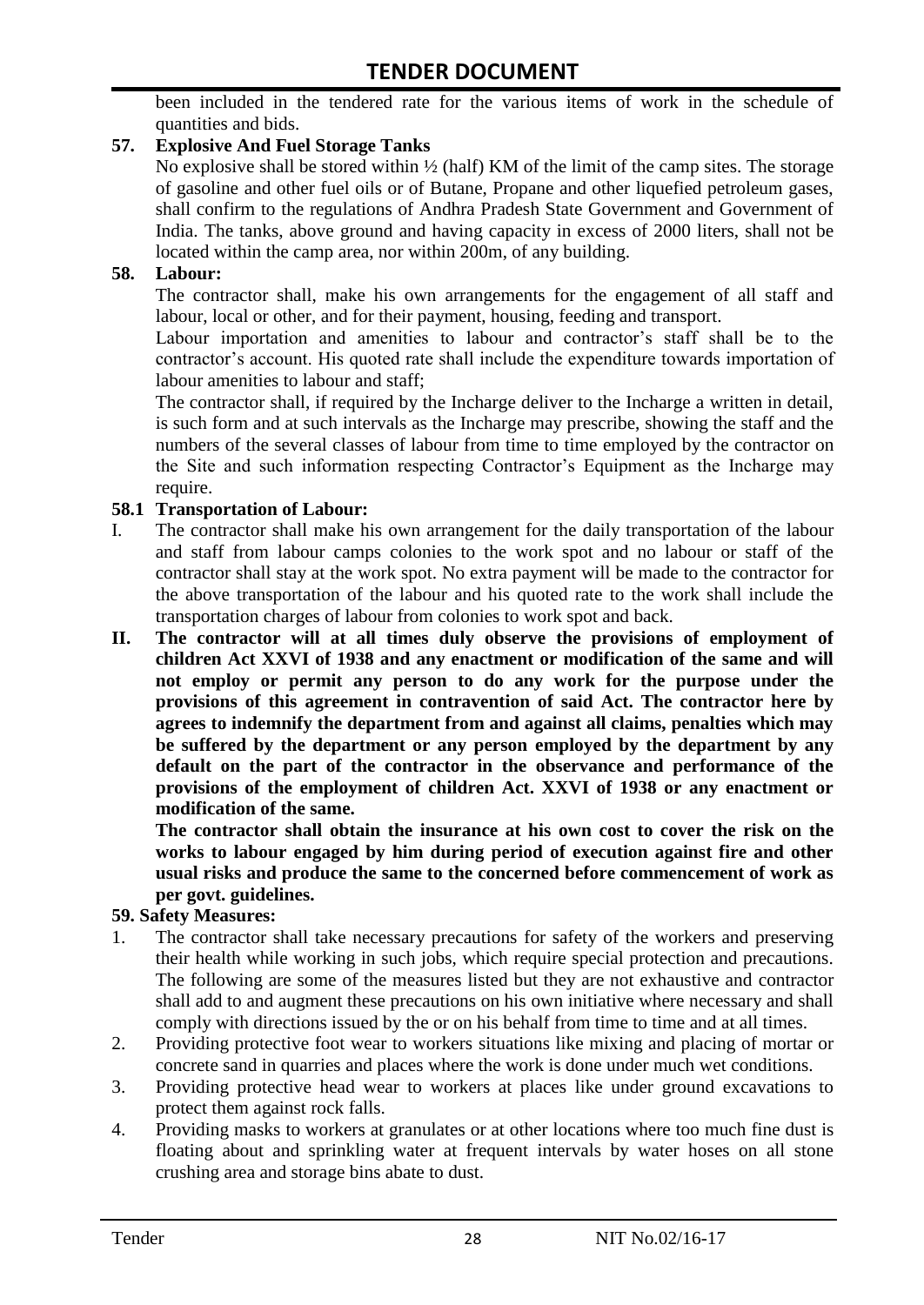- 5. Getting the workers in such jobs periodically examined for chest trouble due to too much breathing in to fine dust.
- 6. Taking such normal precautions like fencing and lightening in excavation of trenches, not allowing rolls and metal parts of useless timber spread around, making danger areas for blasting providing whistles etc.
- 7. Supply work men with proper belts, ropes etc., when working in precarious slopes etc.
- 8. Avoiding named electrical wire etc., as they would electrocute the works.
- 9. Taking necessary steps towards training the workers concerned on the machinery before they are allowed to handle them independently and taking all necessary precautions in around the areas where machines hoists and similar units are working.

#### **60. Fair Wage Clause:**

- 1. The contractor shall pay not less than fair wages to labourers engaged by him on the work.
- 2. "Fair" wages means wages whether for time of piecework notified by the Government from time in the area in which the work is situated.
- 3. The contractor shall not with-standing the revisions of any contract to the contrary cause to be paid to the labour, in directly engaged on the work including any labour engaged by the sub-contractor in connection with the said work, as if the laborers had been directly employed by him.
- 4. In respect of labour directly or indirectly employed in the works for the purpose of the contractors part of the agreement the contractor shall comply with the rules and regulations on the maintenance of suitable records prescribed for this purpose from time to time by the Government. He shall maintain his accounts and vouchers on the payment of wages to the laborers to the satisfaction of the Incharge.
- 5. The shall have the right to call for such record as required to satisfy himself on the payment of fair wages to the labourers and shall have the right to deduct from the contract amount a suitable amount for making good the loss suffered by the worker or workers by reason of the "fair wages" clause to the workers.
- 6. The contractor shall be primarily liable for all payments to be made and for the observance of the regulations framed by the Govt. from time to time without prejudice to his right to claim indemnity from his sub-contractors.
- **7. As per contract labour (Regulation and abolition) Act. 1970 the contractor has to produce the license obtained from the licensing officers of the labour department along with the tender or at the time of agreement.**
- 8. Any violation of the conditions above shall be deemed to be a breach of his contract.
- 9. Equal wages are to be paid for both men and women if the nature of work is same and similar.
- 10. The contractor shall arrange for the recruitment of skilled and unskilled labour local and imported to the extent necessary to complete the work within the agreed period as directed by the Engineer-in-charge in writing.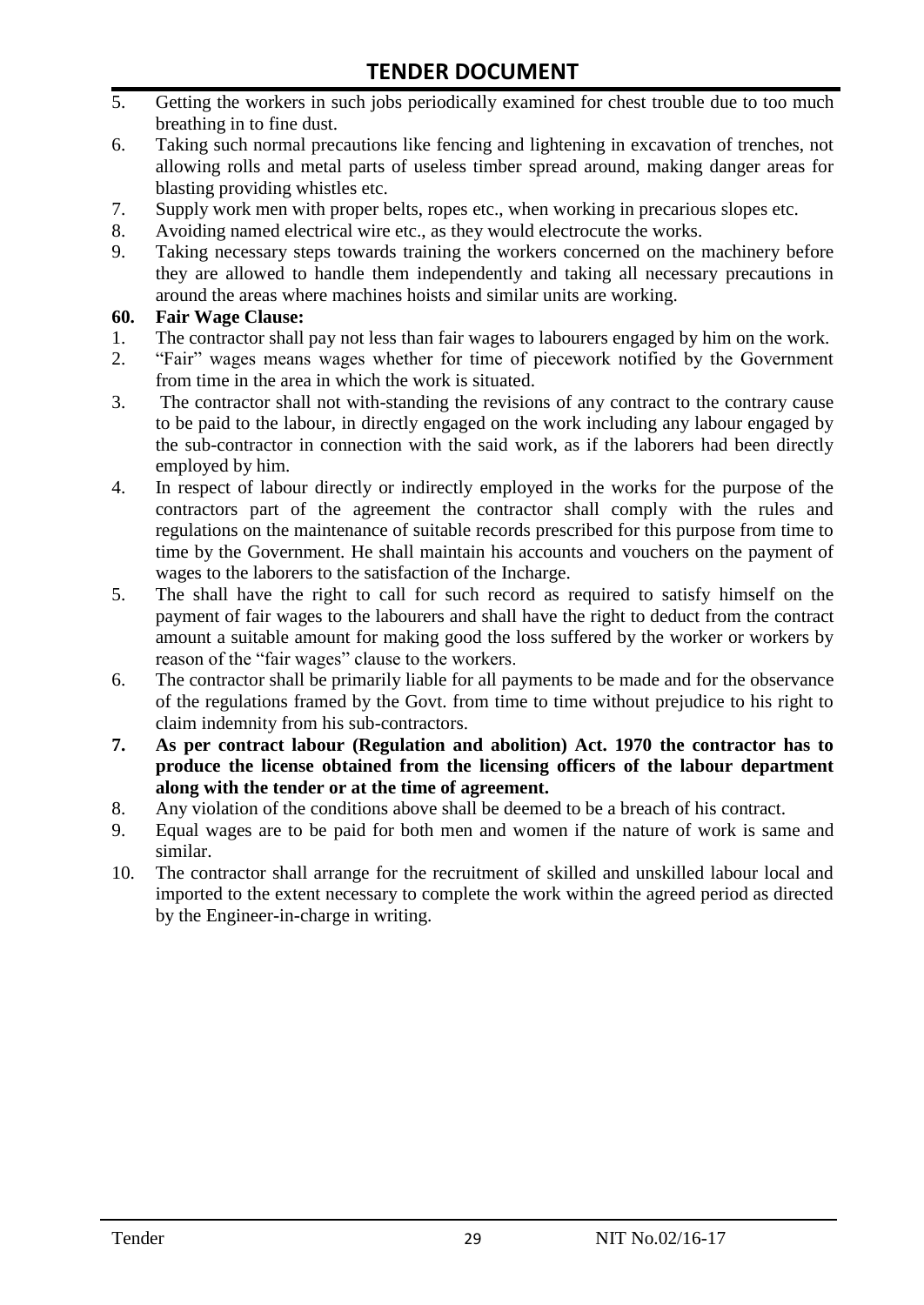#### **61. Indemnity Bond:**

**Name of work: Erection of retention wall to support the approach road towards 1 acre model and airport boundary at ICAR-RCER, Patna.**

**I …………………………………. contractor S/o……………………………………..... aged ……………………………Resident of ……………………………………………. do hereby bind myself to pay all the claims may come (a) under Workmen's Compensation Act. 1933 with any statutory modification there of and rules there under or otherwise for or in respect of any damage or compensation payable in connection with any accident or injury sustained (b) under Minimum wages Act 1948 (c) under payment of wages Act.1936 (d) under the Contractor labour (Regulation and Abolition) Act. 1970 by workmen engaged for the performance of the business relating to the above contract i.e., failing such payment of claims of workmen engaged in the above work, I abide in accepting for the recovery of such claims, effected from any of my assets with the departments.**

**62. Compliance with Labour Regulations:**

**During continuance of the contract, the contractor and his sub contractors shall abide at all times by all existing labour enactments and rules made there under, regulations, notifications and bye laws of the State or Central Government or local authority and any other labour law (including rules), regulations, bye laws that may be passed or notifications that may be issued under any labour law in future either by the State or the Central Government or the local authority and also applicable labour regulations, health and sanitary arrangements for workmen, insurance and other benefits. Salient features of some of the major labour laws that are applicable to construction industry are given below. The contractor shall keep the Department indemnified in case any action is taken against Department by the competent authority on account of contravention of any of the provisions of any Act or rules made there under, regulations or notifications including amendments. If the Department is caused to pay or reimburse, such amounts as may be necessary to cause or observe, or for non-observance of the provision stipulated in the notifications/bye laws/Acts/Rules/regulations including amendments, if any, on the part of the contractor, the Incharge /Department shall have the right to deduct any money due to the contractor including his amount of performance security. The Department/Incharge shall also have right to recover from the contractor any sum required or estimated to be required for making good the loss or damage suffered by the Department.**

**The employees of the Contractor and the Sub-contractor in no case shall be treated as the Department of the Department at any point of time.**

- **63. Salient features of some major labour laws applicable to establishment engaged in buildings and other construction work:**
- **(a) Workmen compensation Act 1923: The Act provides for compensation in case if injury by accident arising out of and during the course of employment.**
- **(b) Payment of Gratuity Act 1972: Gratuity is payable to an employee under the Act on satisfaction of certain conditions on separation if any employee has completed 5 years service or more, or on death, the rate of 15 days wages for every completed year of service. The Act is applicable to all establishments, employing 10 or more employees.**
- **(c) Employees P.F. and Miscellaneous provision Act 1952: The Act provides for monthly contributions by the Department plus workers @ 10% or 8.33%. The benefits payable under the Act are:**
- **(i) Pension or family pension on retirement or death, as the case may be.**
- **(ii) Deposit linked insurance on the death in harness of the worker.**
- **(iii) Payment of P.F. accumulation on retirement/death etc.,**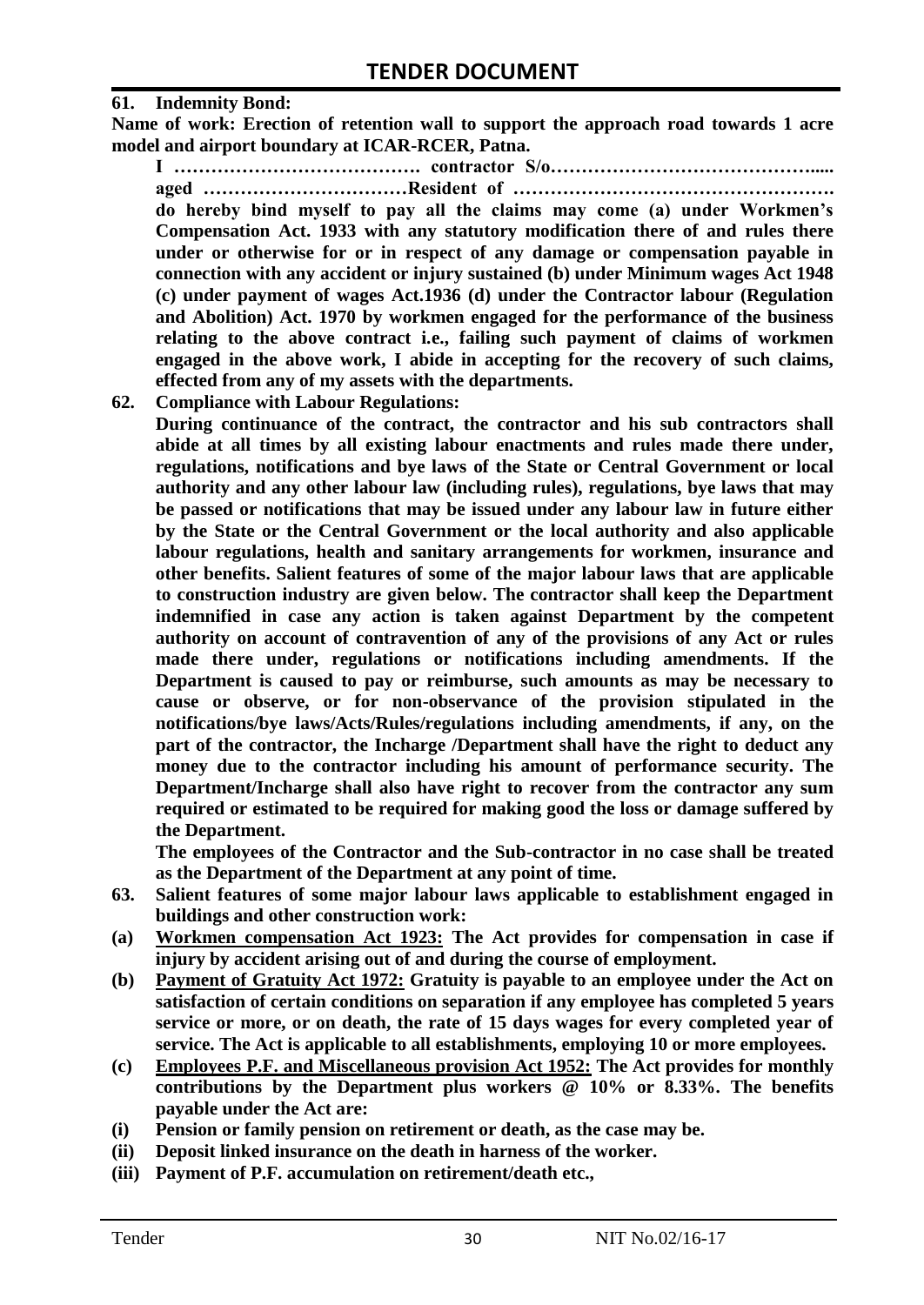- **(d) Maternity Benefit Act 1951: The Act provides for leave and some other benefits to women employees in case of confinements or miscarriage etc.**
- **(e) Contract Labour (Regulation & Abolition) Act 1970: The Act provides for certain welfare measures to be provided by the contractor to contract labour and in case the Contractor fails to provide, the same are required to be provided by the Principal Department by Law. The Principal Department is required to take certificate of Registration and the contractor is required to take license from the designated Officer. The Act is applicable to the establishments or Contractor of Principal Department if they employ 20 or more contract labour.**
- **(f) Minimum wages Act 1948: The Department is supposed to pay not less than the Minimum wages fixed by appropriate Government as per provisions of the Act if the employment is a scheduled employment construction of Buildings, Roads, Runways are scheduled employments.**
- **(g) Payment of wages Act 1936: It lays down as to by what date the wages are to be paid, when it will be paid and what deductions can be made form the wages of the workers.**
- **(h) Equal Remuneration Act 1979: The Act provides for payment of equal wages for work of equal nature to Male or Female workers and for not making discrimination against Female employee in the matters of transfers, training and promotions etc.**
- **(i) Payment of Bonus Act 1965: The Act Is applicable to all establishments employing 20 or more employees. The Act provides for payment of annual bonus subject to a minimum of 8.33% of wages and maximum of 20% of wages to employees drawing Rs. 3500/- per month or less. The bonus to be paid to employees getting Rs.2500/- per months or above and upto Rs.3500/- per month shall be worked out by taking wages as Rs.2500/- per monthly only. The Act does not apply to certain establishments. The newly set-up establishments are exempted for five years in certain circumstances. Some of the State Governments have reduced the employment size from 20 to 10 for the purpose of applicability of this Act.**
- **(j) Industrial Disputes Act 1947: The Act lays down the machinery and procedure fo resolution of Industrial disputes, in what situations a strike or lock- out becomes illegal and what are the requirements for laying off or retrenching the employees or closing down the establishment.**
- **(k) Industrial Employment (Standing Orders) Act 1946: It is applicable to all establishments employing 100 or more workmen (employment size reduced by some of the State and Central Government to 50). The Act provides for laying down rules governing the conditions of employment by the Department on matters provided in the Act and get the same certified by the designated Authority.**
- **(l) Trade Unions Act 1926: The Act lays down the procedure for registration of trade unions of workmen and Departments. The Trade Unions registered under the act have been given certain immunities from civil and criminal liabilities.**
- **(m) Child Labour (Prohibition & Regulation) Act 1986: The Act prohibits employment of children below 14 years of age in certain occupations and processes and provides for regulation of employment of children in all other occupations and processes, Employment Child Labour is prohibited in Building and Construction Industry.**
- **(n) Inter-State Migrant workmen's (Regulation of Employment & Conditions of service) Act 1979: The Act applicable to an establishment, which employs 5 or more interstate migrant workmen through an intermediary (who has recruited workmen in one state for employment in the establishment situated in another State). The inter State migrant workmen, in an establishment to which this Act becomes applicable, are required to be provided certain facilities such as housing, medical aid, traveling expenses from home upto the establishment and back, etc.**
- **(o) The Building and Other Construction workers (regulation of Employment and conditions of service) Act 1996 and the Cess Act of 1996: All the establishments who**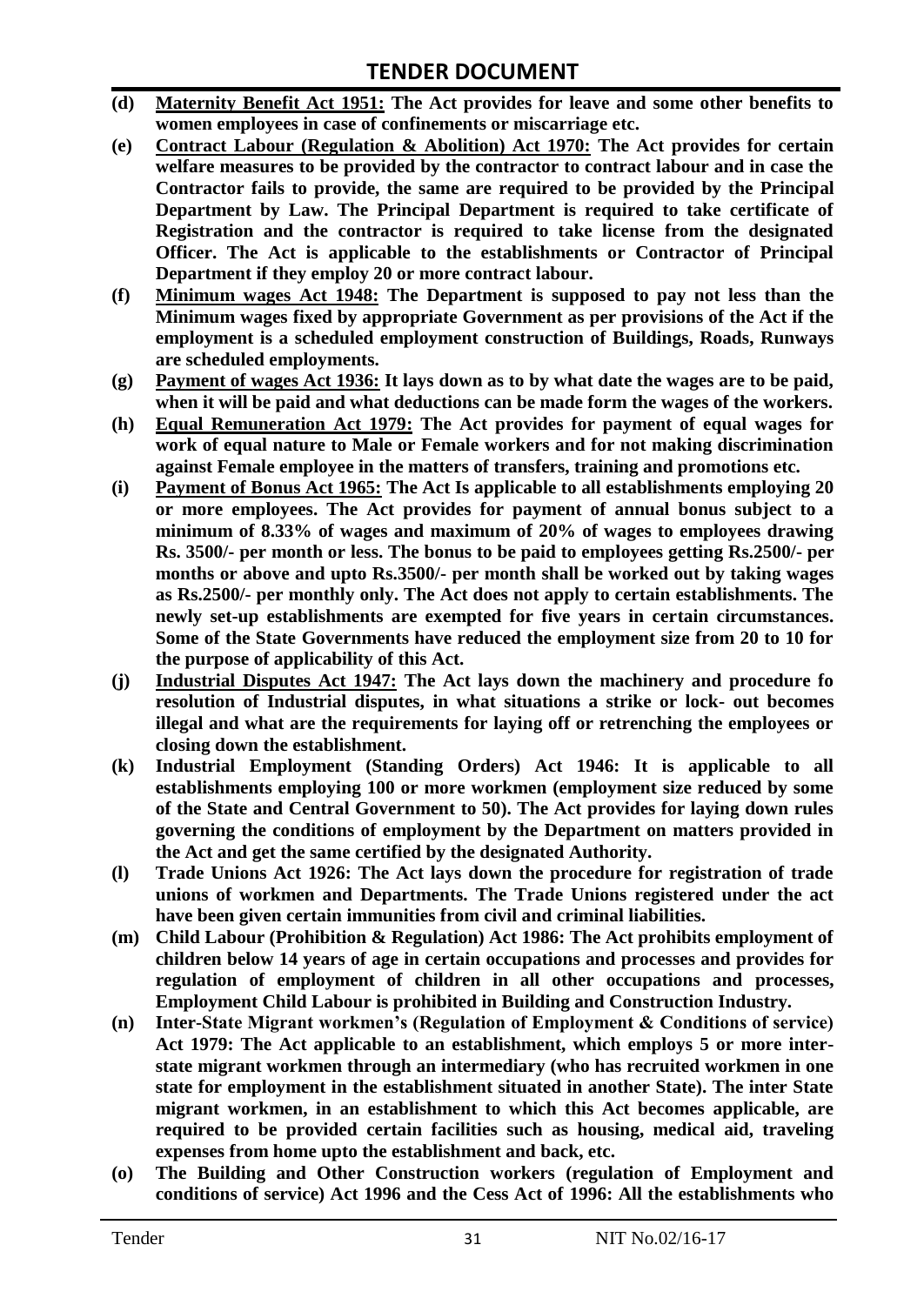**carryon any building or other construction work and employs 10 or more workers are covered under this Act. All such establishments are required to pay cess at the rate not exceeding 2% of the cost of construction as may be modified by the Government. The Department of the establishment is required to provide safety measures at the Building or construction work and other welfare measures, such as Canteens, First-aid facilities, Ambulance, Housing accommodations for workers near the work place etc. The Department to whom the Act applies has to obtain a registration certificate from the Registering Officer appointed by the Government.**

**(p) Factories Act 1948: The Act lays down the procedure for approval of plans before setting up a factory, health and safety provisions, welfare provisions, working hours, annual earned leave and rendering information regarding accidents or dangerous occurrences to designated authorities. It is applicable to premises employing 10 person or more with aid of power or 20 or more persons without the aid of power engaged in manufacturing process.**

#### **64. Liabilities of the Contractor**

64.1 Accident Relief and workmen compensation:

The contractor should make all necessary arrangements for the safety of workmen on the occurrence of the accident, which results in the injury or death of any of the workmen employed by the contractor, the contractor shall within 24 hours of the happenings of the accident and such accidents should intimate in writing to the Consultant and Incharge of the Centre. The contractor shall indemnify Centre against all loss or damage sustained by the Centre resulting directly or indirectly from his failure to give intimation in the manner aforesaid including the penalties or fines if any payable by Centre as a consequence of Centre failure to give notice under workmen"s compensation Act or otherwise conform to the provisions of the said Act in regard to such accident.

- 64.2 In the event of an accident in respect of which compensation may become payable under the workmen"s compensation Act VIII 23 whether by the contractor, by the Government it shall be lawful for the Incharge to retain such sum of money which may in the opinion of the Incharge be sufficient to meet such liability. The opinion of the Incharge shall be final in regard to all matters arising under this clause.
- 64.3 The contractor shall at all times indemnify the Centre against all claims which may be made under the workmen"s compensation act or any statutory modification thereafter or rules there under or otherwise consequent of any damage or compensation payable in consequent of any accident or injuries sustained or death of any workmen engaged in the performance of the business relating to the contractor.

#### **65. Contractor's Staff, Representatives and Labour:**

- (a) The contractor shall, at all times, maintain on the works, staff of qualified Engineers, and Supervisors of sufficient experience of similar other jobs to assure that the quality of work turned out shall be as intended in the specifications. The contractor shall also maintain at the works, a Work Manager or sufficient status, experience and office and duly authorize him to deal with all aspects of the day-today work. All communications to any commitments by the Work Manager shall be considered as binding on the Contractor.
- (b) The Contractor shall at all times submit details of skilled and unskilled labour and equipment employed to the Incharge in prescribed proforma as he may require to assess and ensure the proper progress of work.
- (c) If the contractor does not employ the technical person agreed to on the work a fine may be imposed as decided by the Competent Authority.

#### **66. Accommodation and food:**

The contractor should arrange accommodation he needs, at his own cost. The contractor shall make his own arrangements for supply of food grains, fuel and other provision to his staff and labourers including controlled commodities.

#### **67. Relationship :**

Contractor shall have to furnish information along with tender, about the relationship he is having with any officer of the Centre.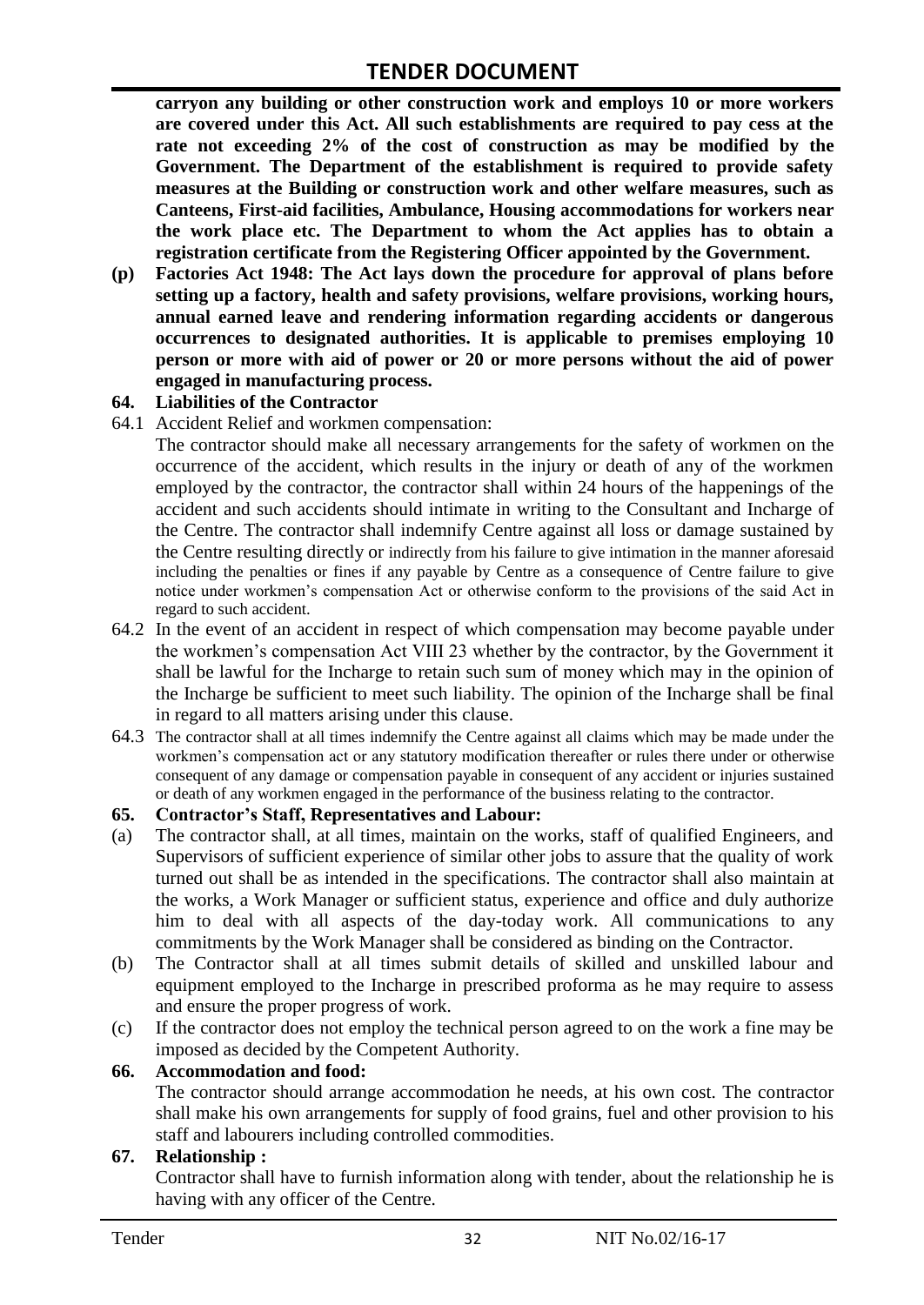#### **68. Protection of adjoining premises:**

The contractor shall protect adjoining sites against structural, decorative and other damages that could be caused by the execution of these works and make good at his cost any such damages.

#### **69. Work during night or on Sundays and holidays:**

The works can be allowed to be carried out during night, Sundays or authorised holidays in order to enable him to meet the schedule targets and the work shall require almost round the clock working keeping in view:

- (i) The provisions of relevant labour laws being adhered to:
- (ii) Adequate lighting, supervision and safety measures are established to the satisfaction of the and
- (iii) The construction programme given by the Contractor and agreed upon by the envisages such night working or working during Sundays or authorised holidays

#### **70. Layout of materials stacks:**

The contractor shall deposit materials for the purpose of the work on such parts only of the ground as may be approved by the Incharge before starting work. A detailed survey, clearly indicating position and areas where materials shall be stacked and sheds built is to be conducted by the contractor at his own cost and only after obtaining necessary approval of the plan for use of sites by the Incharge, the Contractor can use the sites accordingly.

#### **71. Use of blasting materials:**

Procurement of blasting materials and its storage is the responsibility of the contractor. The contractor shall engage licensed blaster for blasting operation. The contractor is to act in accordance with Indian Explosive Act and other rules prevailing, during the execution of work. It is the responsibility of the contractor to see, that works by other agencies in the vicinity are not hampered, in such cases if any claim is made by other agencies that should be borne by the contractor. Carriage of blasting materials, from the magazine to the work site, is the responsibility of the contractor.

#### **72. Plant and Equipment:**

- 72.1 The contractor shall have sufficient plant, equipment and labour and shall work such hours and shifts as may be necessary to maintain the progress on the work as per the approval progress schedule. The working and shifts hours shall comply with the Govt. Regulations in force.
- 72.2 It is to expressly and clearly understood that contractor shall make his own arrangements to equip himself with all machinery and special tools and plant for the speedy and proper execution of the work and the department does not undertake responsibility towards their supply.
- 72.3 The department shall supply such of the machinery that may be available on hire basis but their supply cannot be demanded as matter of right and no delay in progress can be attributed to such non-supply of the plant by the department and the department cannot be made liable for any damage to the contractor. The Contractor shall be responsible for safe custody of the departmental machinery supplied to him (which will be delivered to contractor at the machinery yard at site of work) and he has to make good all damages and losses if any other than fire, wear and tear to bring it to the conditions that existed at the time of issue to the contractor before handing over the same to the department. The hire charges for the machinery handed over to the contractor will be recovered at the rate prevalent at the time of supply. The contractor will have to execute supplemental agreement with at the time of supply of the machinery.
- 72.4 The acceptance of departmental machinery on hire is optional to the contractor.

#### **73. Steel forms:**

Steel forms should be used for all items involving and use of centering and shuttering shall be single plane without any dents and undulations.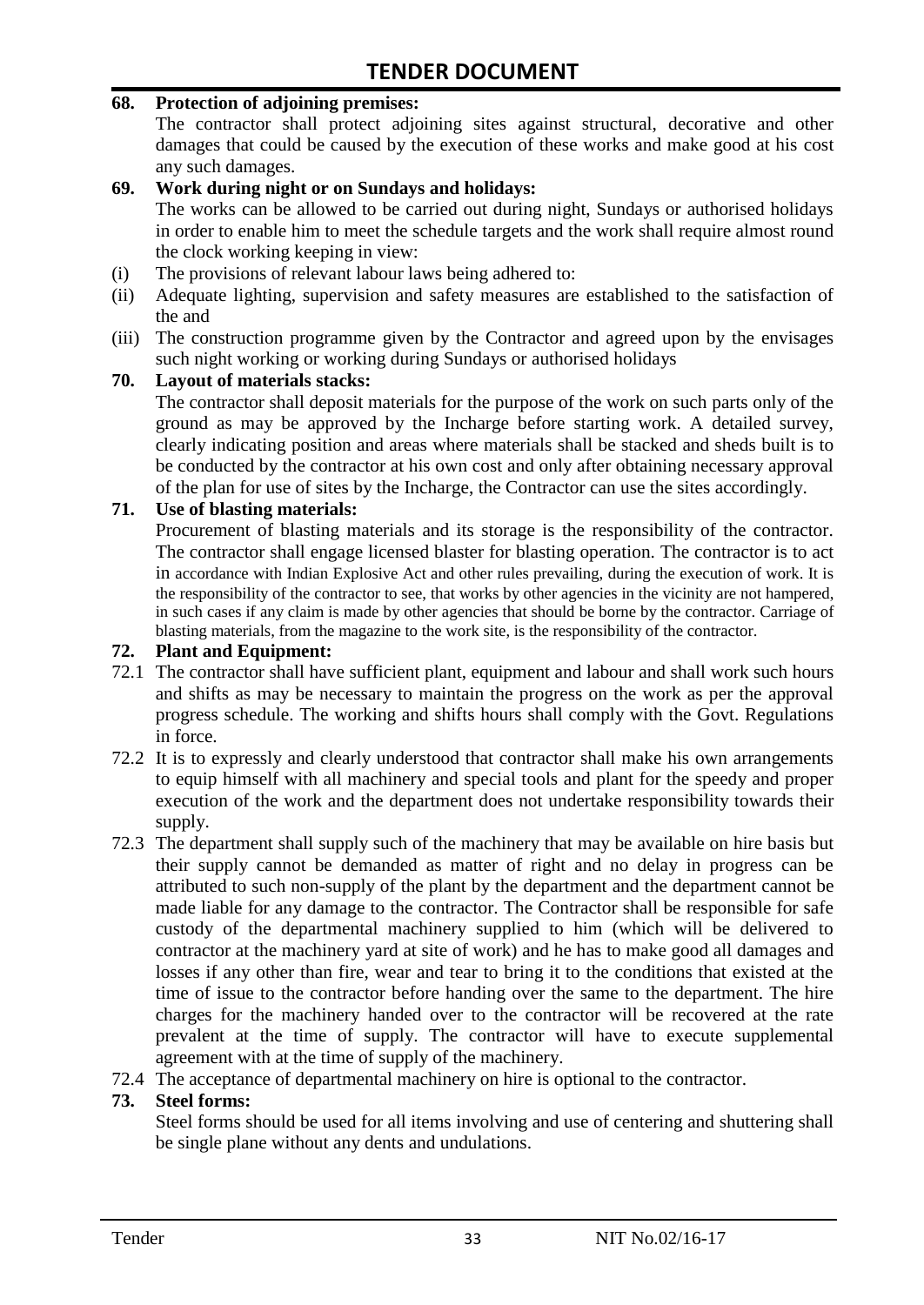#### **74. Inconvenience to public:**

The contractor shall not deposit materials at any site, which will cause inconvenience to public. The Incharge may direct the contractor to remove such materials or may undertake the job at the cost of the contractor.

**75. Conflict of interest:**

**Any bribe, commission, gift or advantage given, promised or offered by on behalf of contractor or his partner, agent or servant or any one on his behalf to any officer, servant, representatives, agents of Incharge or any persons on their behalf, in relation to the obtaining or to execution of this, or any other contract with Incharge shall in addition to any criminal liability, which it may occur, subject to the cancellation of this or all other contracts and also to payment of any loss or damage resulting from any such cancellation. Incharge shall then be entitled to deduct the amount, so payable from any money, otherwise due to the contractor under this or any other contract.**

#### **76. Contract documents and materials to be treated as confidential:**

All documents, correspondences, decisions and orders, concerning the contract shall be considered as confidential and/or restricted in nature by the contractor and he shall not divulge or allow access to them by any unauthorized person

#### **77. General obligations of Contractor:**

- 77.1 The contractor shall, subject to the provision of the contract and with due care and diligence, execute and maintain the works in accordance with specifications and drawings.
- 77.2 The contractor shall promptly inform the Department and the Incharge of any error, omission, fault and such defect in the design of or specifications for the works which are discovered when reviewing the contract documents or in the process of execution of the works.
- 77.3 If Contractor believes that a decision taken by the Incharge was either outside the authority given to the Incharge by the Contract or that the decision was wrongly taken, the decision shall be referred to the technical expert within 14 days of the notification of the Incharge's decisions.
- 77.4 Pending finalisation of disputes, the contractor shall proceed with execution of work with all due diligence

#### **78. Security measures:**

- a) Security requirements for the work shall be in accordance with the Government's general requirements including provisions of this clause and the Contractor shall conform to such requirements and shall be held responsible for the actions of all his staff, employees and the staff and employees of his sub-contractors
- b) All contractors' employees, representatives and sub-contractor's employees shall wear identifications badges provided by the contractor. Badges shall identify the contractor, showing and employee's number and shall be worn at all times while at the site. Individual labour will not be required to wear identification badges.
- c) All vehicles used by the contractor shall be clearly marked with contractor"s name.
- d) The contractor shall be responsible for the security of the works for the duration of the contract and shall provide and maintain continuously adequate security personnel to fulfil these obligations. The requirements of security measures shall include, but not limited to maintenance of order on the site, provision of all lighting, fencing, guard flagmen and all other measures necessary for the protection of the works within the colonies, camps and elsewhere on the site, all materials delivered to the site, all persons employed in connection with the works continuously throughout working and non working period including nights, Sundays and holidays for duration of the contract.
- e) Other contractors working on the site concurrently with the contractor will provide security for their own plant and materials. However, their security provisions shall in no way relieve the contractor of his responsibilities in this respect.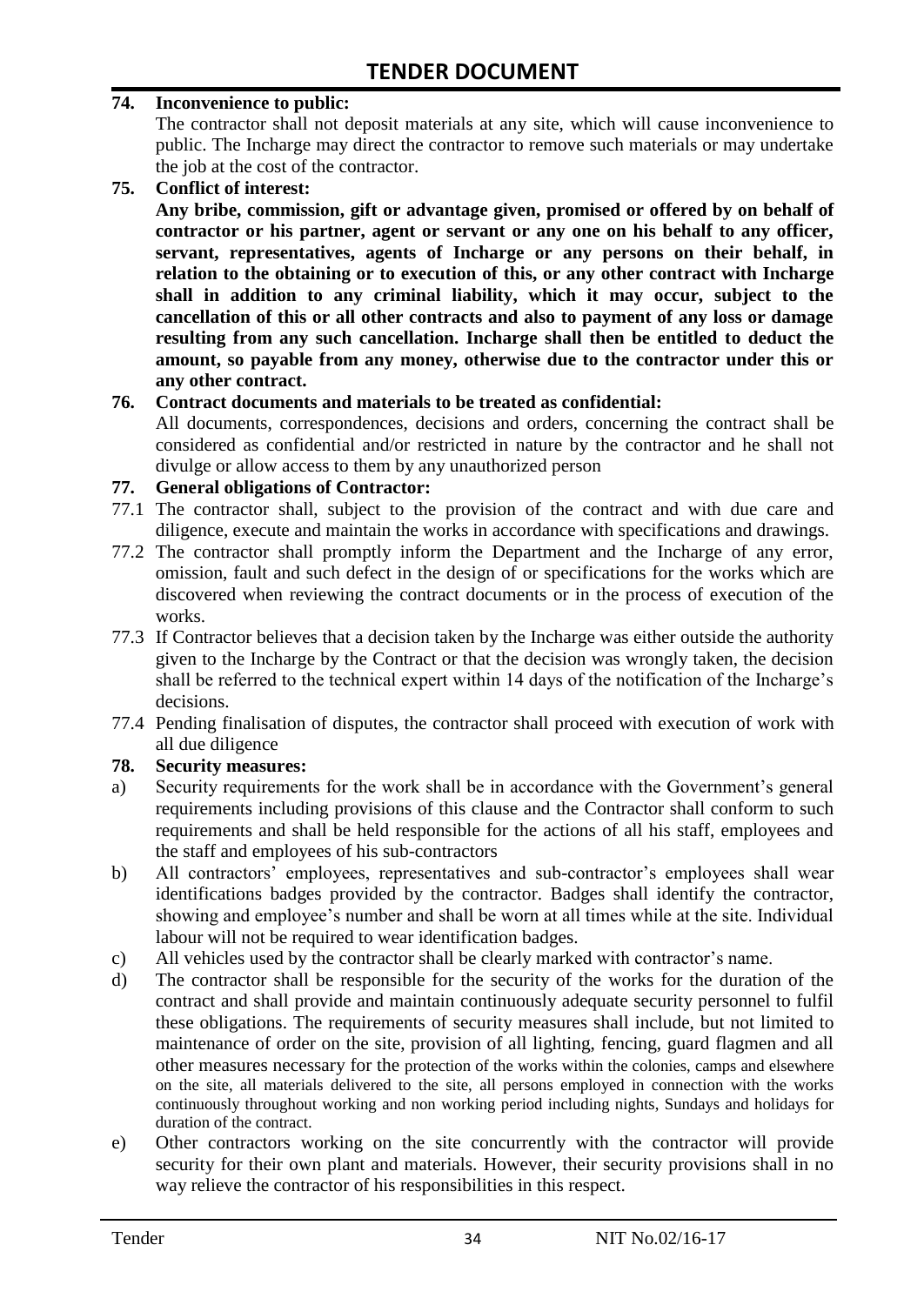f) Separate payment will not be made for provision of security services.

#### **79. Fire fighting measures:**

- a) The contractor shall provide and maintain adequate fire fighting equipment and take adequate fire precaution measures for the safety of all personnel and temporary and permanent works and shall take action to prevent damage to destruction by fire of trees shrubs and grasses.
- b) Separate payment will not be made for the provision of fire prevention measures.

#### **80. Sanitation:**

The contractor shall implement the sanitary and watch and ward rules and regulations for all forces employed under this contract and if the Contractor fails to enforce these rules, the Incharge may enforce them at the expenses of the Contractor.

#### **81. Training of personnel:**

The contractor, shall, if and as directed by the Incharge provide free of any charge adequate facilities, for vocational training of Government Officers, students, Engineers, supervisors, foremen, skilled workmen etc. not exceeding six in number at any one time on the contractor"s work. Their salaries, allowances etc. will be borne by the Government and the training schemes will be drawn up by the Incharge in consultation with the contractor.

#### **82. Ecological balance:**

- a) The contractor shall maintain ecological balance by preventing de-forestation, water pollution and defacing of natural landscape. The contractor shall so conduct his construction operation as to prevent any unnecessary destruction, scarring, or defacing of the natural surrounding in the vicinity of the work. In respect of the ecological balance, Contractor shall observe the following instructions.
- i) Where unnecessary destruction, scarring, damage or defacing may occur, as result of the operation, the same shall be repaired replanted or otherwise corrected at the contractor"s expense. The contractor shall adopt precautions when using explosives, which will prevent scattering of rocks or other debris outside the work area. All work area including borrow areas shall be smoothened and graded in a manner to conform to the natural appearances of the landscape as directed by the Incharge.
- ii) All trees and shrubbery which are not specifically required to be cleared or removed for construction purposes shall be preserved and shall be protected from any damage that may be caused by the contractor's construction operation and equipment. The removal of trees and shrubs will be permitted only after prior approval by the Incharge. Special care shall be exercised where trees or shrubs are exposed to injuries by construction equipment, blasting, excavating, dumping, chemical damage or other operation and the contractor shall adequately protect such trees by use of protective barriers or other methods approval by the Incharge. Trees shall not be used for anchorages. The contractor shall be responsible for injuries to trees and shrubs cause by his operations. The term "injury" shall include, without limitation bruising, scarring, tearing and breaking of roots, trunks or branches. All injured trees and shrubs be restored as nearly as practicable without delay to their original condition at the contractor"s expense.
- (iii) The contractor's construction activities shall be performed by methods that will present entrance or accidental spillage of solid matter contaminants, debris and other objectionable pollutants and wastage into river. Such pollutant and waste include earth and earth products, garbage, cement concrete, sewage effluent, industrial wastes, radio-active substances, mercury, oil and other petroleum products, aggregate processing, mineral salts and thermal pollution. Pollutants and wastes shall be disposed off in a manner and at sites approved by the Incharge.
- (iv) In conduct of construction activities and operation of equipments the contractor shall utilize such practicable methods and devices as are reasonably available to control, prevent and otherwise minimize the air pollution. The excessive omission of dust in to the atmosphere will not be permitted during the manufacture, handling and storage of concrete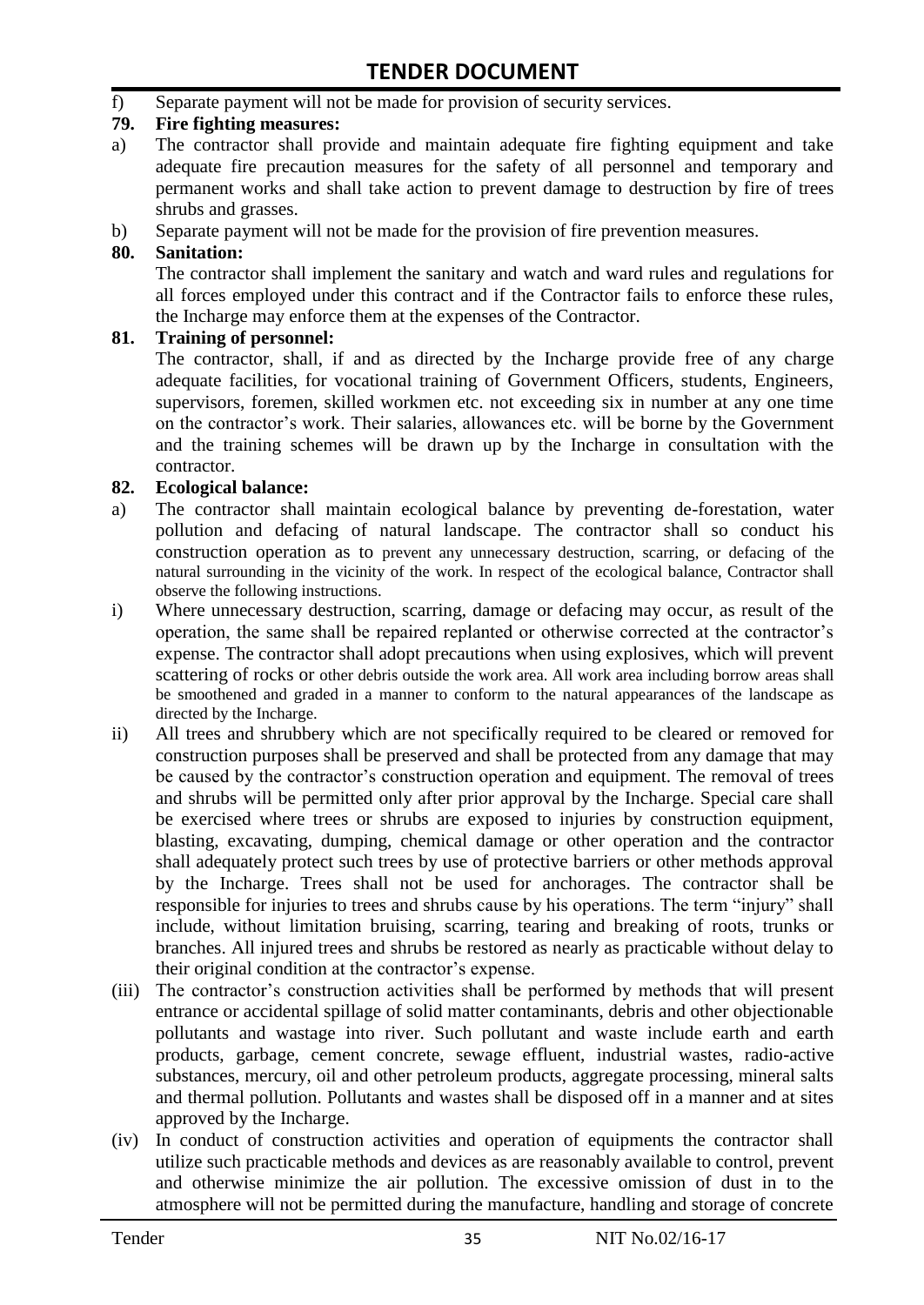aggregates and the contractor shall use such methods and equipment as a necessary for collection and disposal or prevention of dust during these operation. The contractor's methods of storing and handling cement shall also include means of eliminating atmospheric discharges of dust, equipment and vehicles that give objectionable omission of exhaust gases shall not be operated. Burning of materials resulting from clearing of trees, bushes, combustible construction materials and rubbish may be permitted only when atmospheric conditions for burning are considered favourable.

b) Separate payment will not be made for complying with the provisions of this clause and all cost shall be deemed to have been included in the unit rates and prices included in the contract if any provision is not complied with within a reasonable time even after issue of a notice in this respect, the necessary operations would be carried out by the Incharge at the cost of the Contractor, Orders of the Incharge in this respect would be final and binding on the contractor.

#### **83. Preservation of existing vegetation:**

- a) The contractor will preserve and protect all existing vegetation such as trees, on or adjacent to the site which do not unreasonably interfere with the construction as may be determined by the Incharge. The contractor will be held responsible for all unauthorized cutting or damage of trees, including damage due to careless operation of equipment, stockpiling of materials or tracking of grass areas by equipment. Care shall be taken by the Contractor in felling tress authorised for removal to avoid any unnecessary damages to vegetation and tress that are to remain in place and to structures under construction or in existence and to workmen.
- b) All the produce from such cutting of trees by the contractor shall remain the property of Government and shall be properly stacked at site, approved by the Incharge. No payment whatsoever, shall be made for such cutting and its stacking by the Contractor. If an produce from such cutting is not handed over to the Government by the contractor, he shall be charged for the same at the rates to be decided by the Incharge. The recovery of this amount shall be made in full from the intermediate bill that follows.
- c) The contractor shall also make arrangements of fuel deposits for supply of required fuel for the labourer to be employed for cooking purpose at his own cost in order to prevent destruction of vegetation growth in the surrounding area of the work site.

#### **84. Possession prior to completion:**

The Incharge shall have the right to take possession of or use any completed part of work or works or any part there of under construction either temporarily or permanently. Such possession or use shall not be deemed as an acceptance of any work either completed or not completed in accordance with the contract, except where expressly otherwise specified by the Incharge.

#### **85. Payment upon termination:**

If the contract is terminated because of a fundamental breach of contract by the contractor, the Incharge shall issue a certificate for the value of the work done less advance payment received upon the date of the issue of the certificate and less the rate to apply to the work not completed as indicated in the contract data. Additional liquidated damages shall not apply. If the total amount due to the Department exceeds any payment due to the contractor the difference shall be a debt payable to the Department. In case of default for payment within 28 days from the date of issue of notice to the above effect, the contractor shall be liable to pay interest at 12% per annum for the period of delay.

#### **86. Access to the contractor's books:**

Whenever it is considered necessary by the Incharge to ascertain the actual cost of execution of any particular extra item of work or supply of the plant or material on which advance is to be made or of extra items or claims, he shall direct the contractor to produce the relevant documents such as payrolls, records of personnel, invoices of materials and any or all data relevant to the item or necessary to determine its cost etc. and the contractor shall when so required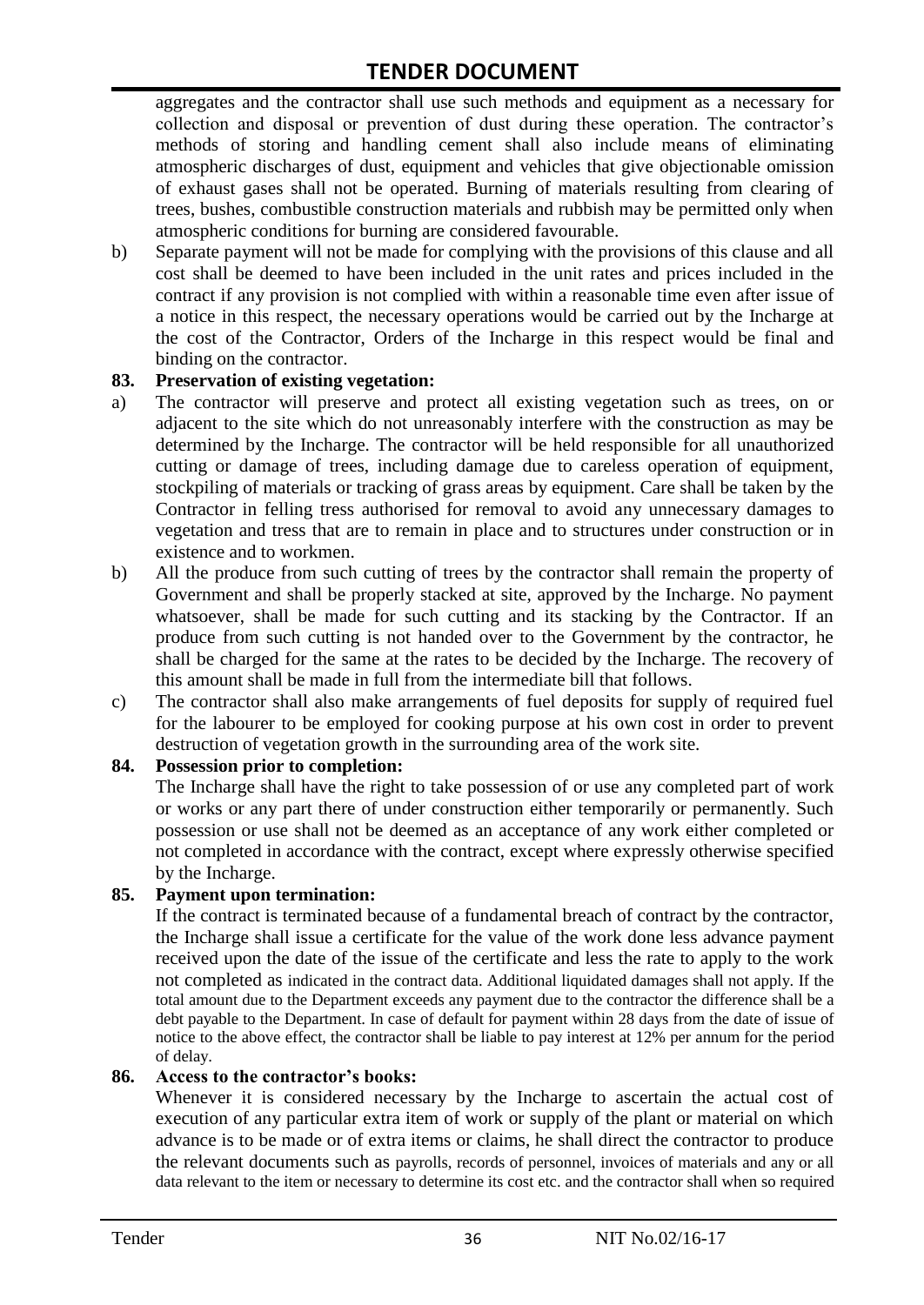furnish all information pertaining to the aforesaid items in the mode and manner that may be specified by the Incharge.

#### **87. Drawing to be kept at site:**

One copy of the drawings furnished to the contractor shall be kept by the contractor on the site and the same shall at all reasonable time be available for inspection and use by the Incharge and the Incharge"s representative and by any other persons authorized by the Incharge in writing.

#### **88. B.I.S. [I.S.I.] books to be kept at site:**

A complete set of Indian Standard specification referred to in "Technical Specifications" shall be kept at site for reference.

#### **89. Site Order Book:**

An order book shall be kept at the site of the work. As far as possible, all orders regarding the work are to be entered in this book. All entries shall be signed and dated by the Department Officer in direct charge of the work and by the contractor or by his representative. In important cases, the Incharge will countersign the entries, which have been made. The order book shall not be removed from the work, except with the written permission of the Incharge.

#### **90. Variations by way of modification, omissions or additions:**

For all modifications, omissions from or additions to the drawings and specifications, the will issue revised plans, or written instructions, or both and no modification, omission or addition shall be made unless so authorised and directed by the Incharge in writing. The shall have the privilege of ordering modifications, omission or additions at any time before the completion of the work and such orders shall not operate to annual those portions of the specifications with which said changes do not conflict. "s Decision:

It shall be accepted as in separable part of the contract that in matters regarding materials, workmanship, removal of improper work, interpretation of the contract drawings and contract specification, mode of the procedure and the carrying out o the work, the decision of the Incharge, which shall be given in writing shall be binding on the contractor.

- **91. Income tax**
- **a) During the currency of the contract deduction of income tax at 2.24% shall be made from the gross value of each bill of the contract, the contract value of which is in excess of Rs. 10,000/- for deduction of tax at rates lower than 2.24% procedure stipulated under section 194-C(4) of Income Tax Act, 1961 shall be followed.**
- **b) Income Tax clearance certificate should be furnished before the payment of final bill.**
- **c) The contractor's staff, personnel and labour will be liable to pay personnel income taxes in respect of their salaries and wages as are chargeable under the laws and regulations for the time being in force, and the contractor shall perform such duties in regard to such deductions thereof as may be imposed on him by such laws and regulations.**
- **92. Value Added Tax (VAT):**
- **92.1. The Contractor has to pay the Sales Tax/ VAT wherever payable.**
- **92.2. The contractor should produce a valid Value Added Tax Clearance Certificate before the payment of the final bill, otherwise payment to the contractor will be withheld.**

#### **93. Supply of construction materials:**

- i) The contractor has to make his own arrangements for procurements, supply and use of construction materials.
- ii) All materials so procured should confirm to the relevant specifications indicated in the bidding documents.
- iii) The contractor shall follow all regulations of the Department/Government of India in respect of import licenses etc., of the procurement of the materials is through imports and he shall be responsible for the payment of applicable duties and taxes, port clearances, inland transportation etc.
- iv) The contractor shall make his own arrangements for adequate storage of the materials.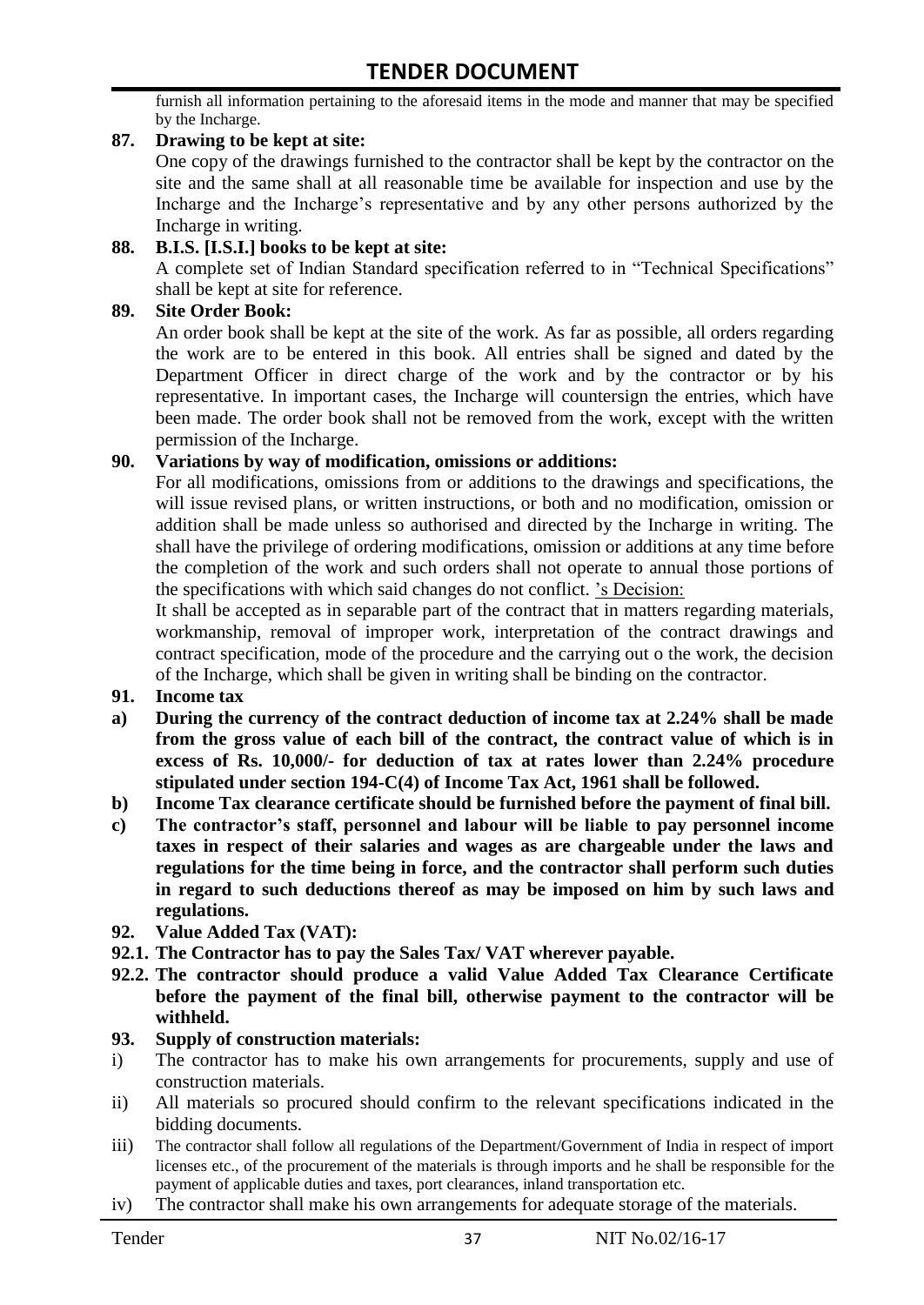# **ADDITIONAL CONDITIONS TO TENDER NOTICE**

A Statement giving brief particulars of equipment and resources that will be put at the disposal of the work under the following classification should accompany the tender

- 1. a. Equipment transport for material viz. Lorrie / Carts, Crushers etc.,
	- b. Organization: 1.Technical 2. Unskilled
	- c. Methods that will be adopted to speed up the work to ensure completion within the prescribed time.
- 2. The contractor shall make his own arrangements for all the tools and plants required for the execution of the work. The equipment if any, available with the Department may be hired to the contractor at rates and conditions prescribed by the Department.
- 3. National Savings Certificates and other Government Bonds will not be accepted towards the Earnest Money Deposit.
- 4. A Separate tender must be submitted to each work as mentioned in the list of works enclosed. Tenders submitted for more than one work in one cover will be rejected. Only one tender should be enclosed in the cover.
- 5. All rejected materials shall be removed from the site, within 24 hours after written instructions of rejecting and materials and ordering their removal have been issued in case of default, on the part of the contractor to carryout such order, the materials will be got removed through other agency at the contractor's risk and cost.
- 6. All materials rejected or obstructing traffic shall be removed by the Contractor, with the least possible delay, within the time specified, failing which it is open to the Department to remove them at the contractor's risk, through other agency. All labour in testing and measuring during measurements and check measurements should be borne by the contractor.
- 7. The contractor shall with his own expenses, make all the arrangements and take all possible steps and precautionary measures, for the safety of the public, during the execution of the electrical works. The rates offered by the contractor should be inclusive of such incidental charges.
- 8. Fully accepted agreement rates will be paid only after all the items of work are completed. The agreement executing authority will decide the exact items, the rates of which are considered to be high, for the purpose of this clause and his decision of the Incharge shall be final and binding on the contractor.
- **9. As per new section 104 – C of the Income Tax 1961, deduction at the rate of 2.24% on the gross amounts of payments, will be made towards Income Tax should the value of the contract exceeds Rs. 10,000/- (Vide Government of India Reference F. N. 275 / 100/ 72 –1 – TJI – dated 29-5-72).**
- 10. Where the value of the contract exceeds the sum of Rs. 10,000/- the contractor has to produce a valid income tax clearance certificate along with the tender, atleast at the time of payment of final bill of the work. In case the final bill is withheld, the bill will be paid only after production of the certificate.
- 11. Once a contractor buys a tender schedule he shall not be permitted to return the schedule.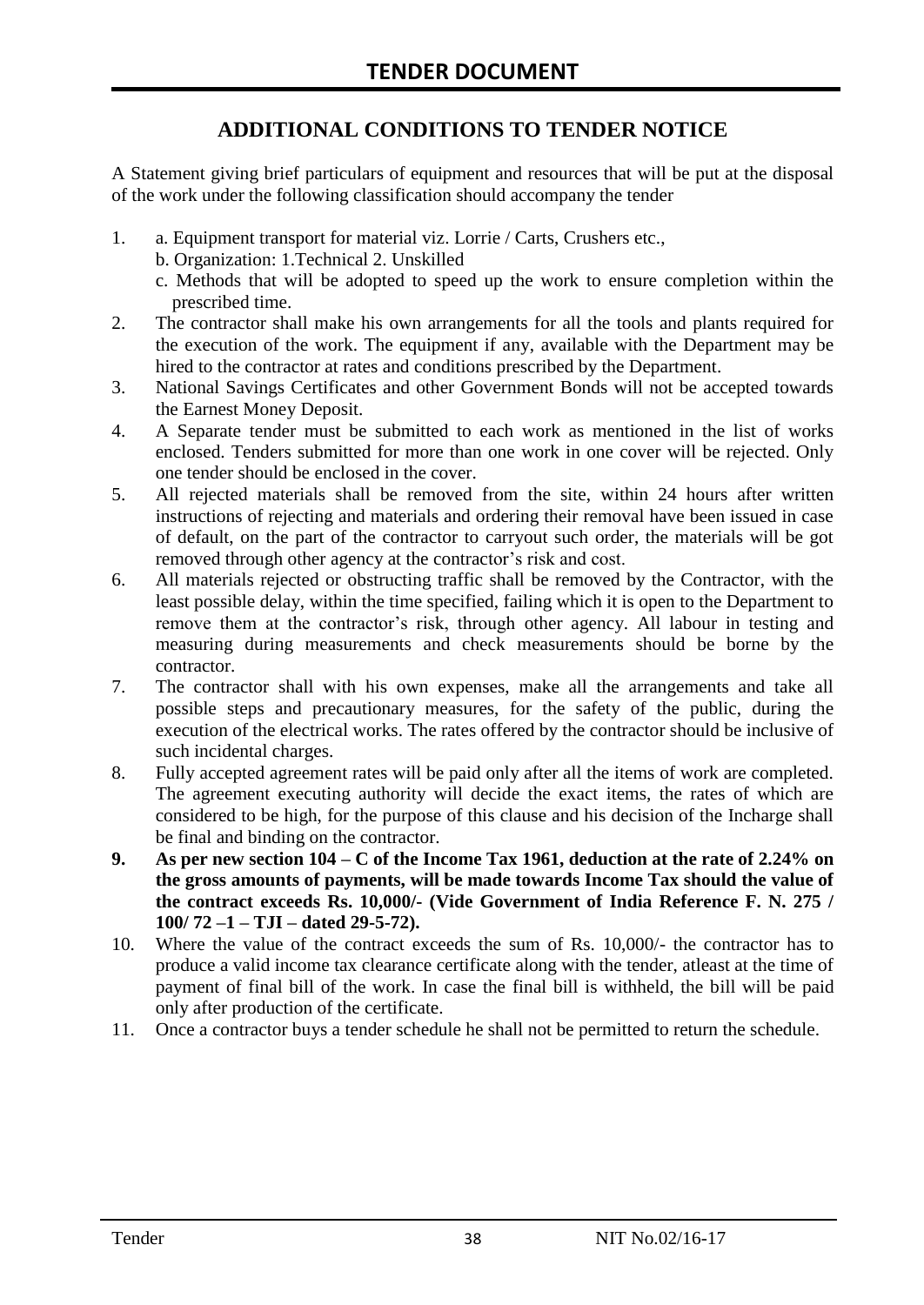# **GENERAL SPECIFICATIONS**

#### **1. General Specifications for (Name of the work)**

#### **2. General Specifications and Instructions for Electrical Work**

- 1. I.E. RULES 1956: The installation shall generally be carried out in conformity with the Indian Electricity rule 1956 as amended from time to time and National Electrical code which contains specific regulations to be adhered to in the supply and use of electricity energy in the interest of safety.
- 2. PRESSURE AND FREQUENCY OF SUPPLY: All current consuming devices shall be suitable for the pressure and frequency of supply stated in the special conditions of contract
- 3. SYSTEM OF WIRING: The wiring shall be carried out on such a system as may be specified in the conditions of contract. "Power wiring shall be kept separate and distinct from lighting wiring. All conductors shall be run as far as possible along the walls and ceiling, so as to be easily accessible for inspection. The balancing of circuits in 3 phase

#### **a) General Conditions for Electrical Works**

- 1. The make of material mentioned in the Schedule A, should be used on the work in variably and the Department reserves the right to insist upon using any of the make of the material mentioned in the Schedule – A from their choice.
- 2. The work shall be carried out strictly in conformity with (i) code of practice for Electrical wiring and fittings in Government Building (ii) The Indian Standard Specification (iii) The Department specification, if the work carried out does not comply with the code of practice and Departmental specifications and if the work man ship is unsatisfactory it will be binding of the contractor to redo the job without any extra cost and pay penalty as decided by the department towards inconvenience caused , if any.
- 3. The work should be carried out under the direct supervision of persons holding a certificate of competency for the type of work involved.
- 4. After completion of work a plan of building should be furnished indicating the location of various main and sub- boards and all the fittings together with a circuit diagram duly numbered ( in the diagram)
- 5. The contractor will be responsible for any defect noticed during either improper workmanship or defective materials supplied by him for two calendar years from the date of final completion of work.
- 6. Lugs should be provided for all earth connections.
- 7. The contractor himself should arrange for the transportation of men and material to their work spot.
- 8. All Civil works and patch works indicated for providing electrical installations should be well finished to the satisfaction of the authorities. A certificate from them should be obtained to the effect that the Civil and patch work done is to the satisfaction of authorities. It will be the responsibility of the electrical contractor to obtain such certificate from the Engineer. Unless such certificate is produced this office will have right to with held the bill.
- 9. Concreting to the pole and providing independent earthing should be done in presence of departmental staff.
- 10. The distribution boards with Switch controls shall be separate in each floor for normal supply and essential supply.
- 11. The lighting circuits shall be provided with separate conductor to enable to connect the normal lighting and essential lighting without linking to any of the above systems to ensure to switch over to essential supply in order to have minimum lighting to avoid inconvenience to the staff working.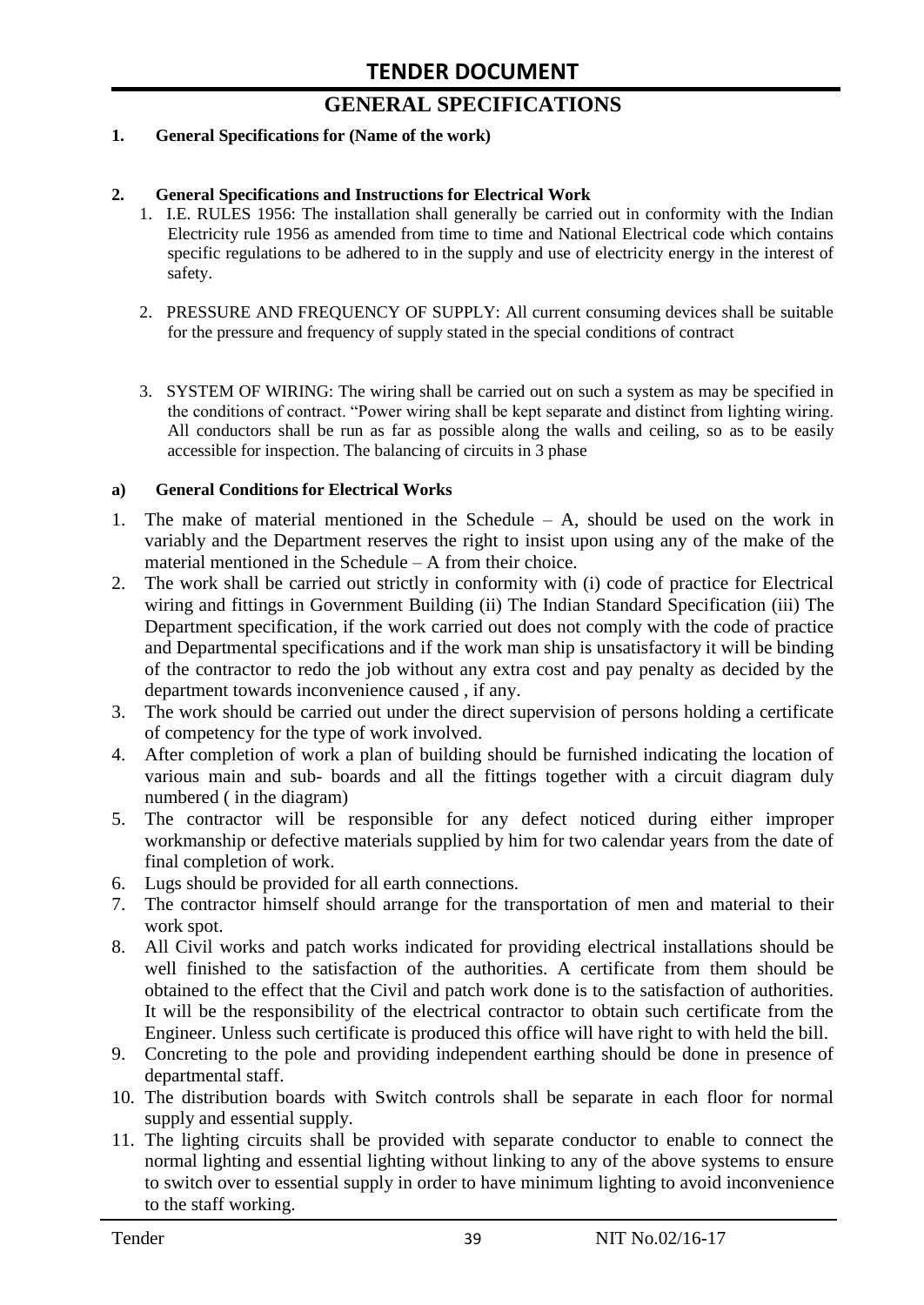- 12. The control for the luminaire to be provided in the hall for both to be connected to the normal supply and essential supply shall be separate and away from the each system.
- 13. For the points to be connected to essential supply, a separate conduit system is to be laid as enumerated in the above conditions includes circuit main of any system.
- 14. The locations for the D. B"s and Switch controls for essential supply will be decided during the course of execution where the circuit conduit way have to be terminated.
- 15. The tenderer / agency is bound to supply the materials prescribed in Schedule A and no change of specification and make will be entertained. The tenderer has to survey the market regarding availability of the materials for specified item brand / specified make in schedule – A of the tender schedules before tendering for the work. In case of Discrepancy Final Decision will be taken by the tender accepting authority.
- 16. The tenderer has to furnish the copy of the relevant test certificates /delivery challan against the materials supplied in support of genuine electrical materials.
- 17. Tenderer has to furnish compliance report comprising the details of the testing of the installation duly indicating IR values and fitness before the Energisation as per IE rules and he is solely responsible after Energisation of the installation during the defect liability.
- 18. It is bounded duty of the tenderer to see that the site is taken over after issue of the work order or after signing the agreement and should commence the work without delay. Any failure in this regard will be viewed seriously and necessary penalty will be levied as per agreement conditions.
- 19. The tenderer has to keep the necessary test equipment at site at his own cost for the convenience of the inspecting officers till the work is completed.

#### **Drawings**

#### **1. Discrepancies**

- 1.1 In case of discrepancies between documents the following order of procedure shall apply:-
- 1.1.1 Between the written description of written dimensions in the drawings and the corresponding one in the specifications, the latter shall apply.
- 1.1.2 Figured dimensions shall supersede scaled dimensions. The drawings on a larger scale shall take precedence over those on a smaller scale.
- 1.1.3 Drawings issued as construction drawings from time to time shall supersede tender drawings and also the correspondence drawings previously issued.
- Note: The contractor should not execute any component of work without obtaining the working drawings. Any work done without drawings shall be at the contractor"s responsibility only. Acceptance for such work will be at the discretion of the Incharge.

#### **2.0 SECRECY CLAUSE**

The drawings and specifications made available to the tenderer shall exclusively be used on the work and they are retained from passing on each plan to any unauthorized hand either in parts or in full under the provisions of Section-3 and 5 of the official secrets Act 1923. Any violation in this regard will entail suitable action under appropriate clause or official secret Act 1923.

- 3. The Drawings enclosed to the tender are as follows:
	- a. Site plan and Building Plan **(as per page No.).**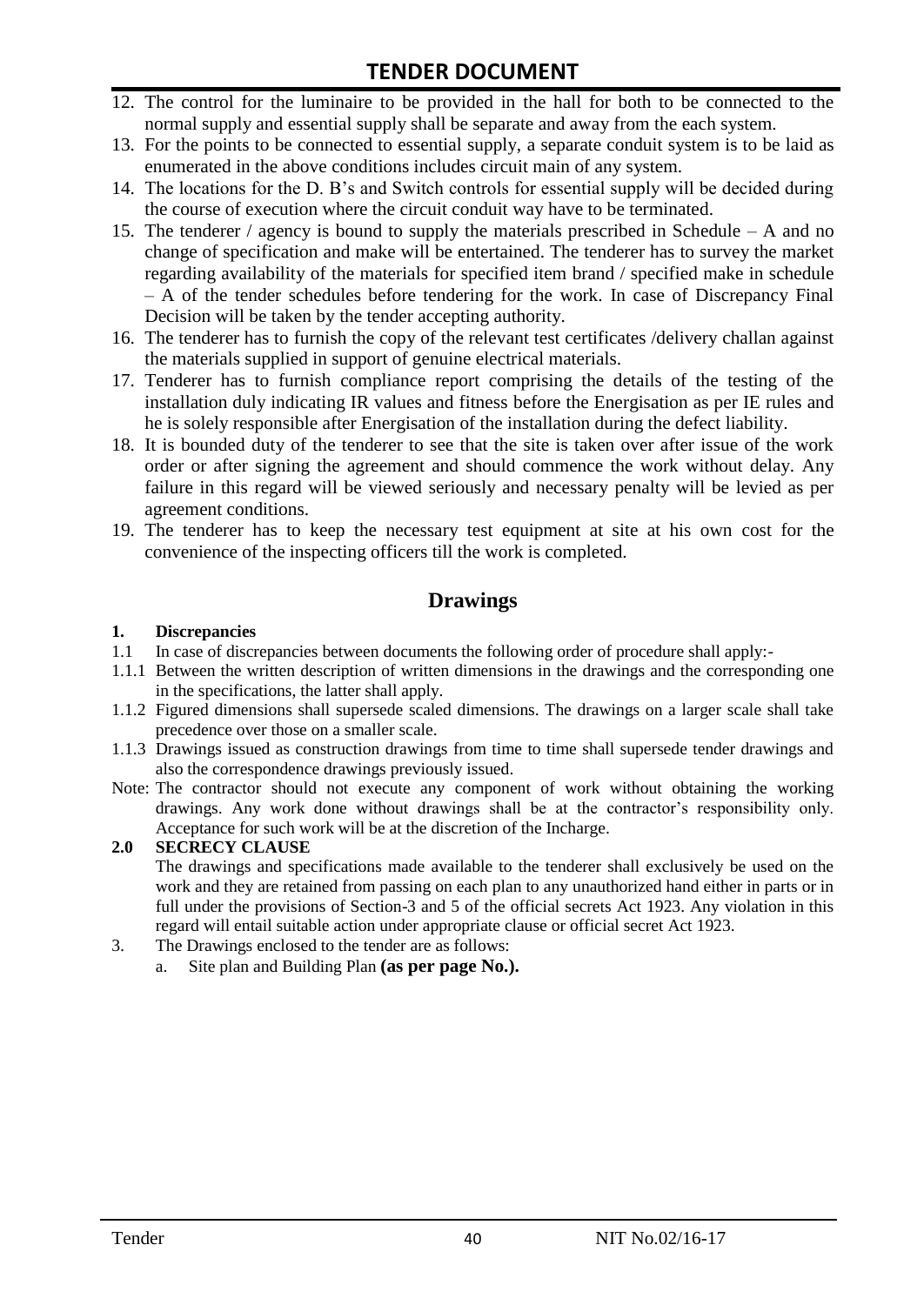#### **BILL OF QUANTITIES**

#### **Name of work: Erection of retention wall to support the approach road towards 1 acre model and airport boundary at ICAR-RCER, Patna. PREAMBLE**

- 1. The Bill of Quantities shall be read in conjunction with the instructions to Tenderers, General and Special conditions of Contract Technical Specifications and Drawings.
- 2. The quantities given in the Bill of Quantities are estimated and provisional and are given to provide common basis for tendering. The quantities here given are those upon which the lumpsum tender cost of the work is based but they are subject to alterations, omissions, deductions or additions as provided for in the conditions of this contract and do not necessarily show the actual quantities of work to be done. The basis of payment will be actual quantities of work ordered and carried out as measured by the Contractor and verified by the Engineer and valued at the estimate rate plus or Bill of Quantities where applicable, and otherwise at such rates and prices as the Incharge may fix within the terms of Contract.
- 3. The estimate rates in the Bill of Quantities shall, except in so-far as it is otherwise provided under the Contract include cost of all constructional material, labour, machinery, transportation, erection, maintenance, profit, taxes and duties together with all general risks, liabilities and obligations set out or implied in the Contract.
- 4. The plans enclosed with the tender are liable to be altered during execution of work as per necessity of site conditions. The Tender rate quoted by the tenderer shall hold good for execution of work even with altered plans.
- 5. The whole cost of complying with the provisions of the Contract shall be included in the estimated rates for items provided in the Bill of Quantities and where no items are provided in the Bill of Quantities, their cost shall be deemed to be distributed among the estimate rates entered for the related items of work.
- 6. General directions and descriptions of work and materials are not necessarily repeated nor summarised in the Bill of Quantities. References to the relevant sections of the Contract documentation shall be made before entering estimate rate against each item in the Bill of Quantities.
- 7. The method of measurements of completed work for payment shall be in accordance with the relevant B.I.S. Codes.
- 8. All items of work are to be executed as per the drawings / specifications supplied with the contract documents. If there is any contradiction between the drawings and the text of the specifications, the

later shall prevail.

- 9. The Tenderer should inspect and select the quarries of his choice before he quotes the tender rate in the Schedule of Bill of Quantities and satisfy himself about the availability of required quantum of materials.
- 10. Diversion drains should be excavated before completion of the embankments and the useful soils should be used in the nearby embankments.
- 11. The actual mix proportion by weight to be adopted during execution will be got designed in the laboratories to suit the grade of concrete and mortar to be used. It will be the responsibility of the contractor to manufacture concrete and mortar of required strength.
- 12. The quantum of measurement for all items of earthwork involving conveyance manually or by machinery shall be as assessed by level measurement. The measurements for the embankment will be for the consolidated banks only.
- 13. Wherever bailing out of water is involved either for excavation or for foundations or for constructions, the rate quoted shall take into account the dewatering charges necessary. No separate payment will be made for dewatering.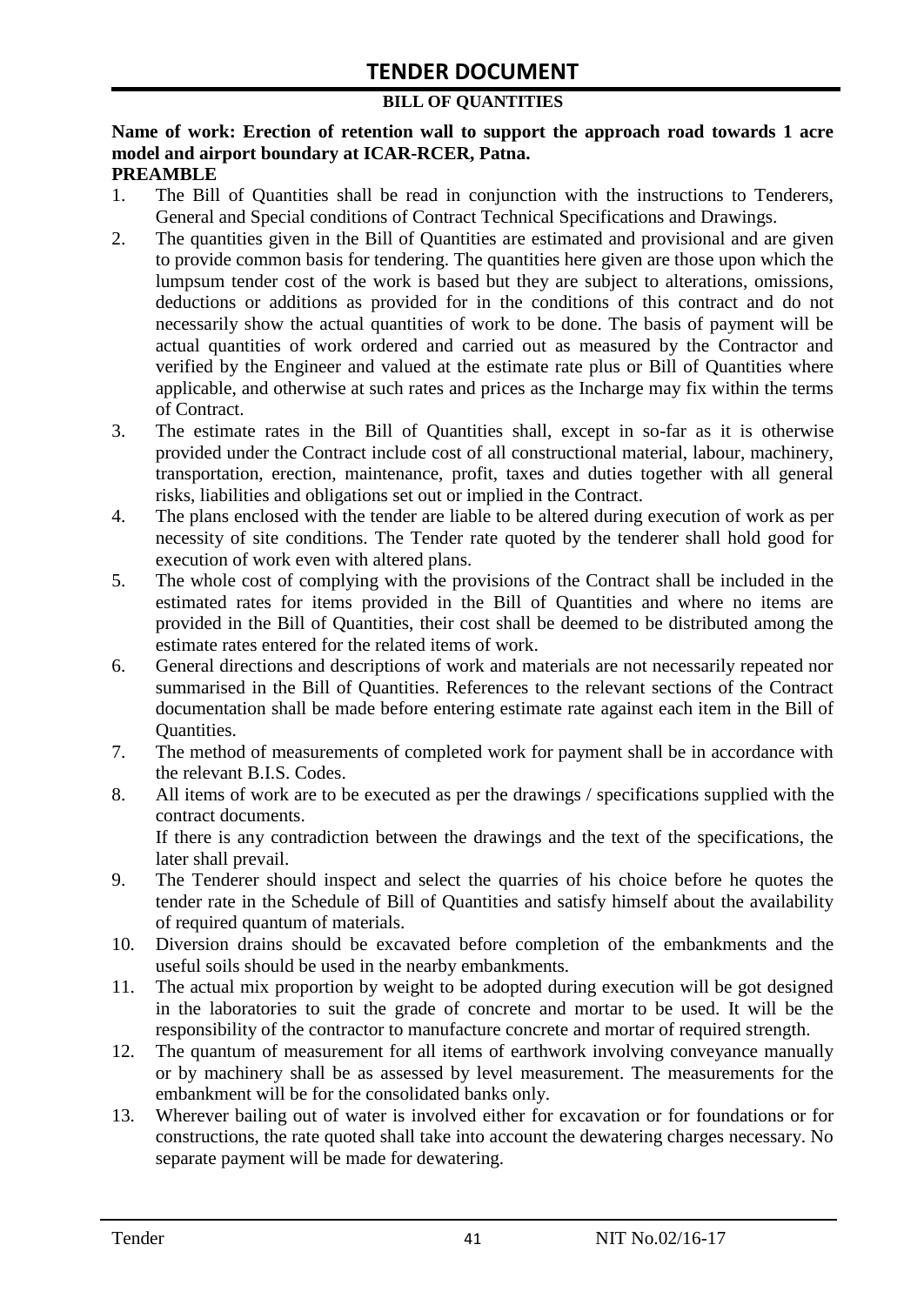- 14. Wherever embankment work is involved, useful soils approved by the Incharge from the cutting reaches and diversion drains shall be taken and used for forming nearby embankments soils used for constructions will be at free of cost.
- 15. The quoted tender rates shall also include the work of any kind necessary for the due and satisfactory construction, completion and maintenance of the works according to the drawings and these specifications and further drawings and orders that may be issued by the Incharge from time to time. The quoted tender rate shall include compliance by the Contractor with all the general conditions of contract, whether specifically mentioned or not in the various clauses of these specifications, all materials, machinery, plant, equipment, tools, fuel, water, strutting, timbering, transport, offices, stores, workshop staff, labour and the provision of proper and sufficient protective works, diversions, temporary fencing and lighting. It shall also include safety of workers, first aid equipments suitable accommodation for the staff and workmen, with adequate sanitary arrangements, the effecting and maintenance of all insurances, the payment of all wages, salaries, fees, royalties / Taxes, duties or other charges arising out of the execution of works and the regular clearance of rubbish, reinstatement and clearing-up of the site as may be required on completion of works safety of the public and protection of the works and adjoining land. The work of Building in quality control / assurance shall be deemed to be covered in the quoted rate.
- 16. The Contractor shall ensure that, the quoted tender r a t e shall cover all stages of work such as setting out, selection of materials, selection of construction methods, selection of equipment and plant, deployment of personnel and supervisory staff, quality control testing etc. The work quality assurance shall be deemed to be covered in the tender rate.
- 17. a) The special attention of the tenderer is drawn to the conditions in the tender notices and the Standard preliminary specifications containing therein. These preliminary specifications shall apply to the agreement to be entered into between the contractor and the ICAR-RCER and shall form an in-separable condition of the contract along with the estimate. All these documents taken together shall be deemed to form one contract and shall be complimentary to another.

b) The tenderer shall examine, closely the BIS also the standard preliminary specifications contained therein and sign the Incharge office copy of the BIS and its addenda volume in token of such study before submitting his overall tender rate which shall be for finished work in-situ. He shall also carefully study the drawings and additional specifications and all the documents, which form part of the agreement to be entered into by the successful tenderer.

- 18. The tenderers attention is directed to requirements for materials conforming to the Bureau of Indian Standards specifications etc., shall be used on the work and the tenderers shall quote his overall tender rate accordingly.
- 19. The tenderer has to do his own testing of materials and satisfy himself that they conform to the specifications of respective I.S.I. Codes before tendering.
- 20. The contractor shall himself procure the required construction materials of approved quality including the earth for formation of embankment and water from quarries / sources of his choice. All such quarries / sources of materials required for the work shall be got approved by the Incharge in writing well before their use of the work.
- 21. The contractor shall himself procure the steel, cement, Bitumen, Blasting materials, sand, metal, soils, etc., and such other materials required for the work well in advance. The contractor has to bear the cost of materials for conveyance. The department will not take any responsibility for fluctuations in market in cost of the materials, transportation and for loss of materials etc.
- 22. Inspection of site and quarries by the tenderer: Every tenderer is expected before quoting his overall tender rate, to inspect the site of proposed work. He should also inspect the quarries and satisfy himself about the quality, and availability of materials. The best class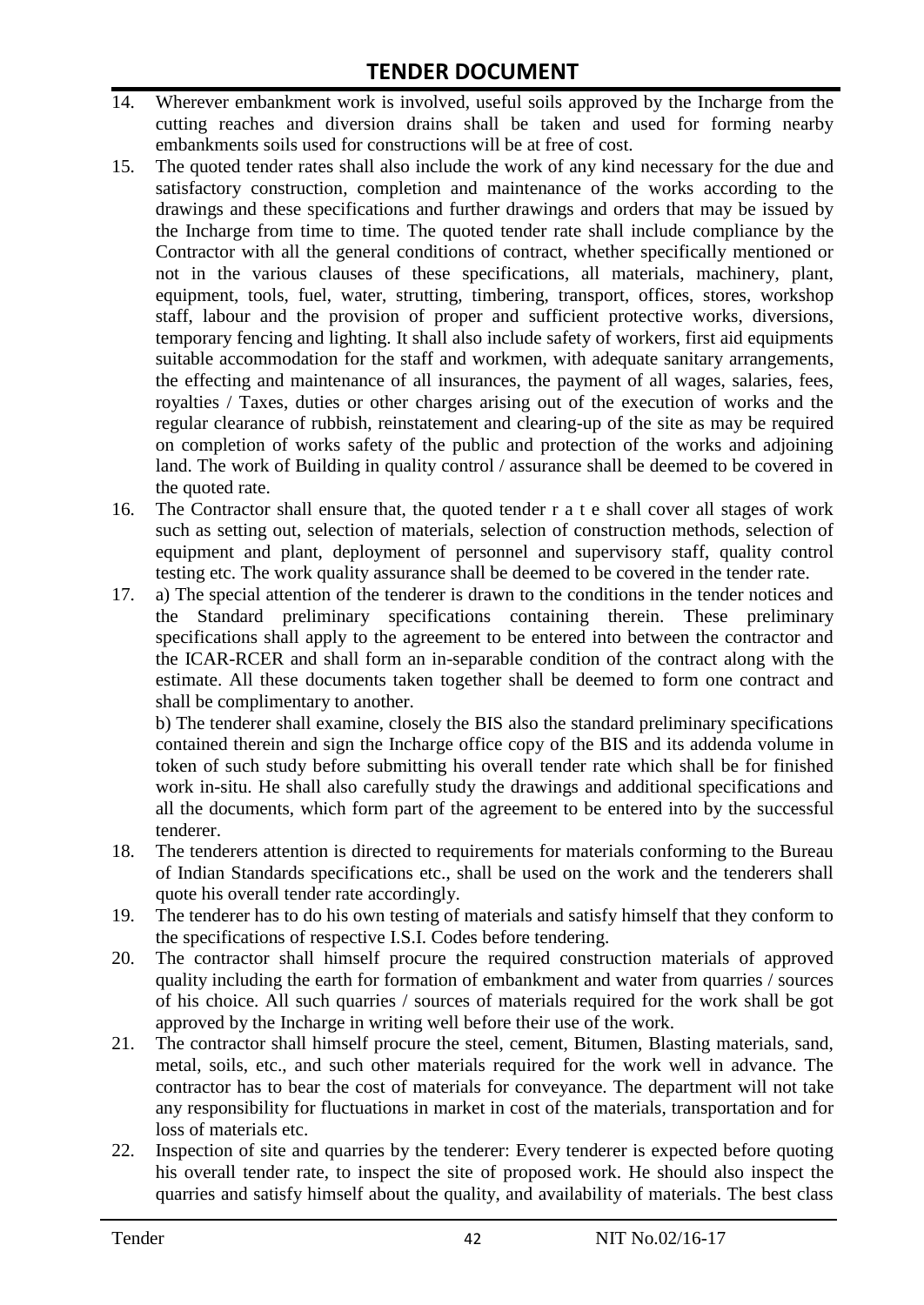of materials to be obtained from quarries, or other sources shall be used on the work. In every case the materials must comply with the relevant standard specifications. Samples of materials as called for in the standard specifications or in this tender notice, or as required by the, in any case, shall be submitted for the "s approval before the supply to site of work is begun.

- 23. The tenderer"s particular attention is drawn to the sections and clauses in the BIS/CPWD specification dealing with
	- a) Test, inspection and rejection of defective materials and work.
	- b) Carriage
	- c) Construction plant
	- d) Water and lighting
	- e) Cleaning up during the progress and for delivery.
	- f) Accidents
	- g) Delays
	- h) Particulars of payments.

The contractor should closely peruse all the specification clauses, which govern the overall tender rate he is tendering.

- 24. The defect liability period of contract in terms of GO Ms No: 8, T(R&B)Dept.dated: 8.1.2003 is twenty four months.
- 25. The estimate rates for items shown in the Schedule "A" include all construction materials. No escalation in rates will be paid unless specified in the tender document. The tenderer has to quote an overall tender rate considering all the aspects of the tender to complete the finished item of work as per the B.I.S. specifications, the special specifications appended, Drawings etc.
- 26. If there is any contradiction between UE / and B.I.S. specifications, listed and detailed technical specifications, the latter shall prevail.
- 27. In case of a job for which specifications are not available with the Schedule or in B.I.S. code and are required to be prescribed, such work shall be carried out in accordance with the written instructions of the Incharge.
- 28. The contractor should use the excavated useful soils and stone for construction purpose. Soils used for construction either for homogeneous section in hearting or in casing zone based on the suitability will be at free of cost and the cost of stone used for construction purpose will be recovered from the contractor's bill.

The contractor should quote his tender rate keeping in view of the above aspects.

- 29. Additions and alternations by the Tenderer in the Schedule of quantities will disqualify the tender.
- 30. In the case of discrepancies between the written description of the item in the Schedule "A" and the detailed description in the specification of the same item, the latter shall be adopted.
- 31. The Unit rates noted below are those governing payment of extras or deductions for omissions according to the conditions or the contract as set-forth in the preliminary specifications of the Indian standard specifications and other conditions of specification of this contract.
- 32. It is to be expressly understood that the measured work is to be taken according to the actual quantities when in place and finished according to the drawings or as may be ordered from time to time by the and the cost calculated by measurement or weight at their respective rates without any additional charge for any necessary or contingent works connected works connected herewith. The rate quoted are for works in situ and complete in every respect.
- 33. For all items of work in excess of the quantities indicated the rates payable for such excess quantities will be tendered rates.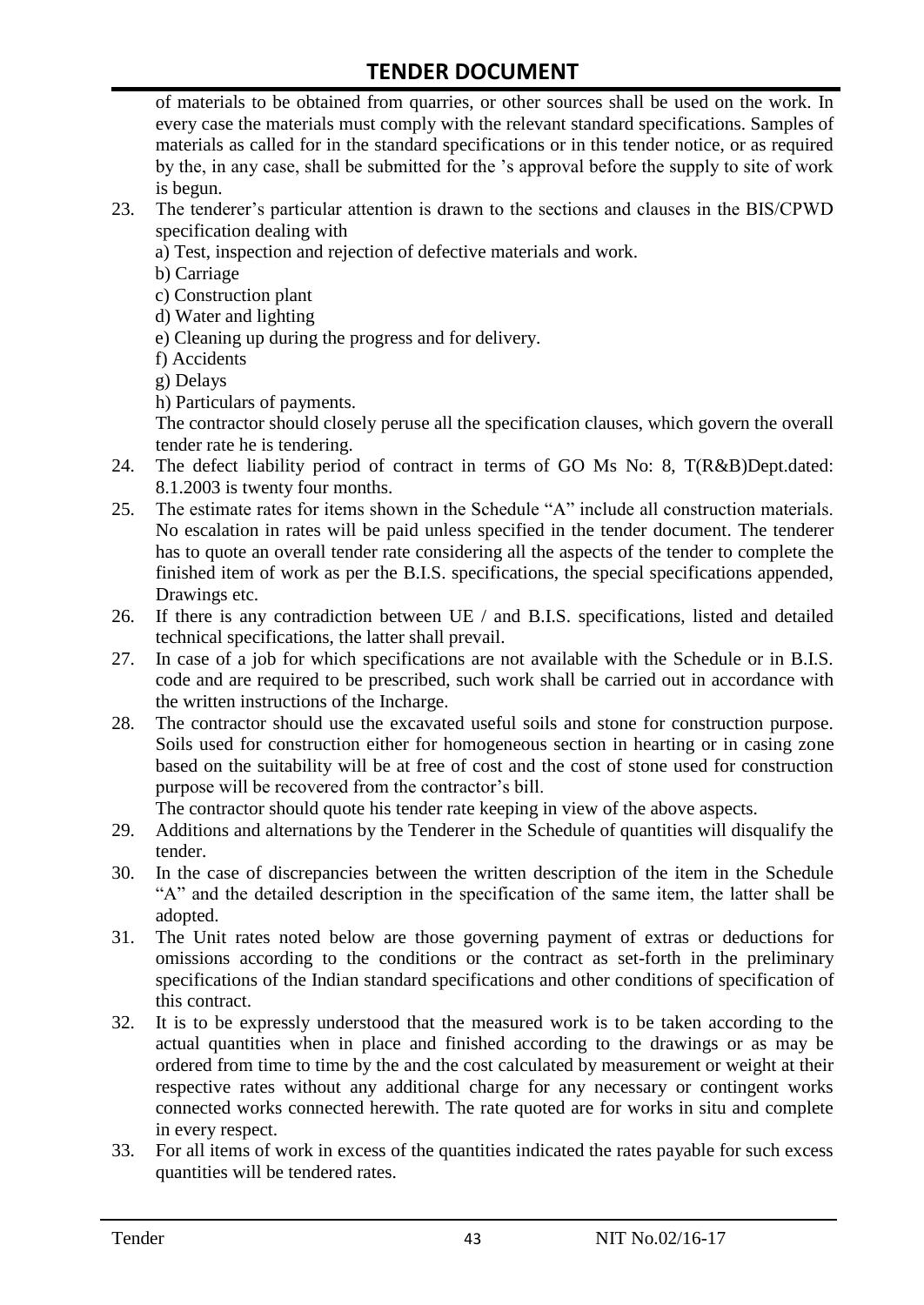- 34. For all items of work, intermediate payment will be made provisionally as per relevant clause. Full-accepted agreement rates will be paid only after all the items of works are completed.
- 35. The contractor is bound to execute all supplemental works that are found essential incidental and inevitable during execution of main work.
- 36. The payment of rates for supplement items of work will be regulated as under.

Supplemental items directly deductible from similar items in the original agreement.

The rates shall be derived by adding to or subtracting from the agreement rate of such similar item the cost of the difference in the quantity of materials labour between the new items and similar items in the agreement worked out with reference to the schedule of rates adopted in the sanctioned estimate with which the tenders are compared.

a) Similar items but the rates of which cannot be directly deducted from the original agreement.

b) Purely new items which do not correspond to any item in the agreement.

The rate of all such items shall be overall tender rate.

#### **37. ENTRUSTMENT OF ADDITIONAL ITEMS.**

- a) Where ever additional items not contingent on the main work and outside the scope of original agreement are to be entrusted to the original contractor dispensing with tenders and if the value of such items exceeds the limits upto which the officer is empowered to entrust works initially to contractor without calling for tenders approval of next higher authority shall be obtained. Entrustment of all such items on nomination shall be rates not exceeding the estimate rates.
- b) Entrustment of supplement items contingent on the main work will be authorised by the officers upto the monetary limits upto which they themselves are competent to accept items in the original agreement so long as the total amounts upto which they are competent to accept in an original agreement rates for such items shall be worked in accordance with the procedure prescribed by CPWD.
- c) Entrustment of either the additional supplemental items shall be further subject to the provisions under CPWD Code viz., the items shall not be ordered by an officer on his own responsibility if the revised estimate or deviation statement providing for the same requires the sanction of higher authority.
- Note:It may be noted that the term estimate rate used above means the rate in the sanctioned estimate with which the tender"s compared or if no such rate is available in the estimate the rate derived will be with reference to the schedule of rates adopted in the sanctioned estimate with which tenders are compared.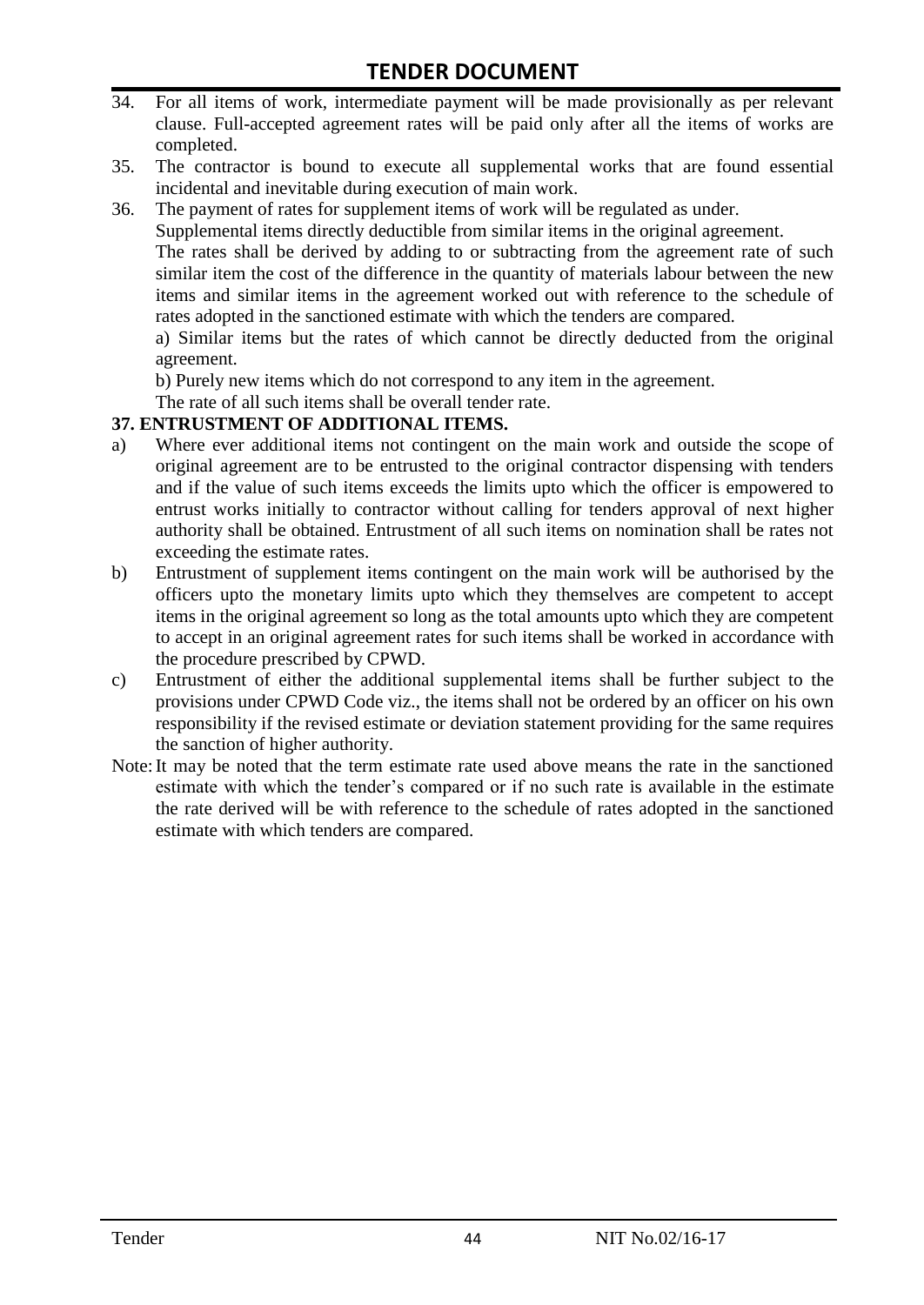# **Schedule - A Price Schedule & Bill of Quantities**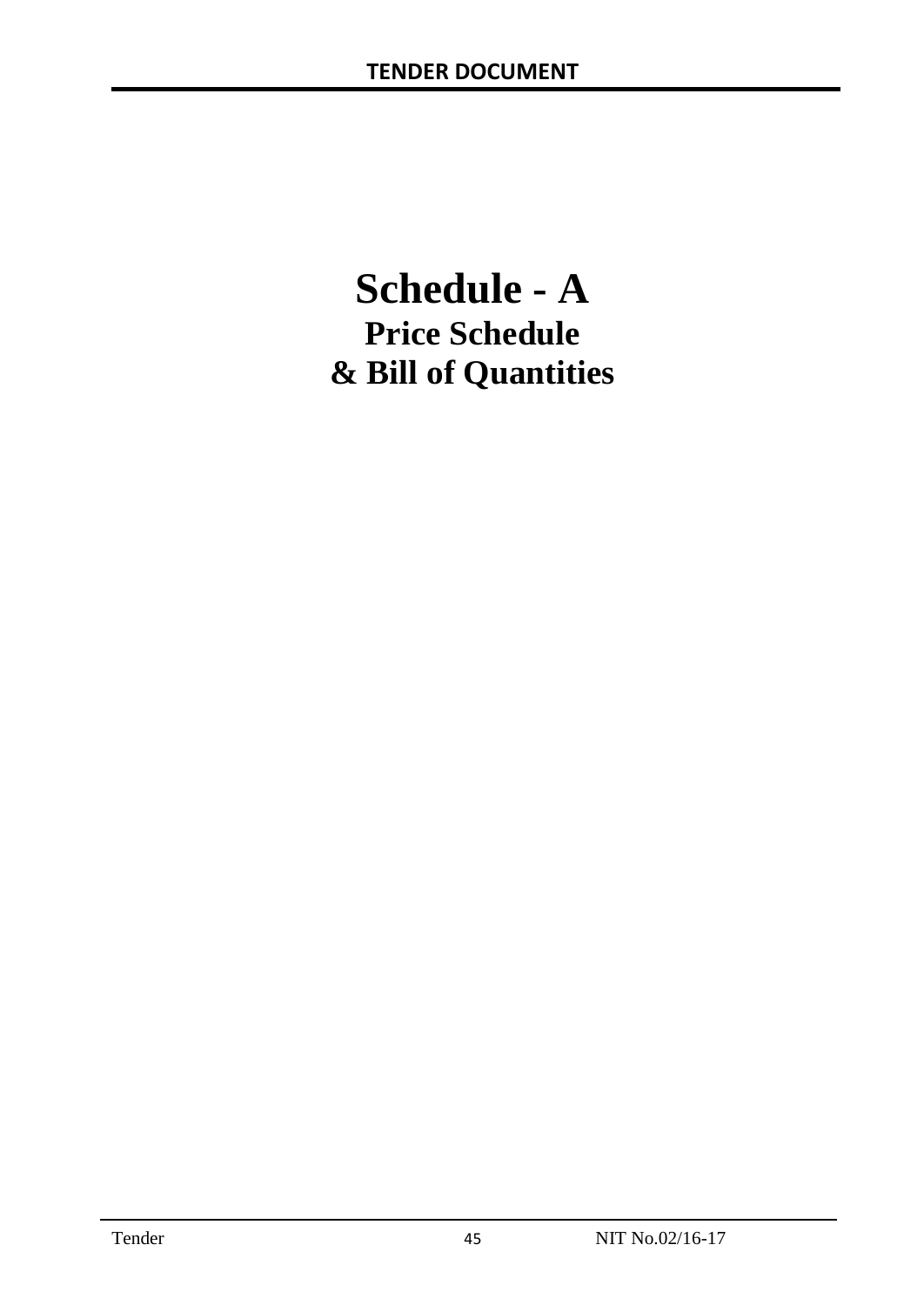#### **PRICE SCHEDULE OF CONTRACT**

Date : …………………

To, Director, ICAR-RCER, ICAR Parisar, Patna-14 Sir,

I/We do hereby tender and if this tender is accepted, undertake to execute the following work viz **(Erection of retention wall to support the approach road towards 1 acre model and airport boundary at ICAR-RCER, Patna.**) as per the specifications, drawings and such other data furnished.

I/We have studied the scope of work, including item wise specifications, with unit rates and agree to execute the work, when the lump sum payment under the terms of the agreement is varied by payment on measurement quantities. I/We certify that I/We have inspected the site of the work before quoting my rate excess or less on ECV, I/We have satisfied about the quality, availability and transport facilities for all the materials.

I/We undertake to execute the work indicated in price schedules of this tender at the rates quoted below:

| Package   Description | Price          | Price      |
|-----------------------|----------------|------------|
| of package            | $($ In Rs. $)$ | (In Words) |
| Civil Works           |                |            |

I/We hereby distinctly and expressly, declare that the rates quoted by us is inclusive of all taxes and duties, prevailing at the time of execution of work. Further, I/We declare that I/We will not claim any price escalation or extra compensation on this account.

I/We agreed to keep the offer in this tender valid for a period of 6 (Six) Months mentioned in Tender Notice and not to modify the whole or any part of it for any reason within above period. If the tender is withdrawn by me / us for any reasons whatsoever, the earnest money deposit (EMD) paid by me / us will be forfeited to the Government.

IF MY / OUR tender is not accepted the sum shall be returned to me/us on application when intimation is sent to me/us of rejection or at the expiration of three months from last date of receipt of this tender, whichever is earlier. If my/our tender is accepted the earnest money shall be retained by the Government as security for the due fulfilment of this contract. If upon written intimation to me/us by the Office, I/We fail to attend the said office on the date herein fixed or if upon intimation being given to me/us or acceptance of my/our tender, and if I/We fail to make the additional security deposit or to enter into the required agreement as defined in the tender notice, then I/We agree the forfeiture of the earnest money. Any notice required to be served on me/us here under shall be sufficiently served on me/us if delivered to me/us hereunder shall be sufficiently served on me/us if delivered to me/us personally or forwarded to me/us by post to (registered or ordinary) or left at my/our address given herein. Such notice shall if sent by post be deemed to have been served on me/us at the time when in due course of post it would be delivered at the address to which it is sent.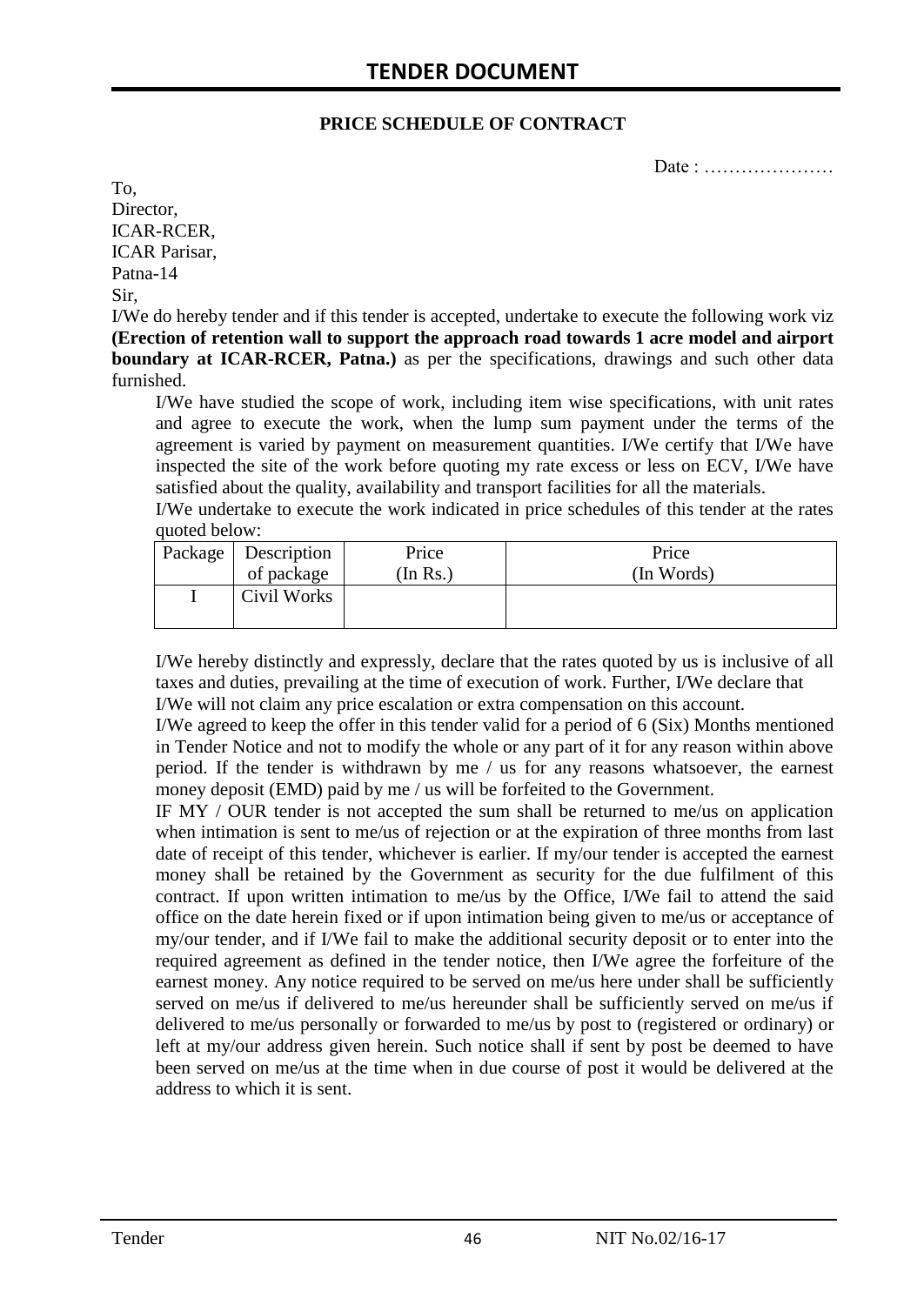I/WE fully understand that the written agreement to be entered into between me/us and Government shall be the foundation of the rights of the both the parties and the contract shall not be deemed to be complete until the agreement has first been signed by me/us and then by the proper officer authorised to enter into contract on behalf of Government. The bid form of the tender is duly signed by the authorized signatory of the Firm/company and sealed in presence of the following witness.

| Address of the Tenderer:                                                                  | (Signature of Tender). |
|-------------------------------------------------------------------------------------------|------------------------|
|                                                                                           |                        |
|                                                                                           |                        |
|                                                                                           |                        |
| $(Fax No: \dots \dots \dots \dots \dots \dots \dots \dots \dots \dots \dots \dots \dots)$ |                        |
|                                                                                           |                        |

#### WITNESS:

| ⌒ |  |
|---|--|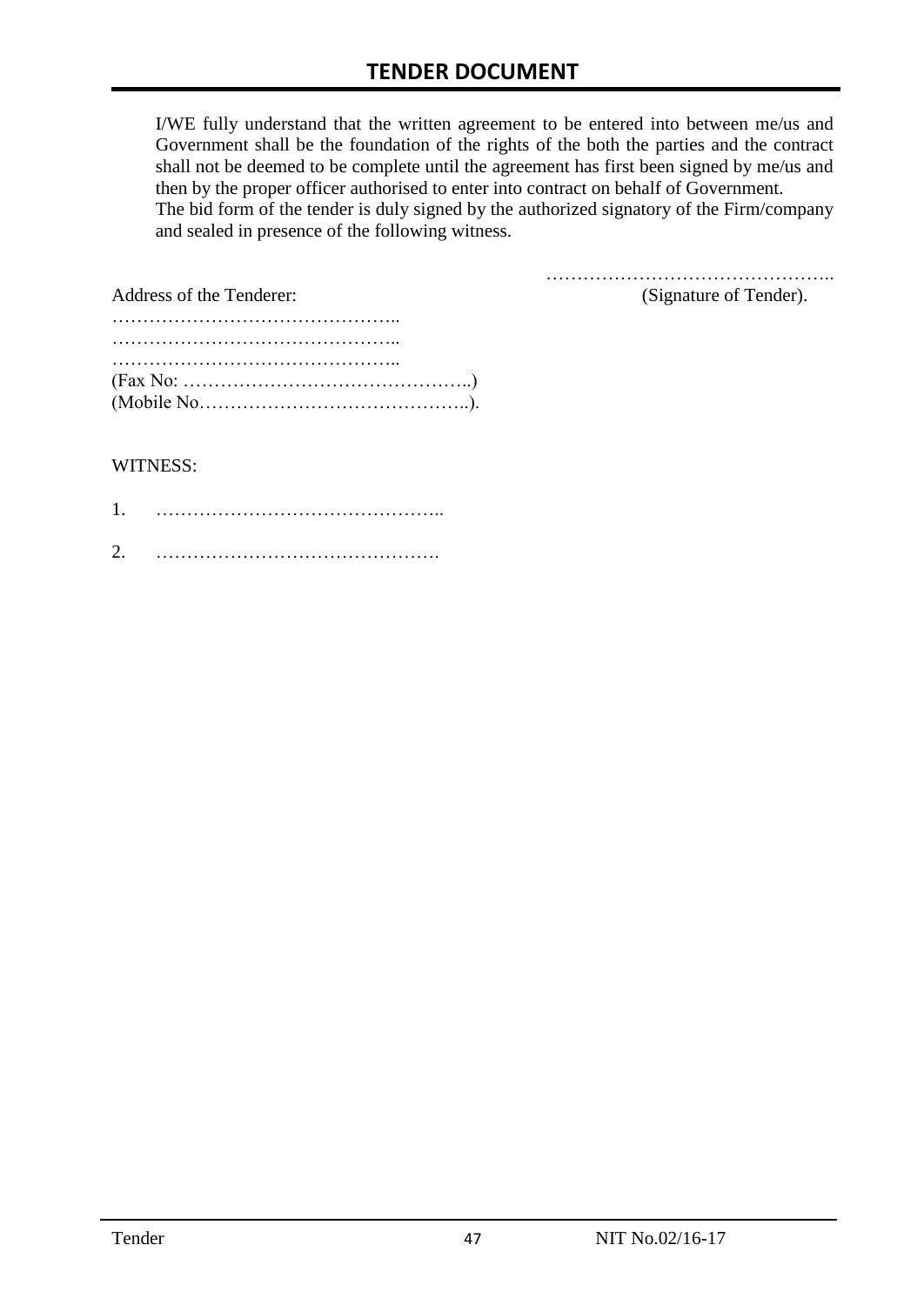#### **PRICE SUMMARY**

**Name of the work: Erection of retention wall to support the approach road towards 1 acre model and airport boundary at ICAR-RCER, Patna.**

PACK-I : CIVIL & ALLIED WORKS: AMOUNT. (Rs).

1 Civil Works.

GRAND TOTAL FOR PROJECT (INCL.TAXES)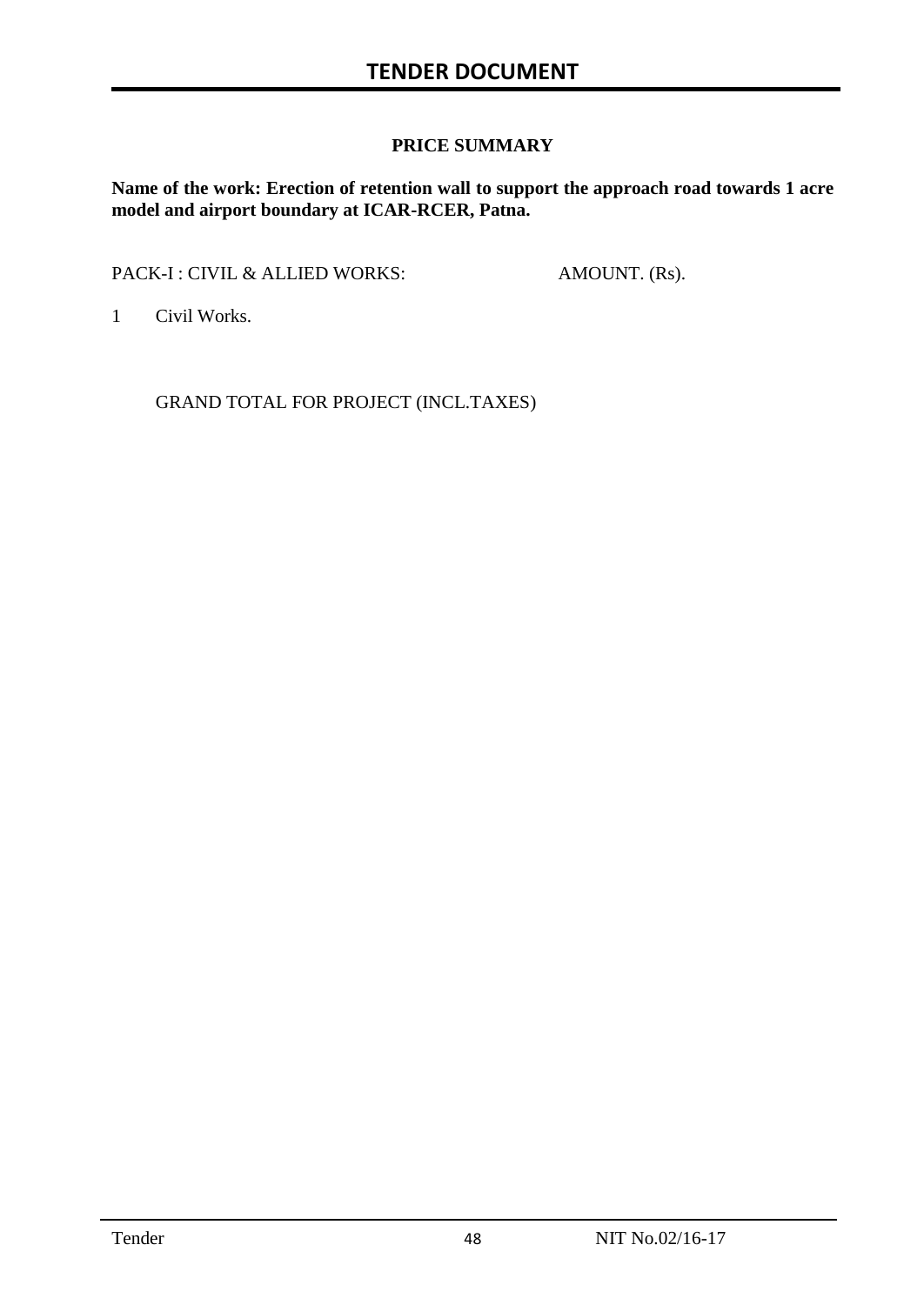#### Price Schedule for: Erection of retention wall to support the approach road towards 1 **acre model and airport boundary at ICAR-RCER, Patna.**

|                        | Name of Work:- Erection of retention wall to support the approach road towards 1 acre<br>model and airport boundary at ICAR-RCER, Patna.                                                                                                                                                                                                                      |       |      |      |                           |
|------------------------|---------------------------------------------------------------------------------------------------------------------------------------------------------------------------------------------------------------------------------------------------------------------------------------------------------------------------------------------------------------|-------|------|------|---------------------------|
| S.l.<br>N <sub>0</sub> | <b>Description of item</b>                                                                                                                                                                                                                                                                                                                                    | Qty   | Unit | Rate | <b>Amount</b><br>(in Rs.) |
| $\mathbf{1}$           | Earth work in excavation by mechanical means<br>(Hydraulic excavator)/ manual means over areas<br>(exceeding 30cm in depth. 1.5 m in width as well<br>as 10 sqm on plan) including disposal of<br>excavated earth,<br>lead upto 50m and lift upto 1.5m, disposed earth<br>to be levelled and neatly dressed.<br>$350m x(.0.75x0.75m x\frac{1}{2}) = 98.43cum$ | 98.43 | cum  |      |                           |
| $\overline{2}$         | Dry brick on edge flooring in required pattern<br>with bricks of class designation 7.5 on a bed of 12<br>mm mud mortar, including filling joints with<br>Jamuna sand, with common burnt clay non<br>modular bricks.<br>$350x0.25+30 = 117.5$ sqm                                                                                                              | 117.5 | sqm  |      |                           |
| 3                      | Providing and laying in position cement concrete<br>of specified grade excluding the cost of centering<br>and shuttering - All work up to plinth level : 1:2:4<br>(1 cement : 2 coarse sand : 4 graded stone<br>aggregate 20 mm nominal size)<br>$350x0.25x0.05 = 4.37cum$                                                                                    | 4.37  | cum  |      |                           |
| $\overline{4}$         | Brick work with common burnt clay modular<br>bricks of class designation 7.5 in exposed brick<br>work including making horizontal and vertical<br>grooves 10mm wide 12 mm deep complete in<br>cement mortar 1:6 (1 cement : 6<br>coarse sand). From ground level upto plinth level<br>$350x$ 0.75 x0.25 = 65.62 > 66 cum                                      | 66    | cum  |      |                           |
| 5                      | Filling available excavated earth (excluding rock)<br>in trenches, plinth, sides of foundations etc. in<br>layers not exceeding 20cm in depth, consolidating<br>each deposited layer by ramming and watering,<br>lead up to 50 m and lift upto 1.5 m.<br>$350x0.75x0.75x\frac{1}{2} = 98.43c$ cum<br>Total (Rs.)                                              | 98.43 | cum  |      |                           |

**(Signature of Contractor/Firm with seal and date)**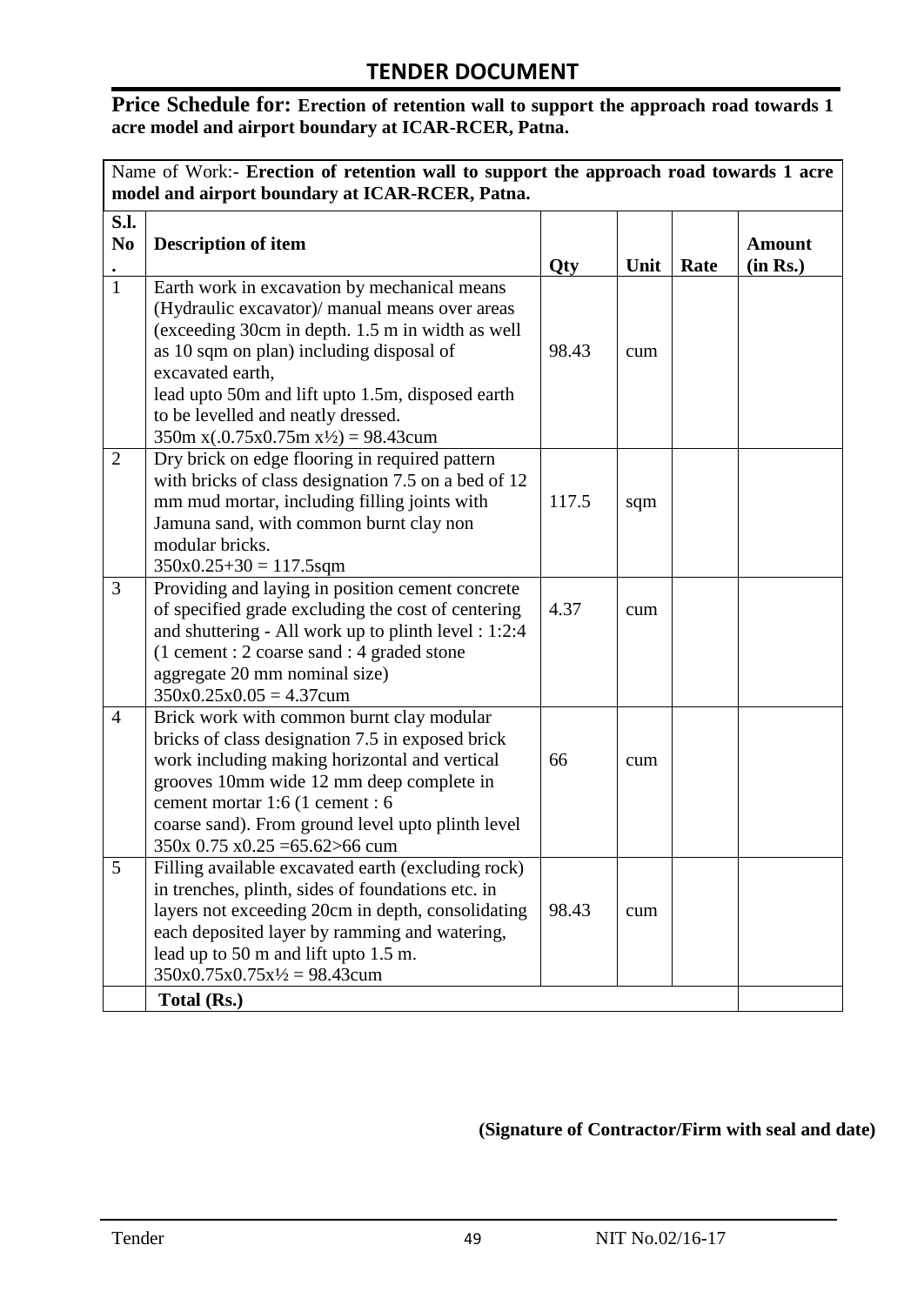#### **CONTRACT FORM**

| This Contract made the | day of                                                                                             |
|------------------------|----------------------------------------------------------------------------------------------------|
|                        | (Month), _________________(Year) between the <b>Hon'ble President</b> of <b>Indian Council of</b>  |
|                        | Agricultural Research acting through the Director, ICAR Research Complex for Eastern               |
|                        | Region (Indian Council of Agricultural Research), Patna – 800014 (Bihar) (name and address         |
|                        |                                                                                                    |
|                        | (name and address of contractor) (hereinafter called "the <b>Contractor</b> " of the other party). |

WHEREAS the Employer is desirous that the Contractor executes the Work of:-

#### **1. Erection of retention wall to support the approach road towards 1 acre model and airport boundary at ICAR-RCER, Patna.**

(Ref. No………………………………….) (name and identification number of contract) (hereinafter called "the **Works**") at ICAR-RCER, Patna -800014 (Bihar) and the **Employer** has accepted the Bid by the **Contractor** for the execution and completion of such works and the remedying of any defects therein, at a contract price of **Rs……………(Rupees …………………………………… only)**

#### NOW, THEREFORE, IT IS HEREBY AGREED BETWEEN THE PARTIES AS FOLLOWS:

- 1. In this Contract, words and expressions shall assume the same meanings as are respectively assigned to them in the conditions of Contract hereinafter referred to and they shall be deemed to form and be read and construed as part of this Agreement.
- 2. In consideration of the payments to be made by the Employer to the Contractor as hereinafter mentioned, the Contractor hereby covenants with the Employer to execute and complete the works and remedy the defects therein in conformity in all aspects with the provisions of the contract.
- 3. The Employer hereby covenants to pay the Contractor in consideration of the execution and completion of the works and in remedying the defects wherein the Contract Price or such other sum as may become payable under the provisions of the Contract at the times and in the manner prescribed by the Contract.
- 4. The following documents shall be deemed to form and be read and construed as part of this Contract, viz.:
	- i) Letter of Acceptance
	- ii) Notice to proceed with the works
	- iii) Contractor's Bid
	- iv) Bidding data
	- v) General conditions of contract (including special conditions of contract)
	- vi) Specifications
	- vii) Drawings
	- viii) Bill of quantities
	- ix) Any other documents listed in the contract data as forming part of the contract